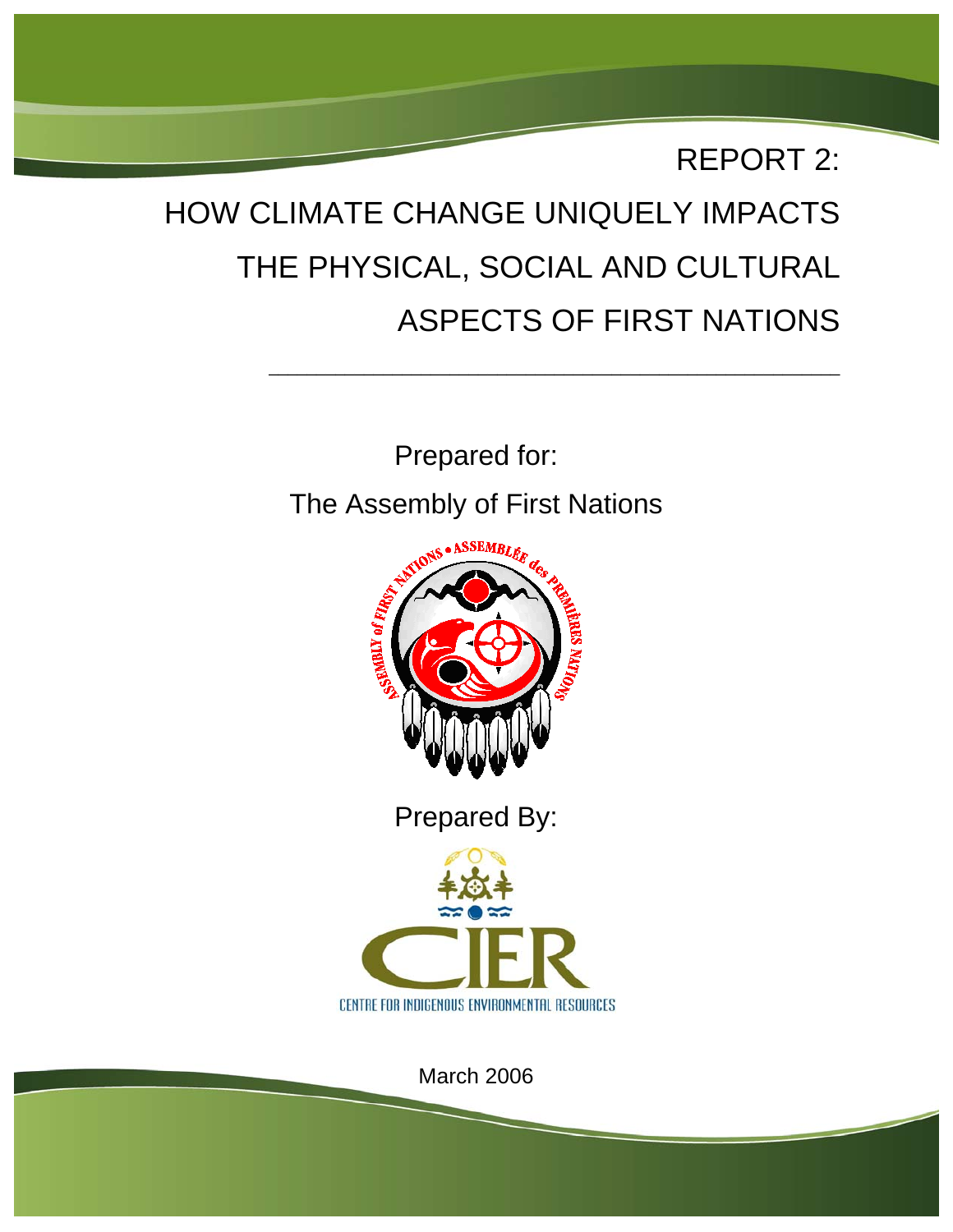

The views expressed in this paper are those of the author and not necessarily shared by the Assembly of First Nations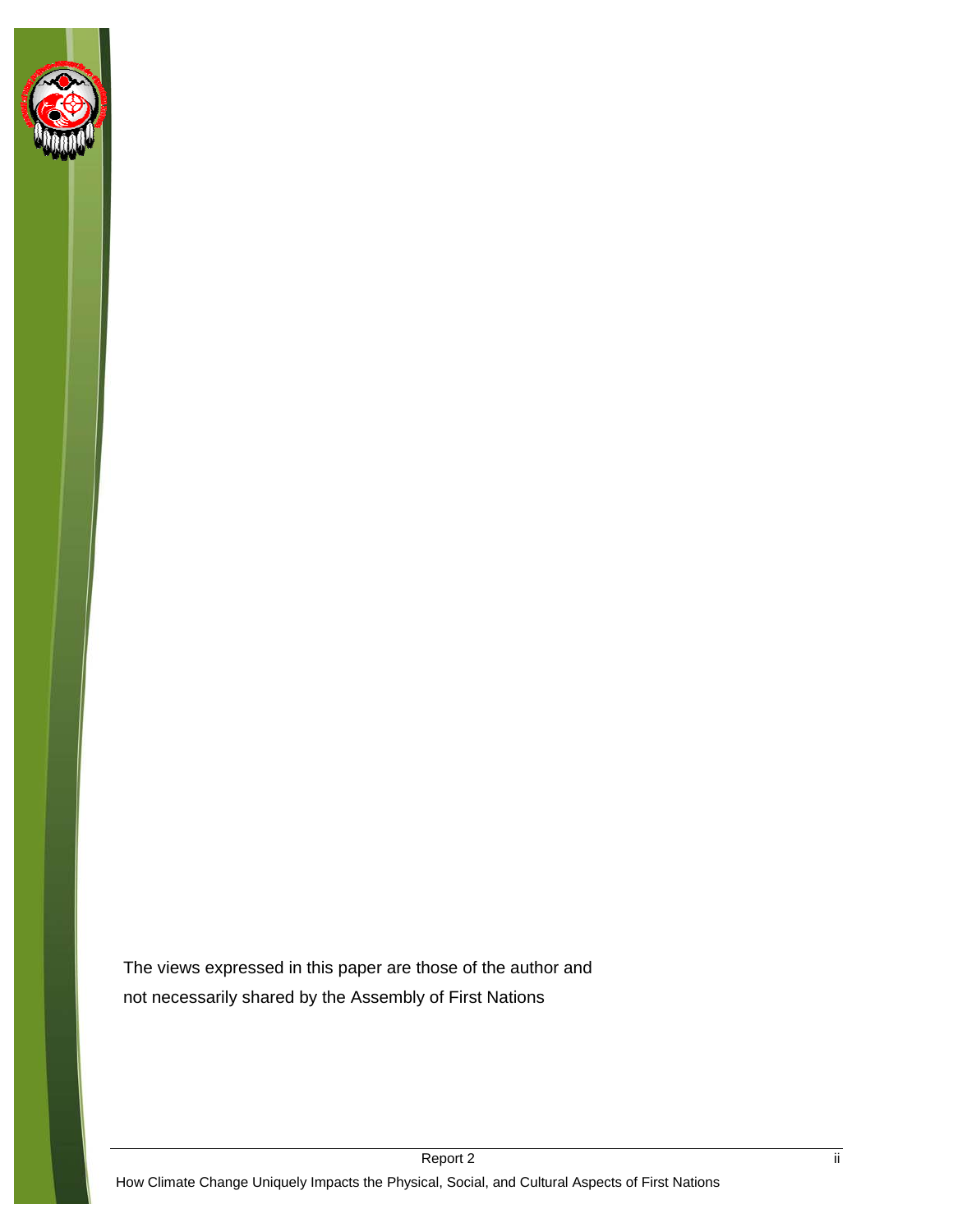

#### **Table of Contents**

|     | 2.1 Effect of Climate Change on Access to Northern Communities and Transportation4 |  |
|-----|------------------------------------------------------------------------------------|--|
|     |                                                                                    |  |
|     |                                                                                    |  |
|     |                                                                                    |  |
|     |                                                                                    |  |
|     |                                                                                    |  |
|     |                                                                                    |  |
|     |                                                                                    |  |
|     | 3.2 Effects of a Climate Change on Land Use and Traditional Activities 38          |  |
|     |                                                                                    |  |
|     |                                                                                    |  |
|     |                                                                                    |  |
| 4.1 |                                                                                    |  |
|     |                                                                                    |  |
|     |                                                                                    |  |
|     |                                                                                    |  |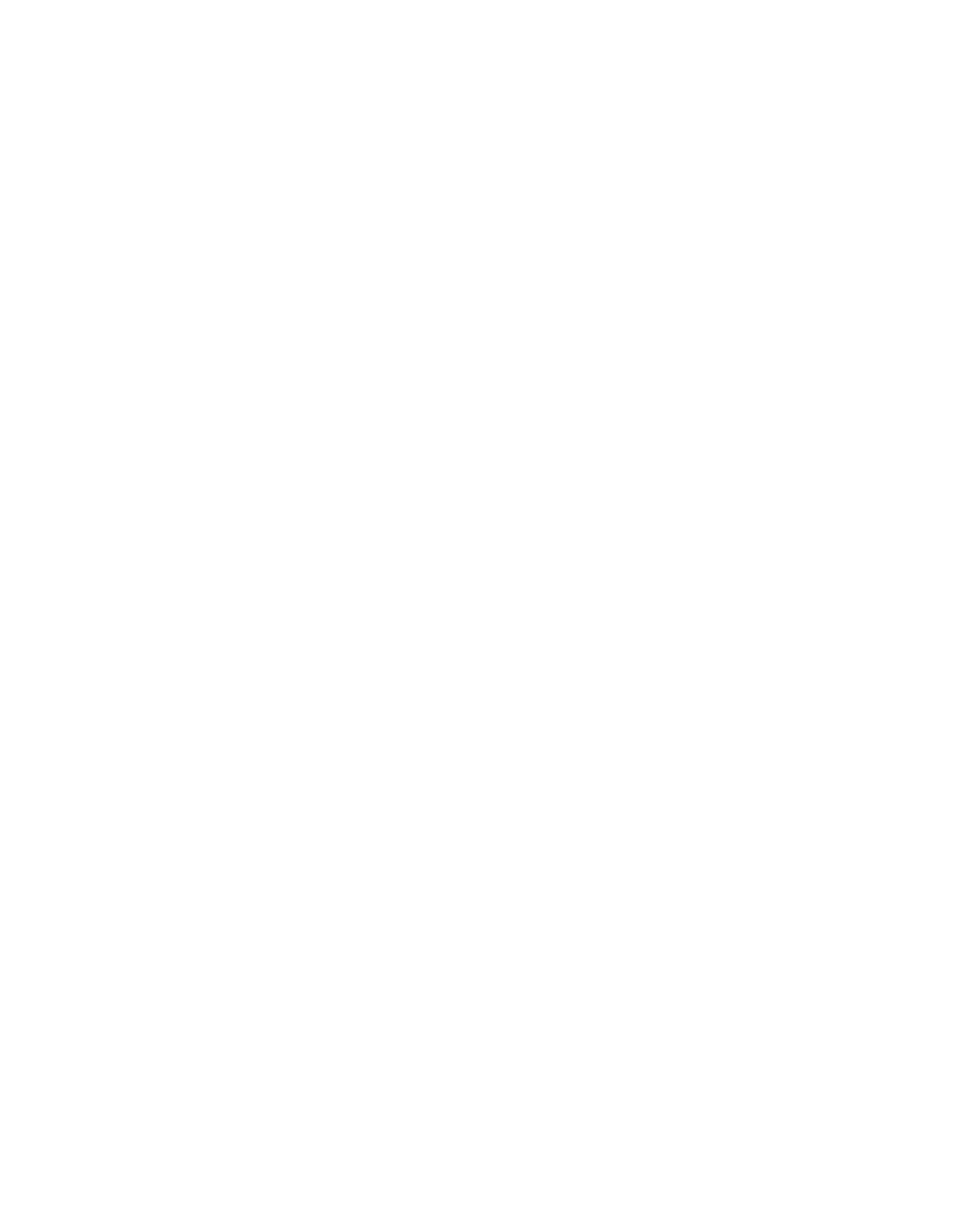<span id="page-4-0"></span>

## **1.0 BACKGROUND**

All people in Canada will be affected to some extent by the impacts associated with climate change such as rising temperatures, changes in precipitation patterns and changes in other weather events (depending on the region). However, it is expected that First Nations will experience the impacts of climate change in ways that most non-Aboriginal Canadians will not, due to a heavy reliance on the environment, their locations, their economic situations. First Nations, similar to other natural-resource dependent communities around the world, depend on the environment for subsistence, maintenance of culture, and other important aspects of their livelihoods. Studies of the developing world have reported that vulnerability and limited capacity to adapt to environmental situations such as climate change have been linked to factors such as a high reliance on natural resources, a limited ability to adapt financially, high poverty, compounding issues (such as ongoing health problems) and a lack of systems of arrangements suitable for dealing with these issues (Thomas and Twyman, 2005). First Nations are also characterized similarly to other developing nations. Therefore, they are also vulnerable to the impacts of climate change.

Throughout history, First Nation peoples have maintained a strong connection with the environment; a connection that is integral to the survival of their physical, social, economic, cultural and spiritual ways of life. Due to this connection, climate change effects will disrupt First Nation people more severely than other citizens. Although there is much diversity among First Nations in terms of language and culture, there is a fundamental recognition between them of the critical importance of a clean and healthy environment. Since their ways of life are so closely tied to the land, they must protect it. Furthermore, it is said that the First Nations assert that they have stewardship responsibilities<sup>[1](#page-4-1)</sup>, the role of which has been given to them people by the Creator.

If entire ecosystems change, resulting from climate change, then the current understanding of that system will likely not apply. If First Nations cannot understand the surrounding environment, their role as stewards of the land will be seriously compromised.

<span id="page-4-1"></span><sup>&</sup>lt;sup>1</sup> As implied in "A First Nations - Federal Crown Political Accord on the Recognition and Implementation of First Nation Governments" available as of March 24, 2006 at [http://www.afn.ca/cmslib/general/PolAcc.pdf.](http://www.afn.ca/cmslib/general/PolAcc.pdf)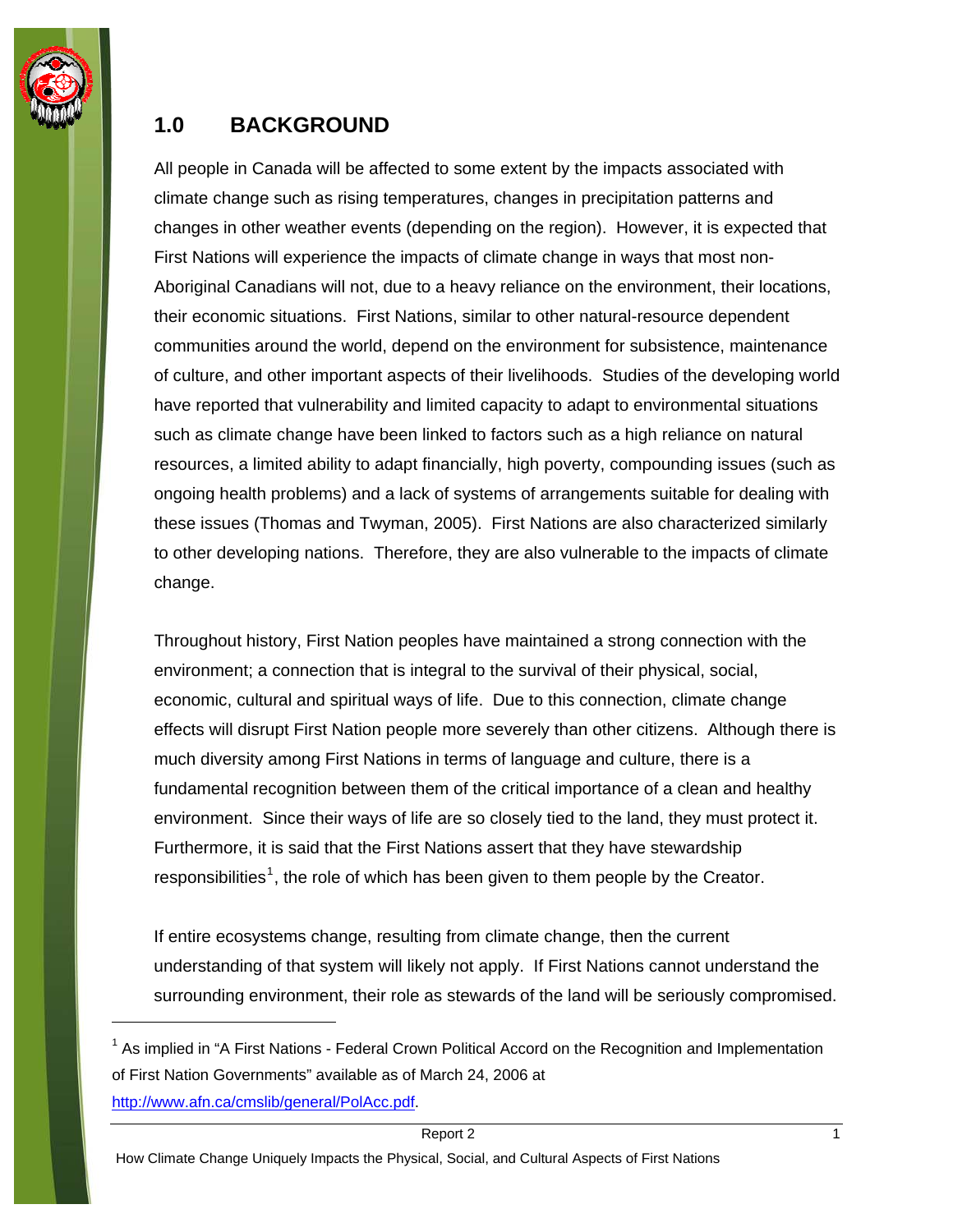<span id="page-5-0"></span>

The following explains some of the potential physical, social and cultural effects climate change will have on First Nations.

First Nations peoples are observing and experiencing direct impacts of climate change through the loss of traditional foods and medicines, threats to economic opportunities and transportation systems (such as winter roads), damage to homes and other property, and changes to the biological systems around them (e.g. changes to the migratory patterns of animals, insects and birds).

Climate change means more than just changes in weather, and for First Nations, it goes beyond the scientifically studied physical elements of climate change impacts. Given that most First Nations have unique relationships with the land, the impacts of climate change on ecosystems will invariably impact cultural, social, and traditional activities associated with the land as well as the ability to exercise their Aboriginal and treaty rights. The impacts of climate change on First Nations are not quantified, and long term research on First Nations - specific climate change issues is limited. The discussion that follows is an attempt to highlight the issues of climate change so that its effects on First Nations may be discussed within First Nations, Federal and Provincial government departments, institutions, and organisations that currently have an interest in climate change issue.

#### **1.1 RATIONALE FOR PAPER**

This report will highlight the impacts of climate change from the perspective of First Nations. It is clear from Report 1 in this series "*An Introduction to the Science of Climate Change and How It Impacts First Nations*", that many facets of First Nation's life will be affected by climate change. These effects include, but are not limited to physical and biological climate and ecosystem processes, the health of ecosystems, the economy and ultimately, the well-being of humans. First Nations and non-Aboriginal peoples in Canada will be exposed to many of the same risks. It is expected, however, that First Nations will face unique challenges as a result of geographic location, reliance on the environment, current limited adaptation capabilities, and the need to protect and preserve Treaty and Aboriginal rights that are adversely affected by climate change.

This report is by no means an exhaustive representation on the subject of climate change and its effects on First Nations. Each of the issues raised in this paper requires further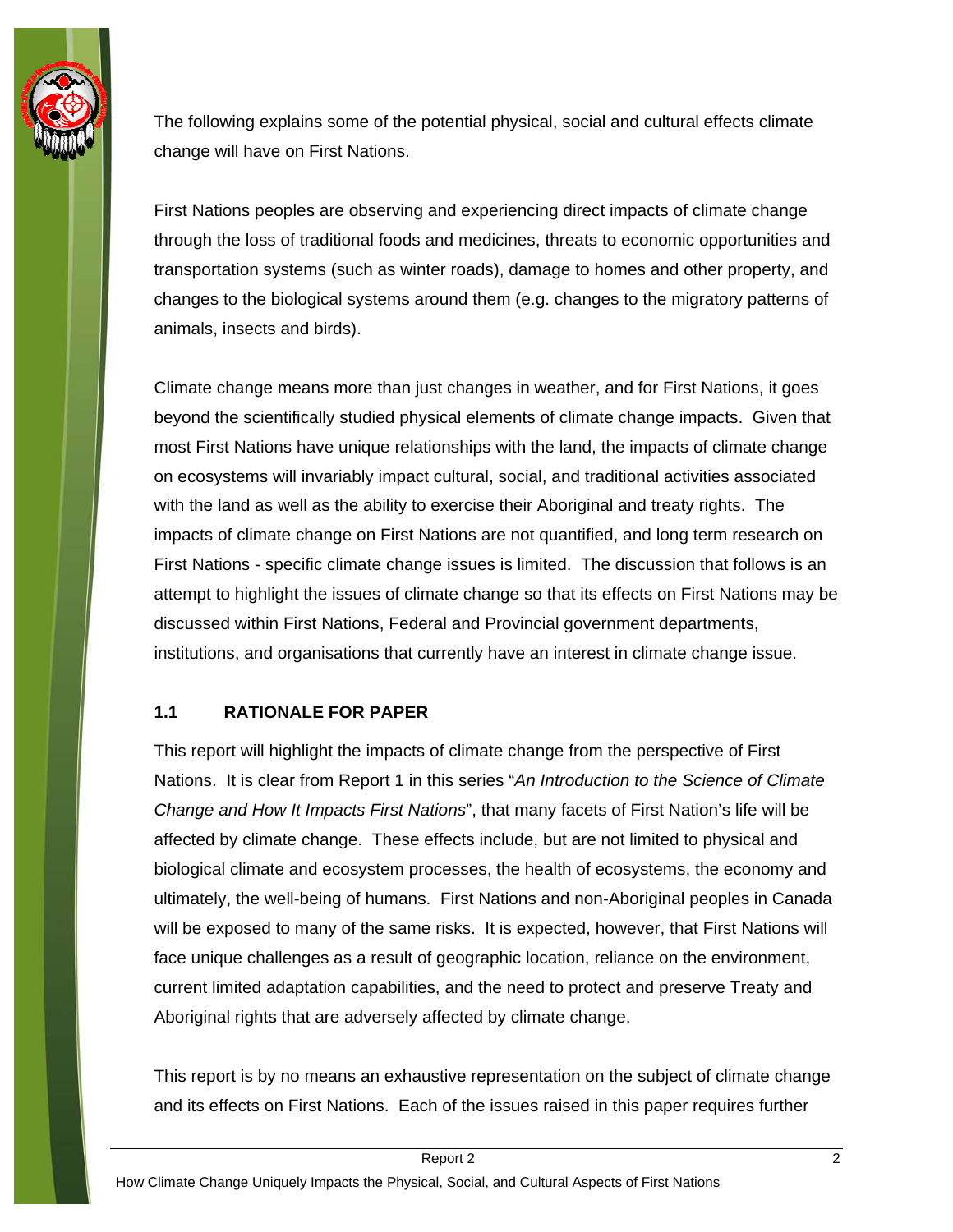

detailed analysis. There are many gaps in the current body of research and literature related to the unique impacts of climate change on First Nation people and the mitigation adaptation strategies needed to deal with these unique challenges. This report is intended to raise awareness and to promote discussion between First Nation and non-First Nation stakeholders so that these gaps in knowledge and effective adaptation strategies can be studied and developed for First Nations in Canada. Recommendations on next steps are contained the fifth paper of this series.

Since climate change is a global issue and affects all aspects of the environment and lives of First Nations, the effects discussed herein are not an exhaustive list of all possible effects that could occur due to climate change. A detailed list of possible climate changes and their effects on First Nations is beyond the scope of this report.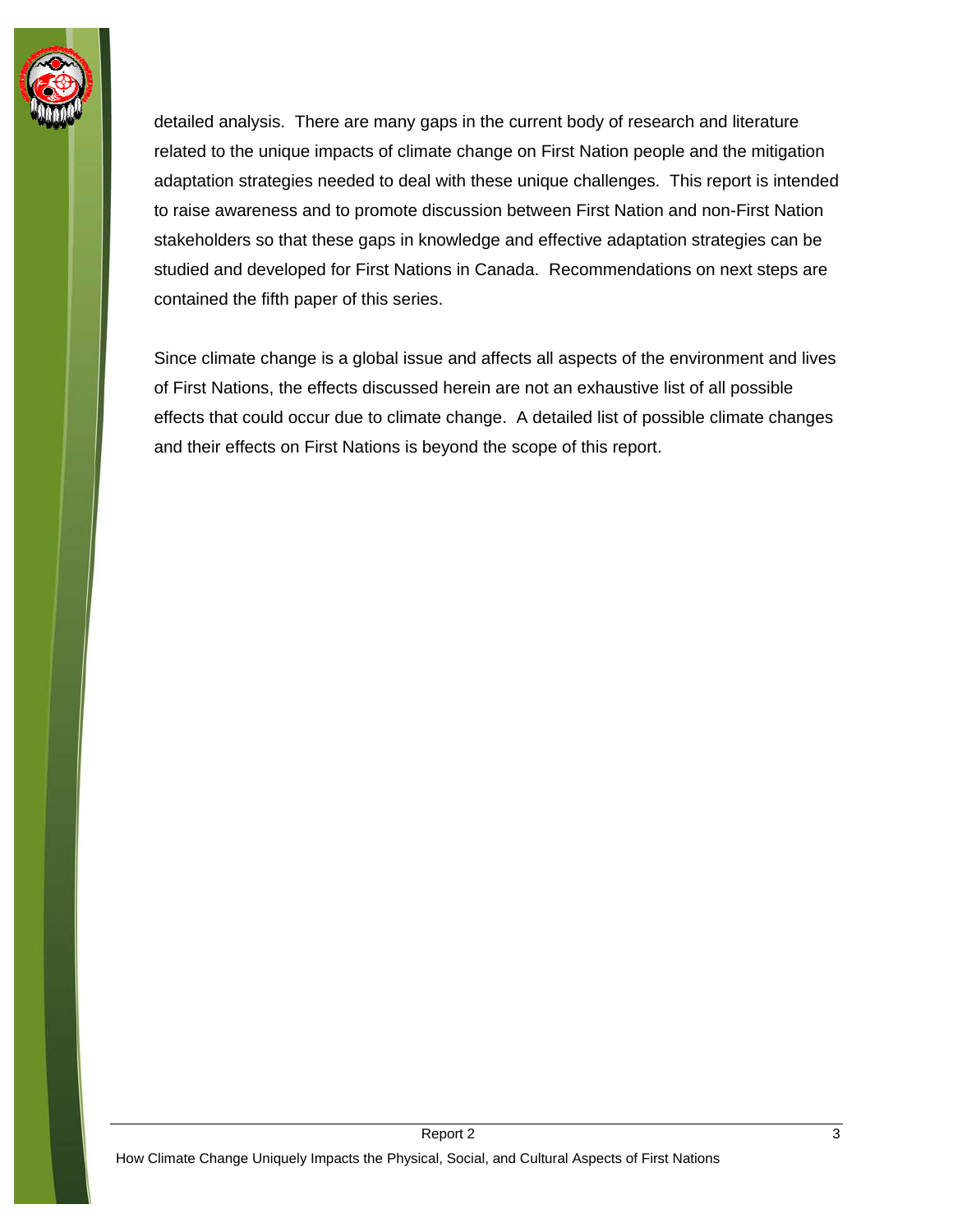<span id="page-7-0"></span>

## **2.0 PHYSICAL EFFECTS OF CLIMATE CHANGE ON FIRST NATIONS**

 As the climate changes, traditional practices, governance, economic development and infrastructure within First Nations will likely be impacted. Warmer winter seasons will impact winter roads, which many First Nations depend on for the transportation of goods and services. Rising sea levels may threaten many First Nations communities in terms of damage to infrastructure and loss of cultural sites. All types of energy production in communities may be threatened because of changes in water flows and changes to the cost of transportation into and out of the community. As well, extreme weather events will impact the quality and quantity of drinking water, level of human health, quality of community infrastructure and even the safety of the community members themselves.

'*The livelihood of many Aboriginal and northern residents comes from the land, water and natural resources, and will be compromised as ecosystems and wildlife are affected by climate change over time. In the north, melting permafrost could put buildings, pipelines, roads and other infrastructure at risk. Winter roads to remote Aboriginal communities may no longer be available or available only for shorter periods, thereby increasing the cost of supplying these communities.*' (Government of Canada, 2002)

## **2.1 EFFECT OF CLIMATE CHANGE ON ACCESS TO NORTHERN COMMUNITIES AND TRANSPORTATION**

#### **Effects of Increase in Temperature on Access to Northern Communities**

Increased access and security issues are a concern for First Nations living in the Arctic regions of Canada. With a decrease in Arctic sea ice because of warmer temperatures, longer navigation seasons could allow for more shipping routes will be available, and ports, such as the Port of Churchill in Northern Manitoba, will remain open longer. The opening of shipping routes may have major implications for access to natural resources on the traditional lands of First Nations people (ACIA, 2004). Figure 2-1 shows the projected sea-ice retreat and the effects this will have on the Northwest Passage and the Northern Sea Route (ACIA, 2004). For example, conflicts may arise over Treaty and Aboriginal rights to commercially fish and hunt for seal and other marine life. An increase in the number of shipping routes may threaten migration patterns of birds, mammals, and fish in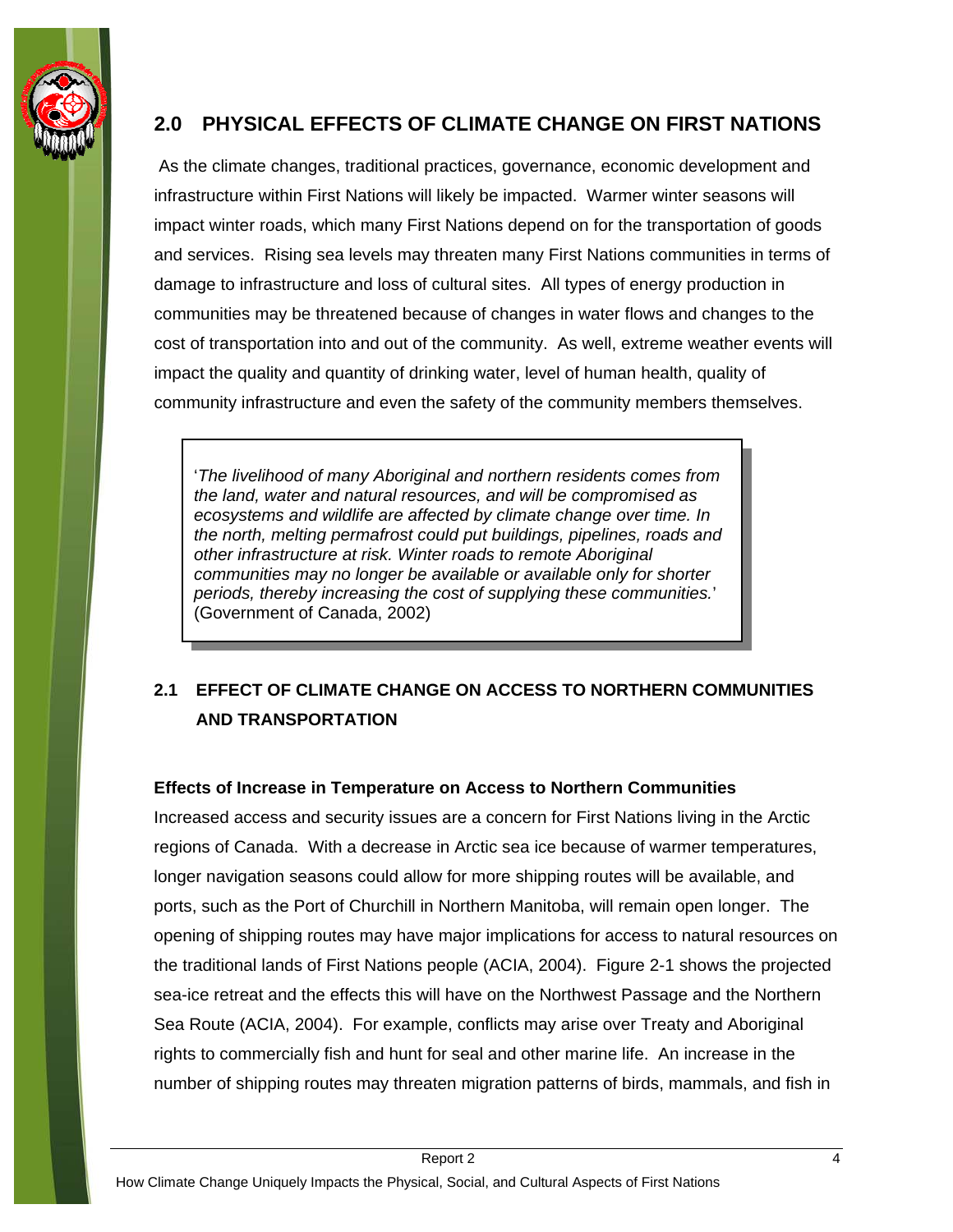

the north. Safety concerns related to increased ship accessibility include the threat of more oil spills in northern waters.



**Figure 2-1. Projected retreats in sea ice between 2010-2090 and the effects on shipping routes (source: ACIA, 2004).** 

Increased accessibility may also make travel into and out of First Nations easier for residents and for the shipment of supplies. Certain First Nations may also benefit from increased tourism as a result of easier access to the communities. However, this may lead to ecosystem impacts if not implemented in an environmentally sustainable manner. As the increases of large groups of tourists travel through this region, the impacts on slow growing plants could include trampling of plant life, compaction of topsoil, increased garbage disposal and introduction of foreign diseases. It may take the ecosystem years or even decades to fully recover.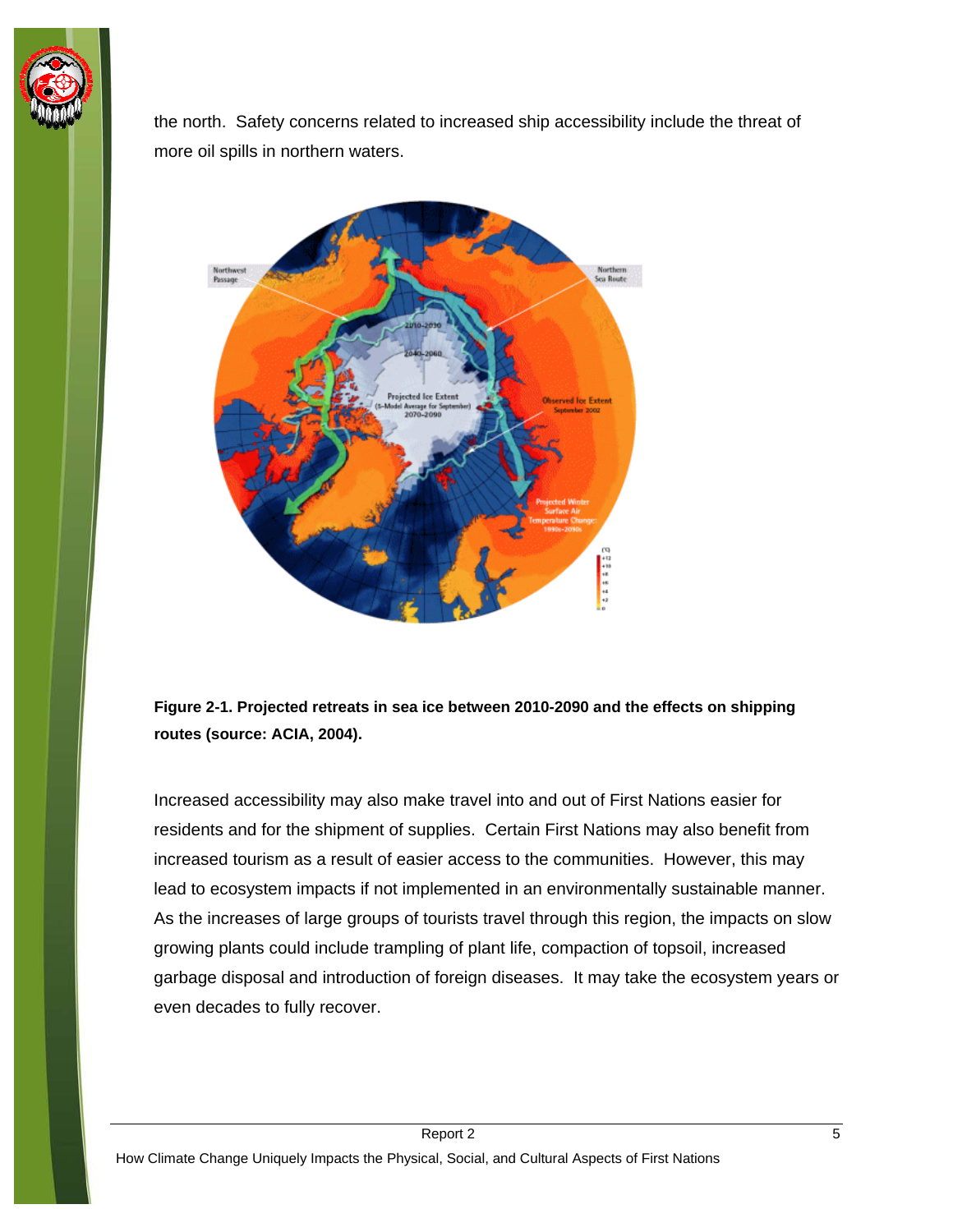

 $\overline{a}$ 



#### **Port of Churchill**

(Source: Omnitrax Website http://www.omnitrax.com/portservice.s html)

#### **Effects of Increased Temperatures on Transportation**

Modern day developments of First Nation people create reliance on cars, airplanes and snowmobiles for their transportation needs. In this regard, they are no differences from non-Aboriginal people. However, there are transportation issues that are unique to First Nations, particularly for isolated First Nations (such as those residents in northern Manitoba and Ontario). Those First Nations are reliant on consistent seasonal and winter road access to transportation of goods and services to and from their communities. In comparison to the ability of non-First Nations to access goods and services, climate changes could increase the transportation challenges already faced by First Nations. The increased cost of transporting these goods and services directly increases the cost of living and decreases the quality of health and life in isolated First Nations. Standard adaptation strategies to address climate change impacts that might be adequate to address non-First Nations issues will not be adequate in First Nations because of the unique adversity of the impacts.

As the climate changes, shorter and potentially milder winter seasons are predicted in different regions of the country. $2$  Changes in winter seasons will have an adverse effect on the construction of winter roads that some First Nations rely on for the transportation of goods and services. Winter roads are used to bring in many of the construction supplies needed new for developments in a community, as well as to bring in fuels and other items that are stockpiled for the summer season. If winter roads are increasingly not an option, alternative methods of transportation, such as transport by air will be required, which is an

<span id="page-9-0"></span><sup>2</sup> Section 4.3.1.2 in the first report of this series – *An Introduction to the Science of Climate Change.*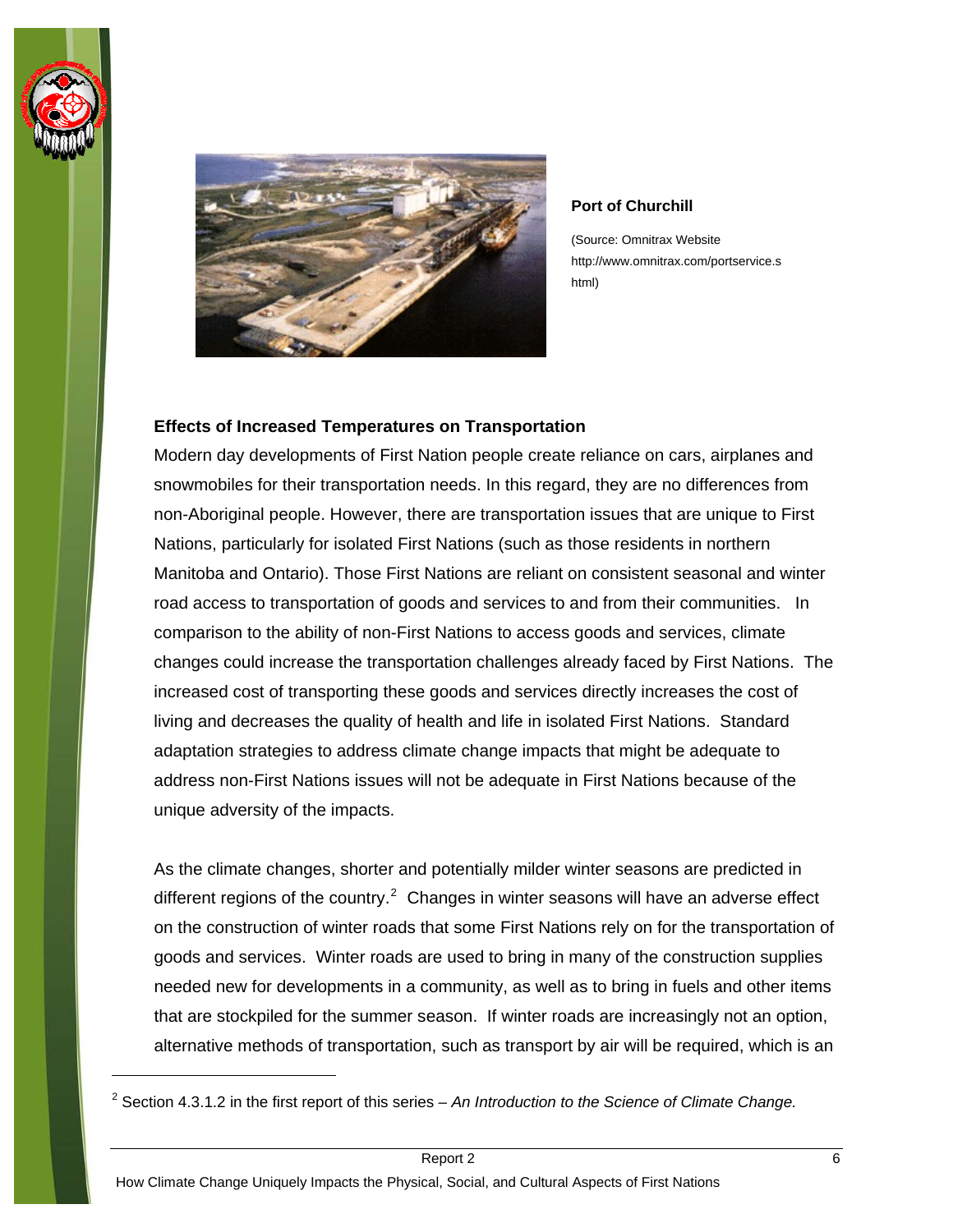<span id="page-10-0"></span>

expensive option for most First Nations. Changes in transportation methods will put greater stresses on already challenged economic and financial realities faced by many of these communities. The cost of necessities such as food and supplies will increase dramatically, and areas of need, such as housing development may also suffer. This is turn creates fiscal challenges for the First Nations concerned, limiting their opportunities for economic development and imposes an additional burden on federal resources. In addition, reliance on alternative methods of transport, such as aircraft, adds to the problem of climate change (through greenhouse gas emissions) thus further exacerbating the problem.

#### **2.2 EFFECT OF CLIMATE CHANGE ON WATER QUALITY AND QUANTITY**

#### **Effects of Increased Temperature on Water Quality**

Water quality is an issue that is of great importance to First Nations. Many First Nation people see water as the "the giver of life". Water is the most important life-sustaining element of this planet, without it, life could not exist. First Nations rely on bodies of water for many purposes such as transportation, drinking water, recreation, harvesting, and agricultural activities. Extreme weather events resulting from climate change, threaten water quality for many First Nations. For example, water quality is affected by changes in changes in precipitation and evaporation rates and by changes in the flow of streams and rivers in and out of a particular watershed<sup>[3](#page-10-1)</sup>. If water levels decline in lakes and streams, water quality may deteriorate because of the inability to flush out contaminants and nutrient additions from agriculture and wastewater (Cohen et al., 2001). Reduced water quality can have an impact upon the health of a community, surrounding environment and the viability of a business such as farming (which rely on water for crops), fishing and on recreational activities such as swimming.

First Nations located in the Prairies will most likely be affected by changes in water quality due to low flows from decreased glacial melt and less snow cover in the Rockies (C-CIARN, 2006). Lower water levels and higher temperatures in the Prairies will lead to higher nutrient levels in the water and to the proliferation of water-borne diseases<sup>2</sup>. Similarly, First Nations in Ontario, especially those situated close to the Great Lakes will be exposed to water quality issues due to low water levels and higher water temperatures

<span id="page-10-1"></span><sup>3</sup> Section 4.3.2 in the first report of this series – *An Introduction to the Science of Climate Change*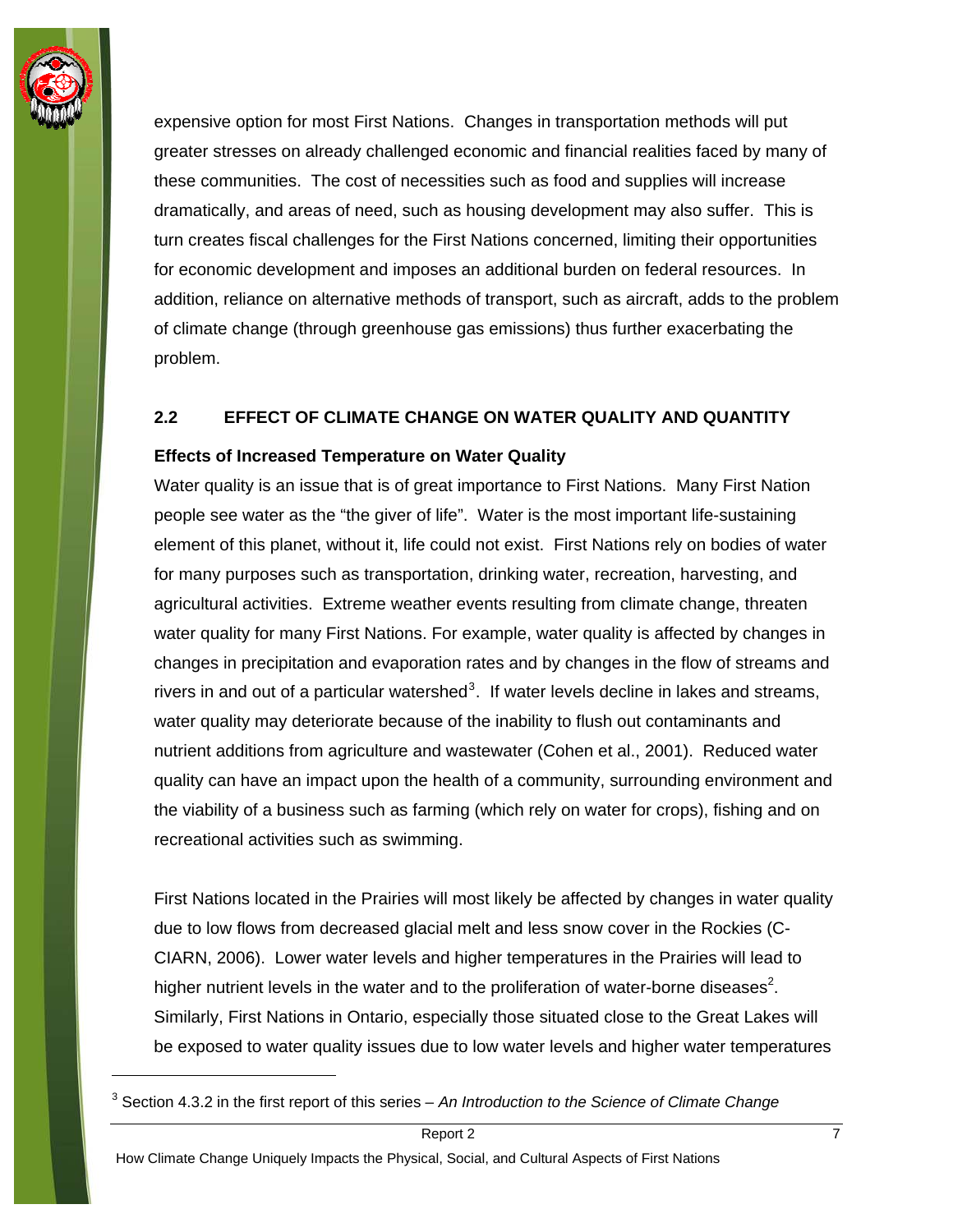

(C-CIARN, 2006). Given the extreme situation facing First Nation water supplies, any impacts of climate change on water quality will be more severely experienced by First Nations than by non-First Nation communities. Additional economic pressures on First Nations also add to this problem, because of the serenity of the impacts on First Nations' standard of living

For First Nations situated in low-lying coastal regions such as in the Atlantic Provinces, water quality may be affected by rising sea levels, storm surges, and the intrusion of salt water because of coastal flooding (C-CIARN, 2006). Floodwaters may contaminate fresh water sources, such as wells, reservoirs, and even surface waters. Fresh waters may become inundated with saline seawater and render the fresh water sources unusable. In cases of open area sewage treatment (septic fields, sewage lagoons), an increase in flooding can cause sewage and liquid waste to contaminate water sources, community areas, and the surrounding environment. This raises the risk of the spread of water-borne diseases such as cholera and typhoid. First Nations may need to find alternative secure drinking water sources, increase protection of water sources with dikes, retaining walls or even relocate current facilities (both waste and water) to protect drinking water sources.

#### **Effects of Increase Temperature on Water Quantity**

First Nations rely on waters for many purposes such as transportation, drinking water, recreation, fish habitat for food collection, and agricultural activities. If water quantity and quality is a result of predicted climate changes many aspects of First Nations livelihood, health, self-sustainability, economic development and traditional activities will suffer. Alternatively, as global temperatures increase, evaporation rates in oceans are likely to change, leading to increases in regional precipitation levels in Canada<sup>[4](#page-11-0)</sup>. Increased temperatures may also bring extreme weather events that may increase or decrease the time between precipitation events. These changes will result in drought-like conditions for First Nations in vulnerable areas such as the Prairies and the Great Lakes Region. On the other hand, other First Nations, such as those located in the Quebec regions, may experience flooding conditions because of high precipitation level over short periods of time. For instance, in 1996, Saguenay, Quebec received 200 mm of rain in 36 hours,

<span id="page-11-0"></span><sup>4</sup> Section 4.3.1.2 in the first report of this series – '*An Introduction to the Science of Climate Change'.*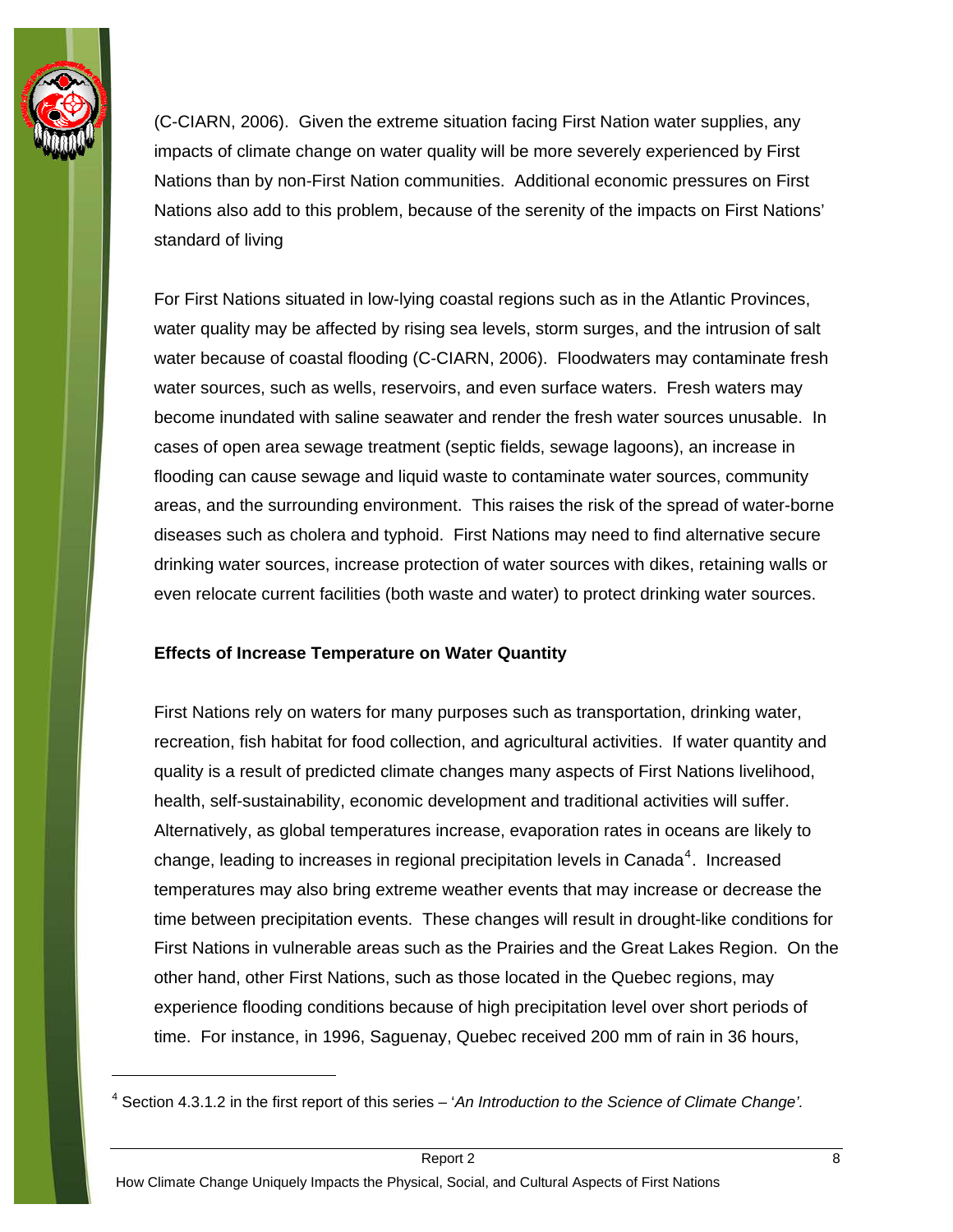

leading to flooding in the region (C-CIARN, 2006). Not all First Nations will experience the same impacts associated with increased or decreased precipitation. As shown in Figure 2-2, there are changes in the precipitation rates across Canada. Although the Figure only shows differences for one month in 2005, it illustrates that at any given time, some areas experience above average precipitation rates (which could lead to potential flooding) while other areas experience below average precipitation rates (which could lead to potential drought-like conditions).





In the face of climate change, droughts can place an increasing demand on water resources in many areas of Canada (such as the Prairies). These drought-like conditions will increase competition for limited water sources further adding to the existing issues affecting First Nations living in these regions. In drought-prone regions, the effect on First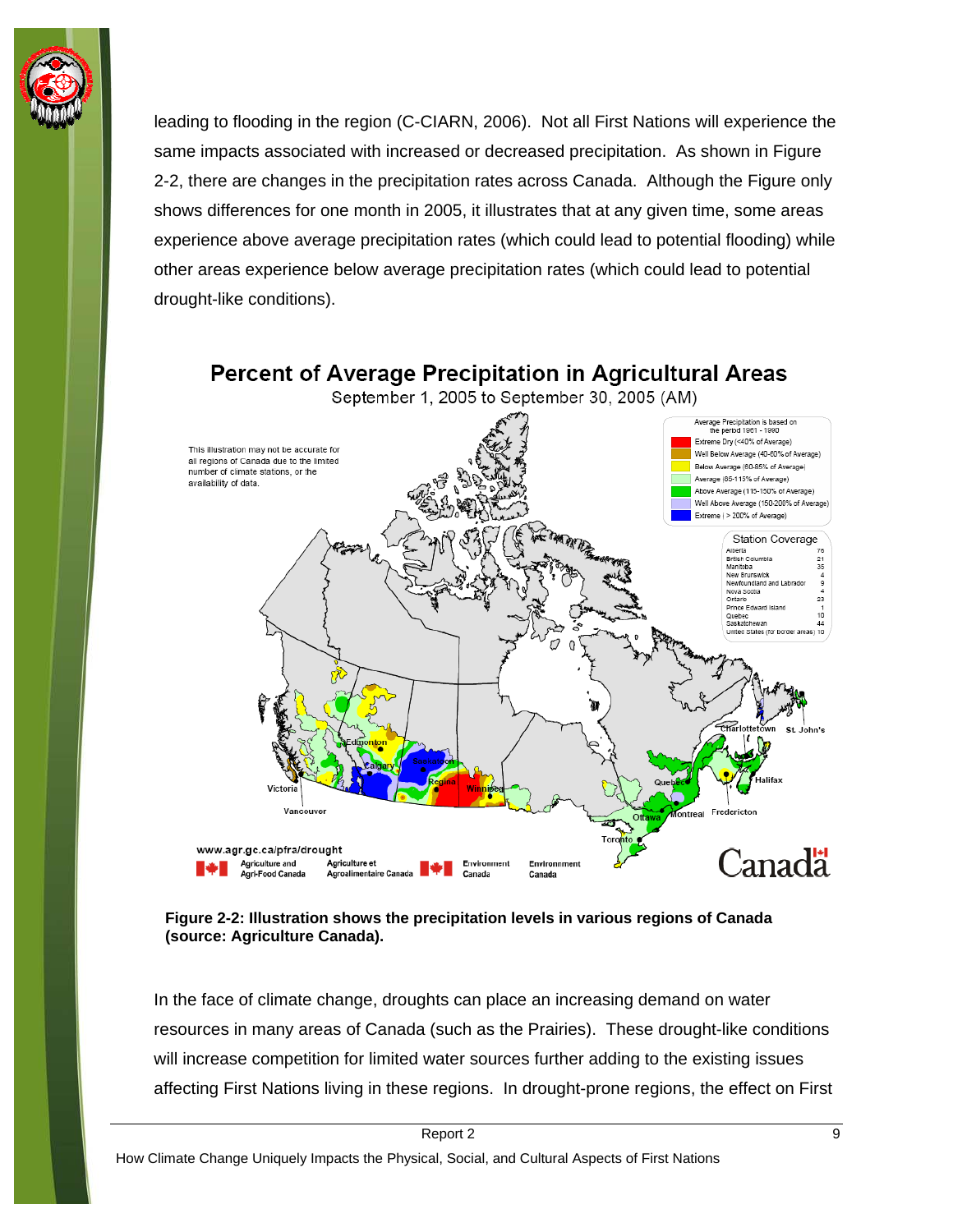

Nation's agricultural activities such as farming and ranching could be extremely damaging. A lack of water can be devastating to the economic viability of a First Nation community. Resulting economic impacts, as a result of climate change will be discussed further in the third paper of this series entitled, '*How Climate Change Uniquely Impacts First Nation Economies*'.

Due to Treaty and Aboriginal Rights issues, many remote and non-mobile First Nations are tied to their traditional territories with no viable option to relocate from these areas, areas that may experience drought or flooding. Mitigation and adaptation measures created by the government for non-First Nations (such as relocation from these drought and flood like regions) will not be adequate for First Nations in the area, largely due to the Treaty and Aboriginal rights issues. These isolated and non-mobile First Nations will be exposed to increased costs associated with accessing water or implementing precautionary flood measures.



**Warmer temperatures can influence water levels** 

(Source: CIER)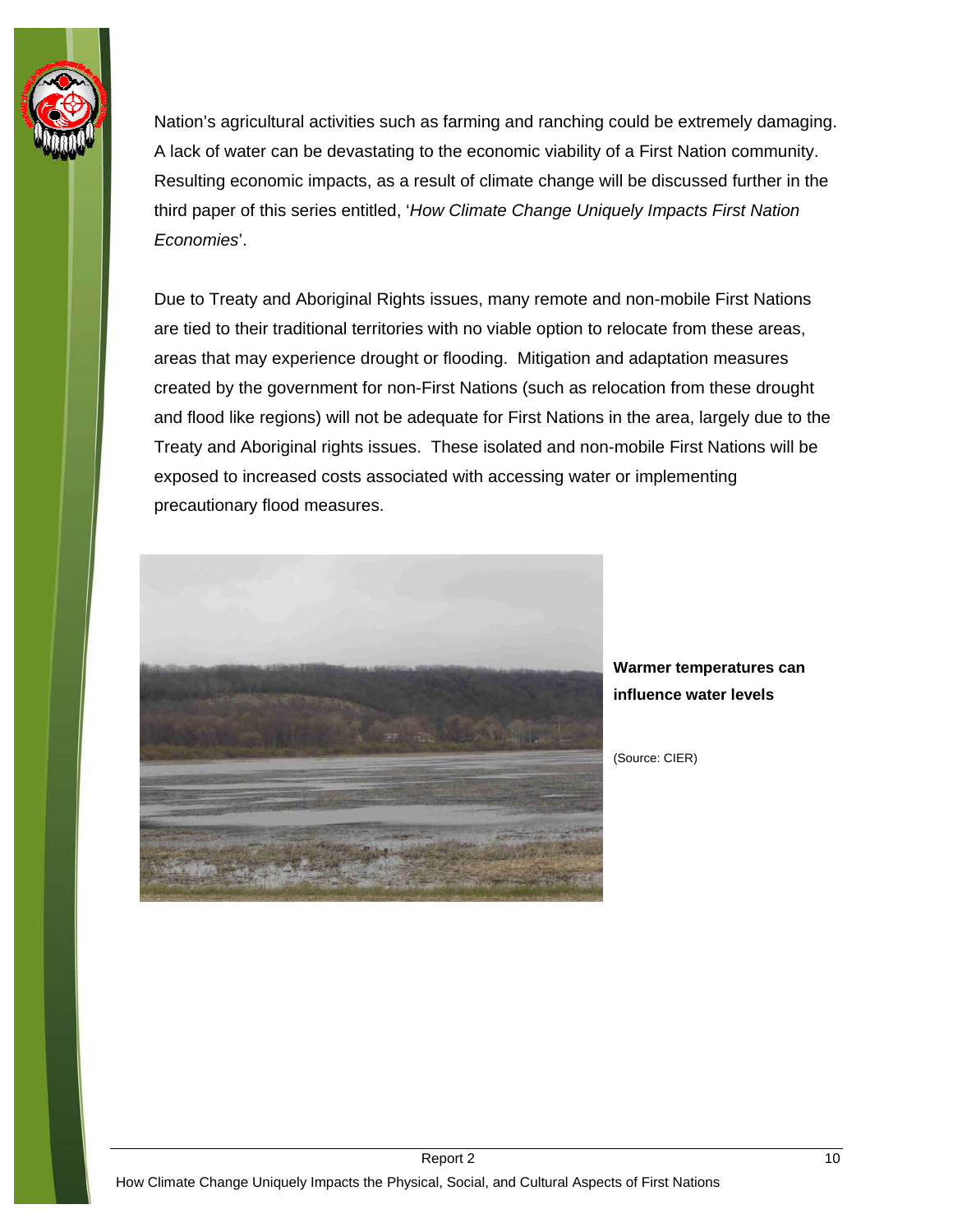<span id="page-14-0"></span>

#### **2.3 EFFECT OF CLIMATE CHANGE ON ENERGY COST AND USAGE**

Many First Nations rely on oil, large-scale hydroelectric power, and nuclear power to meet their energy needs. Many communities located in the south are connected to a large grid system. This grid system is usually fed from a large-scale energy production plant, such as large-scale hydroelectric dams (in Manitoba and Ontario), coal or natural gas (in Alberta and Saskatchewan) or nuclear (in Ontario, Quebec). Climate change will affect the cost of energy in First Nations and the supply of energy to these communities.

In some hydroelectric-dependent First Nation 'on-grid' communities, the production of energy may decrease if water flow levels decrease. If precipitation levels are lower where hydropower production originates, capabilities of production will decrease. This is particularly a concern in potentially drought-prone areas such as the Prairies and in the Great Lakes - St. Lawrence region, where higher evaporation rates due to warmer temperatures would likely lower present water levels<sup>2</sup> (Mayer 1998; IPCC, 2001). It is also a concern in British Columbia as a result of melting glaciers and decreased snow cover in the Rockies (C-CIARN, 2006). As the amount of energy produced decreases, the need to import energy from other grids increases. This increases costs to receive energy, and would likely add to the financial stress First Nations are currently experiencing.

Other First Nations do not rely on large-scale energy production from hydro, oil, coal, or nuclear sectors. These 'off-grid' communities are usually located in northern isolated regions. The energy produced in these communities is through the burning of diesel fuel, which is often transported into the community from southern locations along winter roads or seasonal barges. The increased costs associated with importing fuel via air travel, resulting from the impacts of climate change on availability of seasonal transportation and winter roads, may again increase the cost of energy for First Nations. Changes to federal funding programs will be required in order to address the increasing pressures on First Nations' financial resources. Alternatively, investments in renewable energy in these communities would have multiple advantages of reducing greenhouse gas emissions while decreasing expensive transportation costs and increasing self-sustainability and economic capacity.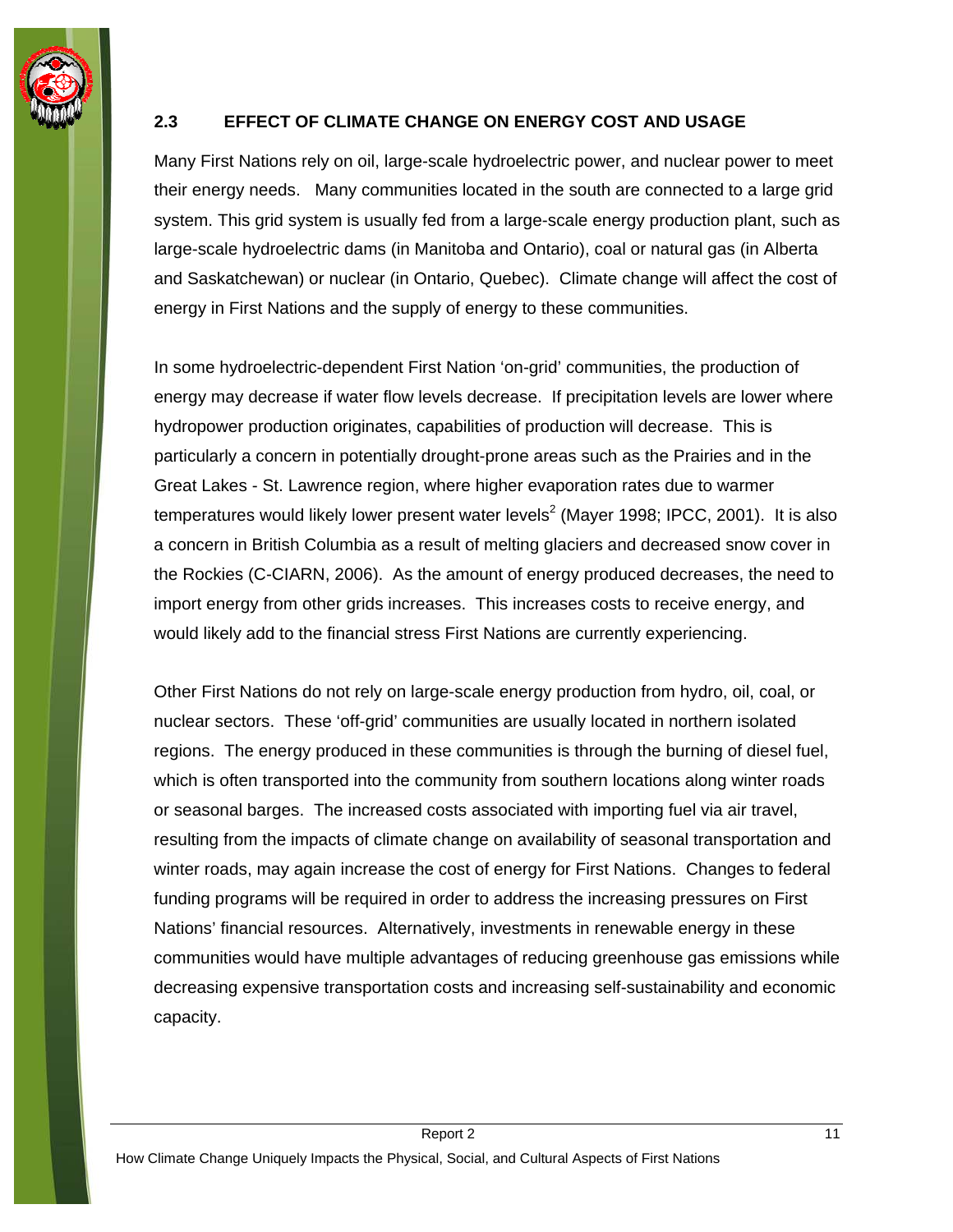

Unstable winter roads increase the cost of importing goods and supplies in isolated communities. Fuel for energy production will increase in price and may put a greater stress on the already difficult economic and financial circumstances faced in many communities.

Climate change predictions indicate warmer summer temperatures, which would increase the use of cooling devices such as fans and air conditioners. This would increase energy demands and would place an unsustainable burden on existing energy supplies in many highly populated areas such as southern Ontario. In times of low energy supply, a reduction of energy use may be required. In First Nations, energy conservation may become mandatory, especially those located near highly populated areas. First Nations may also be affected by low energy supply in drought-prone areas such as in the Prairies and in the Great Lakes - St. Lawrence regions as a result of low water supply. An energy conservation requirement may require community members to endure more variable and unpredictable residential temperatures (with a corresponding effect on human health) in order to ensure energy supplies are available for essential systems, such as hospitals, nursing homes, and food storage areas.

An increase in temperatures and a decrease in use of cooling devices such as fans and air conditioners, can lead to increased exposure and incidents of heat stroke. Alternatively, increased temperatures in winter seasons will decrease energy demands and could reduce energy costs in some communities.

In the event of extreme temperatures, such as heat waves, the elderly and the young are especially vulnerable to the dangers associated with increased temperatures (Health Canada 2001). Extreme temperatures can put people within the community at risk of suffering heat-related problems such as heat strokes and respiratory problems.

In many First Nations, inadequate housing exists. Houses are usually not energy efficient, and many First Nation members experience issues associated with over-crowding. Higher temperatures may intensify already serious health and social issues in First Nations.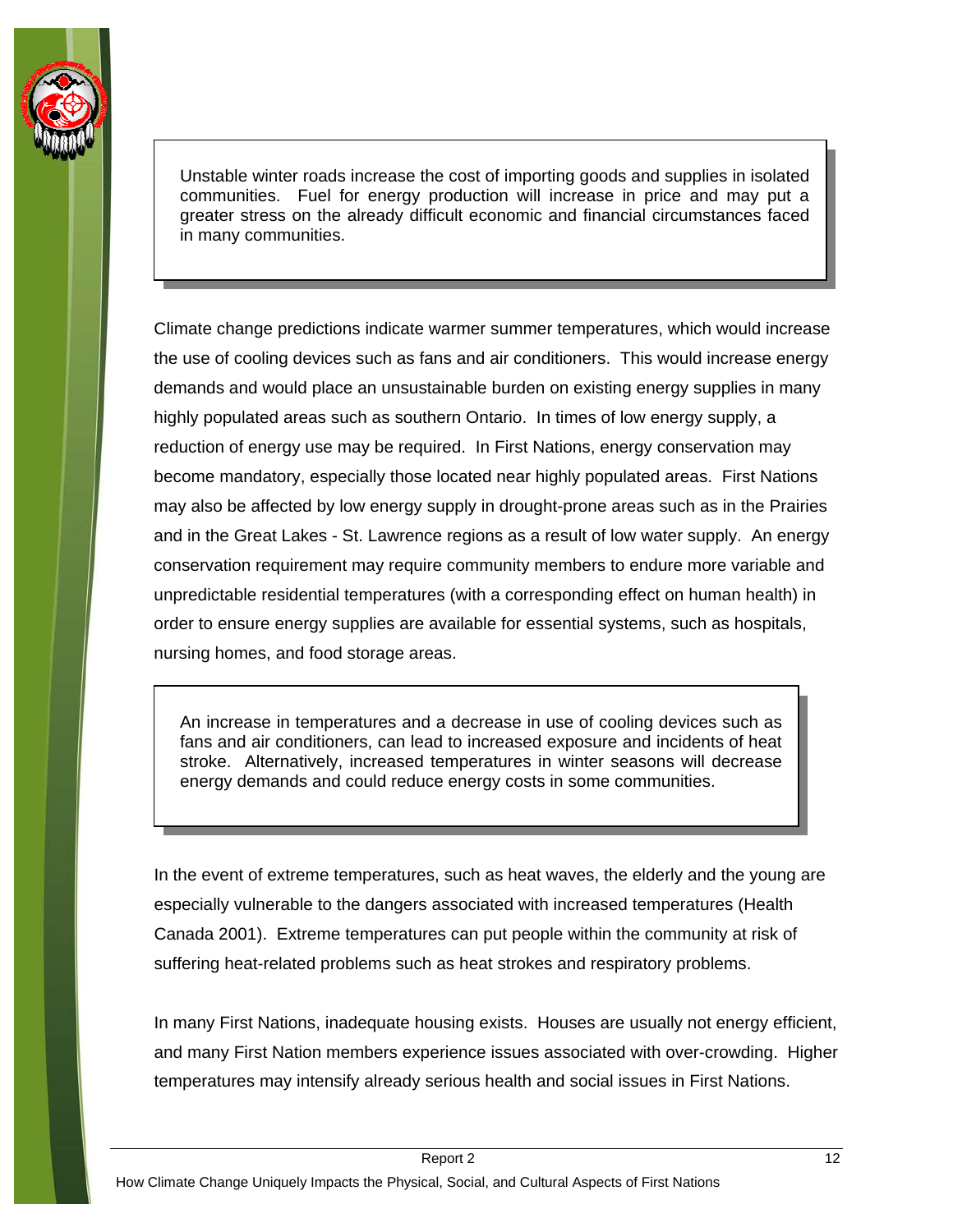<span id="page-16-0"></span>

Given that First Nations are experiencing epidemic levels of certain health issues (diabetes and tuberculosis), they have less capacity than non-First Nation communities to address these increased health impacts. Any measures intended to minimize these health impacts related to climate change will be insufficient given the already strained First Nation's health care systems.

Predictions indicate a warmer and shorter winter season in some areas of the country. The cost of energy may be lower for some First Nations experiencing warmer winters and the excess money could be used in other programs in the community. Alternative energy such as wind and solar power may also be viable alternatives for many communities.

#### **2.4 EFFECT OF CLIMATE CHANGE ON COMMUNITY INFRASTRUCTURE**

An increase in temperature translates into rising sea levels and less sea ice. These conditions can lead to an increase in extreme weather events, such as storm surges and higher wave energy.<sup>[5](#page-16-1)</sup> As sea levels rise and storm surges increase, coastal erosion also increases, decreasing the traditional territories of many First Nations. Marine geological surveys show that coastal zones have been retreating on average by at least 0.5 m/year for several thousand years (Shaw, 2001). As coastal regions are flooded and eroded, property is lost and coastal infrastructure and community resources are put at risk. In some severe cases, the community itself may need to be relocated to a region less prone to flooding. Community infrastructure and many cultural sites may be at risk of being lost, destroyed or flooded due to a rise in sea levels.



-

**Water approaching community home** 

(Source: CIER)

<span id="page-16-1"></span><sup>5</sup> Section 4.3.2.1 in the first report of this series, '*An Introduction to the Science of Climate Change*'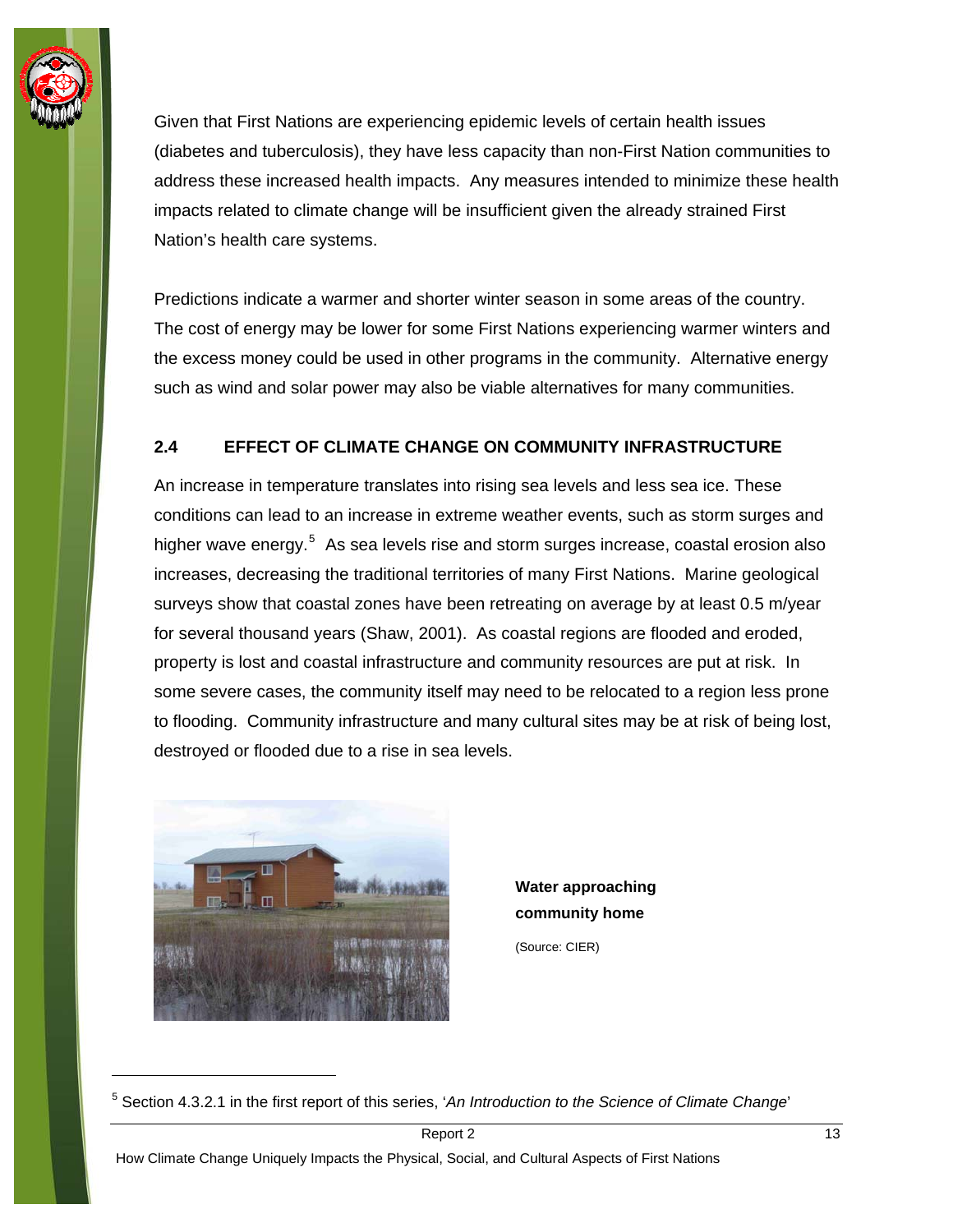

First Nation coastal communities can be affected by coastal erosion. Loss of coastal areas may impact community activities such as recreation, fishing, economic development and transportation such as boating, including the implementation of treaty and Aboriginal rights. Community infrastructure such as docks and wharfs can be affected as well. Coastal First Nations may suffer decreased economic activity if shipping is limited due to failures of docks and wharfs. Beachfront losses may also affect the community in terms of tourism, real estate or even cultural areas. The loss of cultural areas due to erosion can have an effect on the cultural connection to the land and spiritual identity of the community. Unique impacts of climate change on the protection of Treaty and Aboriginal



#### **Lemieux Landslide, South Nation Valley, Ontario, 1993**

This type of landslide is caused by melting snow. A change in the amount of winter precipitation as a result of climate change will affect the severity of this type of landslide

(Source: Steve Evans, Terrain Sciences Images Collection – http://sts.gsc.nrcan.gc.ca/clf/tsd\_images.asp)

rights, directly related to the cultural use of lands and resources, may limit First Nations ability to apply and exercise the rights to protect and use their traditional territories.

There are significant costs associated with re-engineering community flood protection such as dikes and levies and with rebuilding damaged community buildings or homes. In addition, the financial, social, and cultural costs associated with the relocation of a community are beyond what most First Nations are capable of enduring. The loss of a homeland, the loss of cultural or ceremonial sites, the loss of their identity cannot be solved with an increase in funds. The issues associated coastal flooding and loss of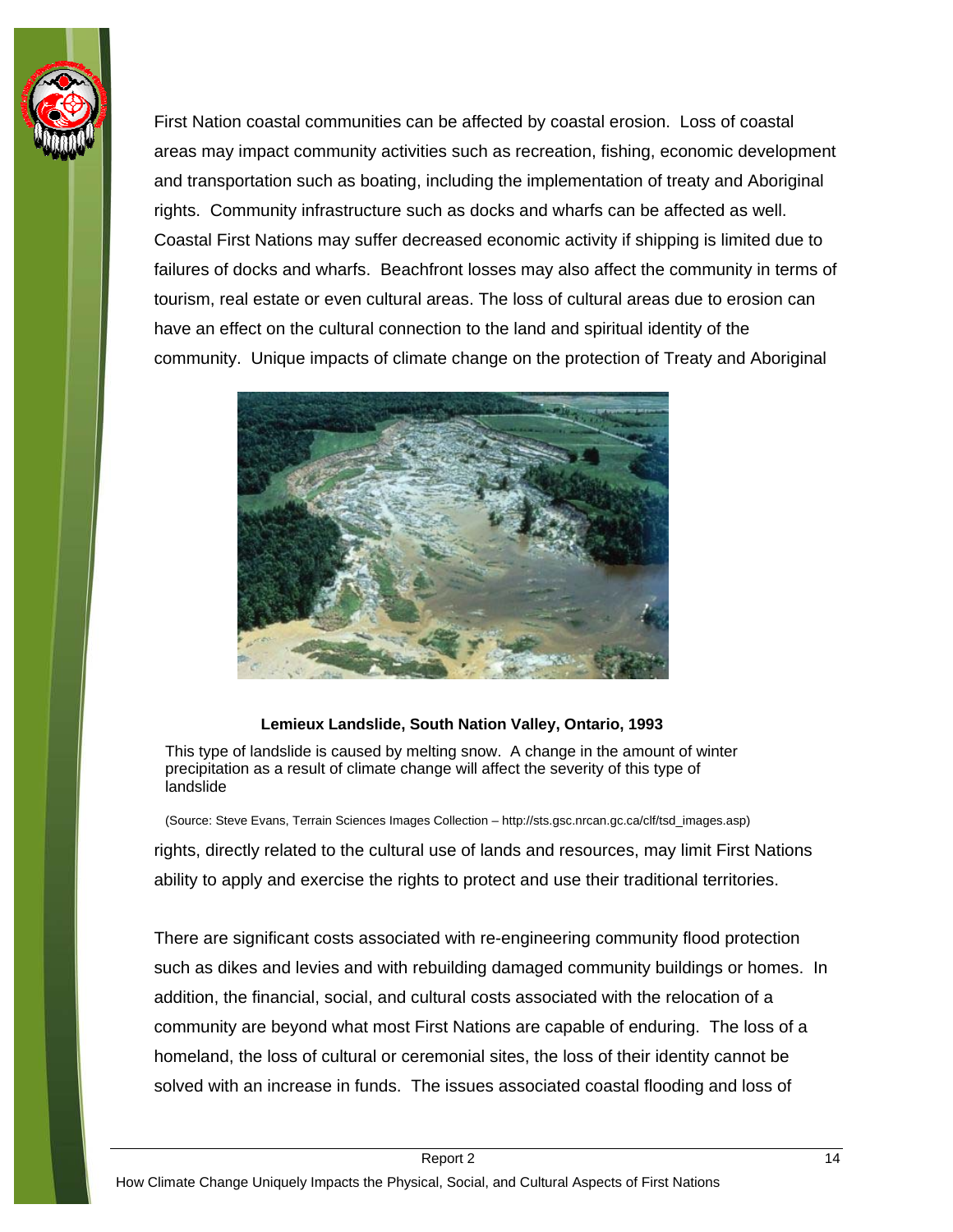

infrastructure may ultimately lead to a loss of cultural and social activities since these are often associated with relationships to the surrounding land.

Climate change may also affect infrastructure in northern First Nations that are located on permafrost. The effects of warmer temperatures on permafrost have been discussed in previous reports.<sup>[6](#page-18-0)</sup> Some of these affects include slumping and increased incidences of landslides. The melting of permafrost can threaten older buildings, communal roads, transportation routes, water supplies and waste disposal structures in First Nations (C-CIARN, 2006; ACIA, 2004). As permafrost melts, communities will become more susceptible to the impacts of a changing landscape and the cost of adapting and rebuilding community infrastructure can be more than the community can afford. Homes may be lost to melting permafrost as the incidences of landslides and sinkholes increase. First Nations currently have limited access to resources; any impacts will increase pressures on the already insufficient infrastructure funding. In this circumstance, First Nations do not have the capacity of non-First Nation governments to access citizen-based taxation revenue for capital infrastructure monies.

#### **Effects of Climate Change on Housing**

Changes in weather patterns such as flooding and wetter seasons due to increased precipitation will affect the stability of soil and permafrost in some areas. These physical changes to the land will affect the construction and sustainability of First Nation houses and infrastructure. There are significant costs associated with re-engineering community infrastructure in the face of change in the land. New construction methods will need to be developed for new homes and community buildings but re-engineering and repair of older buildings is very costly.

The Inter-governmental Panel on Climate Change (IPCC) indicates that the lack of flexibility in most housing where the form, drainage and infrastructure are fixed reduces the capacity to respond to contemporary environmental conditions (IPCC, 2001). In most First Nations, housing is sub-standard and construction is poor and people often live in over-crowded situations (CMHC, 2005). There are also reduced incentives for occupants to maintain and renovate their homes because on-reserve housing ownership status is unclear (CMHC, 2005). The rural living conditions of many First Nation people increases

<span id="page-18-0"></span><sup>&</sup>lt;sup>6</sup> Section 4.3.3.1 in the first paper in this series, 'An Introduction to the Science of Climate Change'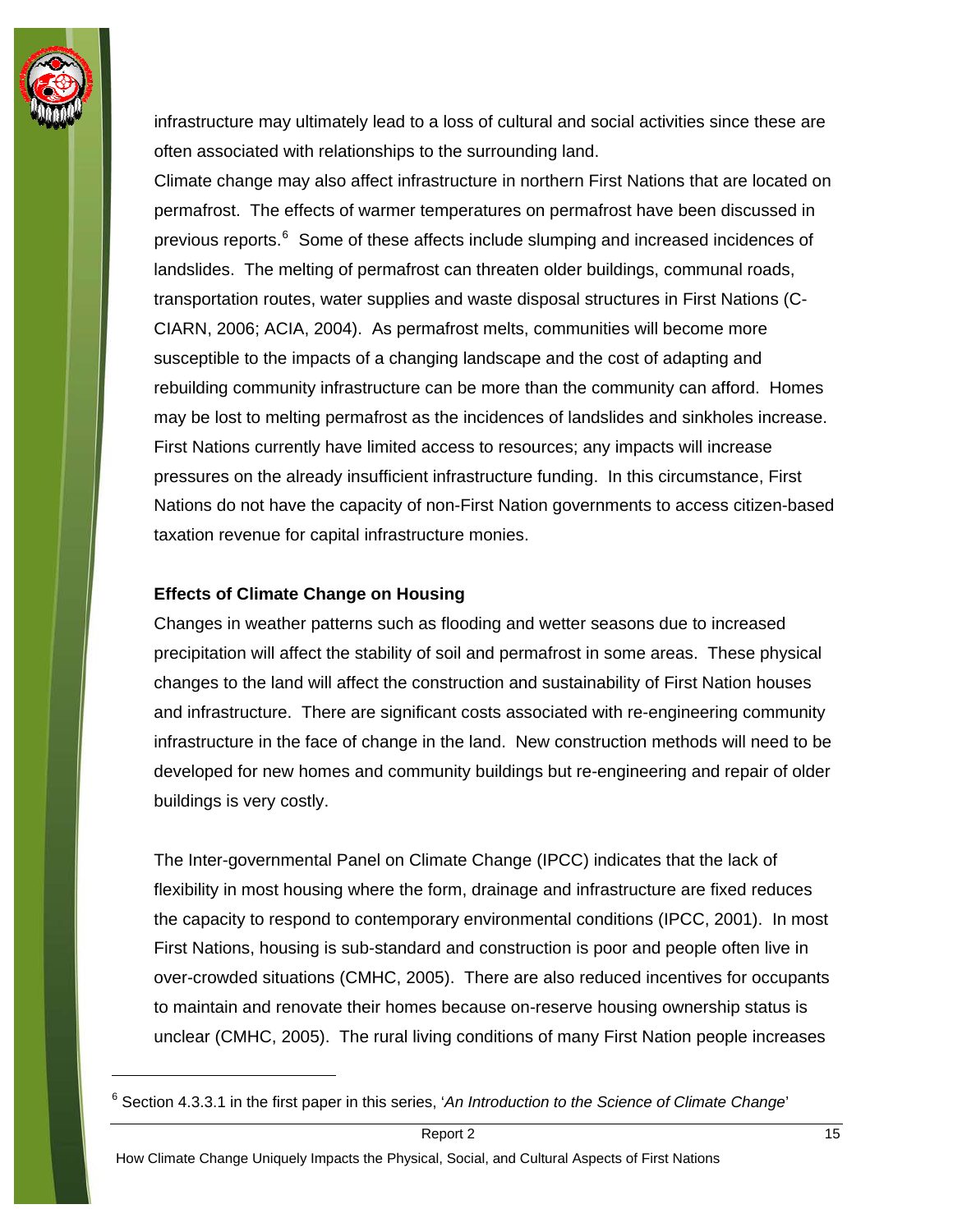

the likelihood that they will feel the impacts of climate change due to variations in the weather. Due to poor economic conditions, complex and inadequate capital programs dealing with housing allocations, infrastructure on many reserves is old and offers limited protection from the environment. Homes in many areas lack effective heating and cooling systems and will be unable to adapt to extreme temperature variability throughout the season.

In many homes, mould is a serious health issue. Moulds are part of a group of microorganisms called fungi that also includes mushrooms and yeasts. Moulds are familiar to most people as food spoilers on items such as bread or fruit. Mould requires the following conditions to grow (CMHC 2005):

- Mould spores (which are always present indoors and outdoors);
- The right temperature range, from 2 to 40  $^{\circ}$ C;
- A food supply, which means anything organic such as books, carpets, clothing, wood, drywall, etc.; and,
- A moisture source.

In terms of mould in housing, the only controllable issue is moisture. Moisture can enter a home through leakage from outside because of faulty structure or through the production of moisture from occupants in the house. In most First Nations, inadequate ventilation does not allow for the effective removal of moisture produced in the house. In addition, insulation is often poor or non-existent allowing air to be exchanged between the inside and outside. In damp climates, such as coastal regions, this allows dampness to enter the home. In other cases however, this can cause internal moisture to be trapped, which leads to the build up of mould in the house. Human respiration from occupants and humidity from baths, showers and boiling water for cooking only serves to intensify the moisture problem. First Nation homes are currently overcrowded thus exacerbating the problems associated with mould. In fact, according to the most recent census, approximately 12% of houses in the First Nations communities are overcrowded, compared to 1% elsewhere in Canada (Indian and Northern Affairs Canada, 2005).

As the climate changes, First Nation homes are needed that are more effective in energy conservation and provide greater protection against extreme weather events. However, the newer style homes (tighter construction and higher insulation) along with low

How Climate Change Uniquely Impacts the Physical, Social, and Cultural Aspects of First Nations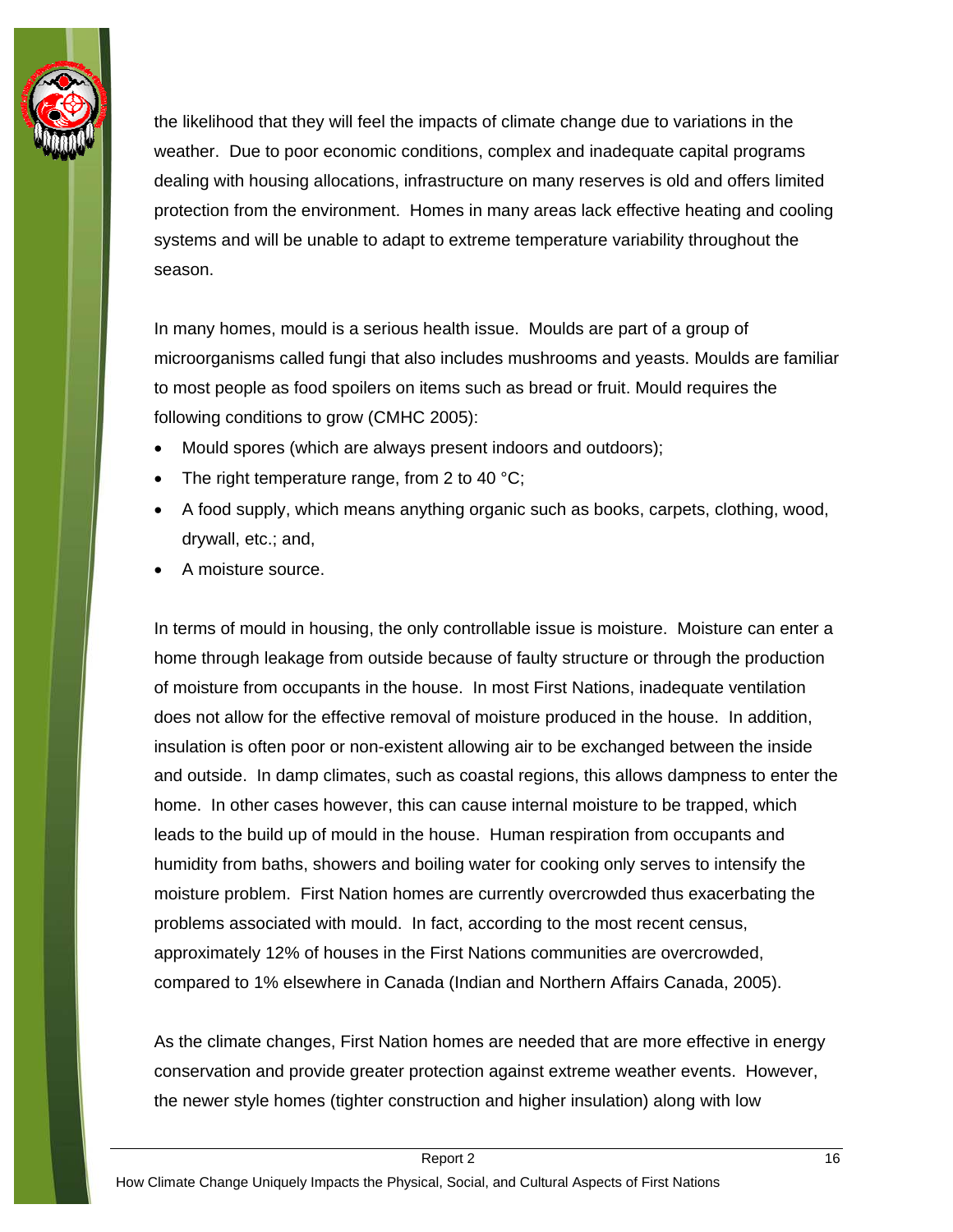

maintenance schedules tend to exacerbate the mould problem. As homes fall into disrepair or structurally fail due to faulty construction, the issue of mould becomes more serious. Many homes plagued by mould are soon deemed uninhabitable and are condemned. This of course adds to the problem of overcrowding, since now fewer homes are available. As more homes become more overcrowded, wear and tear on the existing homes is increased, leading to a cycle of poor housing quality for many First Nation community members.

The main concern with mould growth in houses relates to the health problems it can create for residents. Health concerns include respiratory problems such as coughing and wheezing, sneezing, and nose and chest congestion. Moulds can also trigger asthma attacks and can weaken the immune system of those exposed (Health Canada, 2006).

There are limited opportunities for a response to First Nation housing problems associated with climate changes. This is because First Nation housing is subject to complex funding, allocations, and reporting rules that already serve to limit First Nations health and wellbeing. Mitigation and adaptation measures designed to address climate change impacts to housing will no be applicable in a First Nation's context. Given the already severe housing situation in First Nations this will exacerbate the problem, increasing the cost to already inadequately - funded housing programs.

#### **Effect of Climate Change on Cultural Sites**

Cultural sites include areas such as ceremonial sites, spiritual sites, burial areas, medicinal areas and even hunting, fishing and gathering areas. Cultural sites used for spiritual, educational, recreational, and economic purposes are an important part of First Nation identity, spirituality and livelihood. Any effect on cultural sites could impact every aspect of First Nation life, spirituality, and health.

Community infrastructure and many cultural sites may be at risk of being lost, destroyed or flooded due to climate change. Rising sea levels, increased storm surges, increased flooding and unstable landscapes all pose a risk to First Nation traditional practices and cultural sites. A combination of an increase in sea levels and storm surge events may flood, damage, or even permanently destroy coastal cultural sites. Flooding and unstable landscapes may increase the risk to inland cultural sites.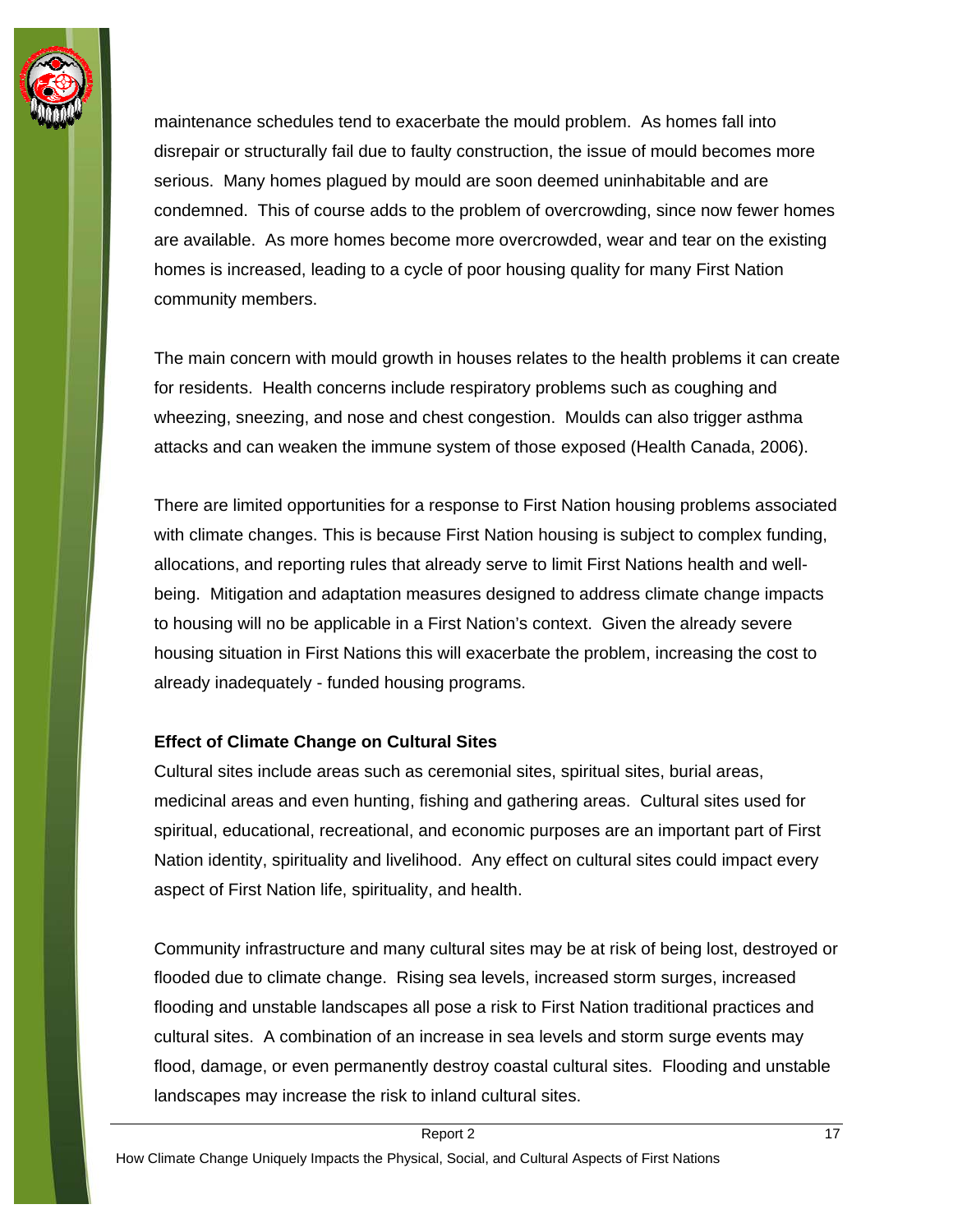

Much of the Traditional Knowledge held by First Nation people is attributed to the environment. Elders state that we are part of the land. We received our culture, language and livelihood from the land. These are "gifts" given to us by the creator. If the land changes then we are at risk of losing 'these gifts'.

The issues associated with the loss of important cultural sites such as ceremonial grounds, gathering sites or even burial grounds is that in almost all cases these cannot be replaced, rebuilt or relocated. This will have a profound impact on First Nation culture.

There will very likely be unique impacts of climate change on directly related to the cultural use of lands and resources. These impacts may limit First Nations ability to apply and exercise their rights (i.e. implement Treaty and Aboriginal rights) used to protect their traditional and cultural sites. Any measures intended to address these impacts related to climate change within non-First Nation communities context, will not be appropriate or sufficient within First Nations given this 'rights' issue.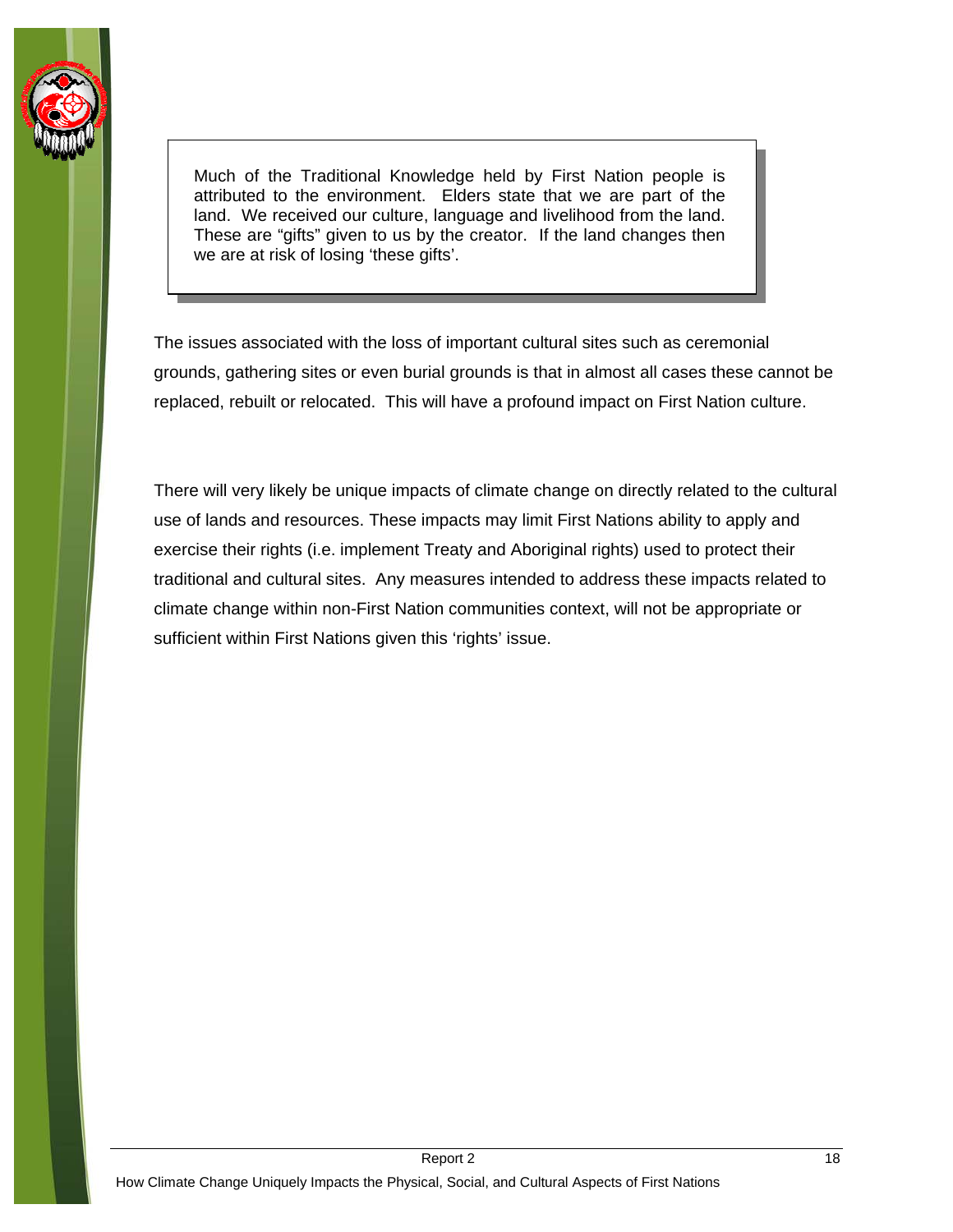<span id="page-22-0"></span>

 $\overline{a}$ 

#### **2.5 EFFECT OF CLIMATE CHANGE ON LANDSCAPES**

#### **Effect of Temperature on Land Stability**

The arctic and sub arctic regions in Canada are dependant upon the cold climate to maintain many ecosystem functions. An increase in temperature can effect the permafrost foundation of this region. The permafrost layer is a permanently frozen ground layer. Permafrost controls plant communities and biomass production by regulating the moisture content, surface hydrology and temperature of the soil. The permafrost layer is an important function of the northern ecosystem. It is estimated that 50% of Canada's land mass is comprised of permafrost (Nelson 1989). Figure 2-3 shows current permafrost layers in Canada.



Recent data indicates that permafrost is melting (IPCC, 2001).<sup>[7](#page-22-1)</sup> As the temperature warms, the ground heats to a higher temperature and the seasonal frost layer increases. Permafrost degradation may change the surface hydrology of the region. This is because

<span id="page-22-1"></span><sup>7</sup> Section 4.3.3.1 in the first report of this series, '*An Introduction to the Science of Climate Change*'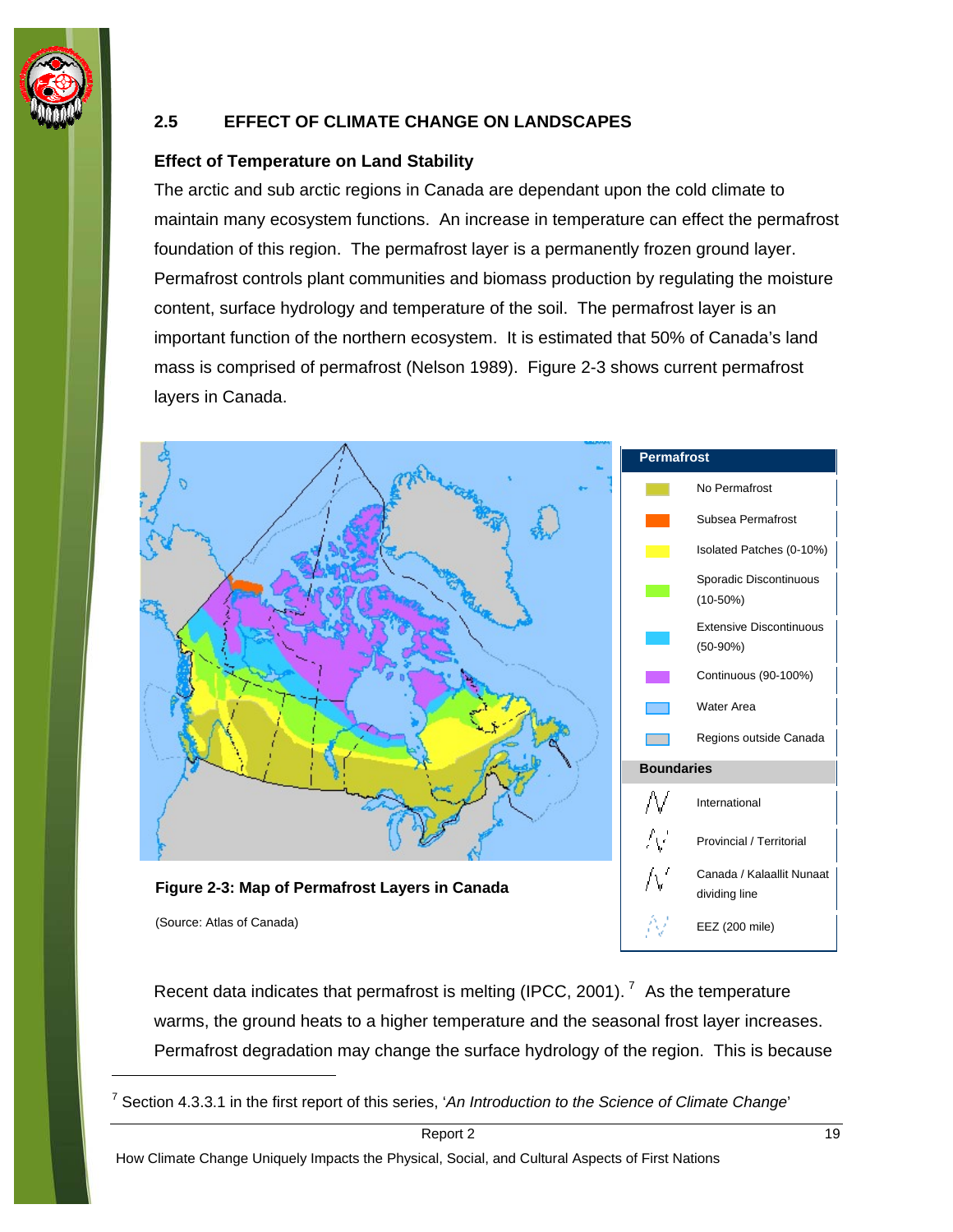

the permafrost layer is an impermeable layer and tends to trap water. The severity of melting permafrost will vary amongst regions and flooding or drought may occur, depending on the surrounding drainage patterns. Melting permafrost, in areas of poor drainage can increase the level of water within the soils. As the ground becomes over saturated, surface flora such as trees will begin to die (Jorgenson et al., 2001). Permafrost degradation on well-drained areas will further increase the drainage properties of the area.

This increase in drainage will lead to a decrease in the ground water content of the area. In some areas, the inland lake and rivers that were once held in place by permafrost may drain. Animals may have to travel further to obtain drinking water and community members may have to travel further to engage in traditional activities such as hunting, fishing and gathering. The draining of water may cause flooding and other problems downstream. As water starts to percolate through the ground, it may start to increase the rate of melting of the permafrost layer, which will further exacerbate the problem. As water levels increase in the seasonal frost layer, the ground becomes saturated and unstable. Melting permafrost can cause the ground to shift and slump<sup>5</sup>. As the permafrost melts the overlying surface, soil becomes unstable resulting in landslides and slumping in hilly areas. Sinkholes may develop due to increase groundwater flow and the increase in the depth of the seasonal frost layer.

As discussed in more detail in Section 4.2 below, the melting of permafrost can threaten the structural design of houses, buildings, roads, water supplies, industry pipelines, and waste disposal structures in First Nations. As permafrost melts, First Nations will become more susceptible to the impacts of a changing landscape. Homes and environmental landscapes may be threatened by increased incidences of sinkholes due to slumping.

In areas with developments such as mines, the permafrost layer acts as an impermeable layer for mine tailings and landfill sites. The melting of the permafrost will increase the permeability of the region and can cause contamination to soil and water. First Nations in the area may be impacted by contamination of the soil and/or water, either directly or through increased concentrations of contaminants in the plants and animals relied on by community members for subsistence economies.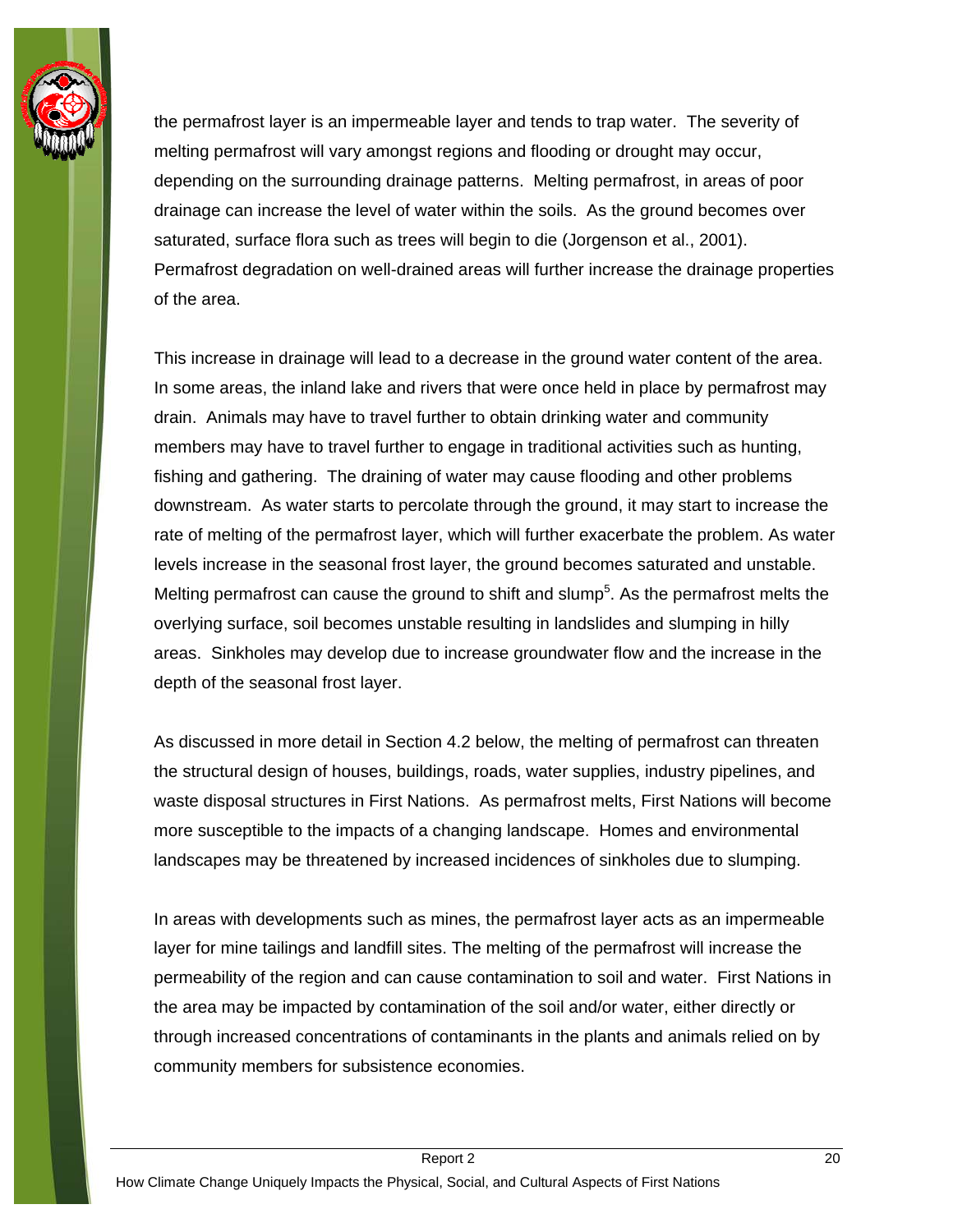

Landslides are also of concern because of changes in climate. According to Natural Resources Canada, wetter winters mean less stable slopes and more landslides. The biggest concern with landslides comes from what is known as 'debris flows', where watery slurries of mud, gravel, and boulders can travel at high speeds down steep slopes during heavy periods of rainfall. These flows will cause damage to infrastructure and will create hazardous situations for residents in the area. Damaging debris flows will become more common if our climate gets wetter with climate change (Natural Resources Canada, 2006). Figure 2-4 shows areas in Canada where landslides have been identified. According the map, First Nations in British Columbia, Alberta, and the Yukon seem to be most at risk for damage due to landslides, although areas in the Prairies, Ontario and Labrador are also at risk.



**Figure 2-4. Areas where landslides have been currently identified in Canada (source: Natural Resources Canada, 2006).** 

Due to Treaty and Aboriginal Rights issues, many First Nations wish to remain, and are tied to their traditional territories. Relocation from these areas as a standard adaptation measure, will be legally and culturally ineffective to address the climate change impacts on these landscapes. These isolated and non-mobile First Nations will be exposed to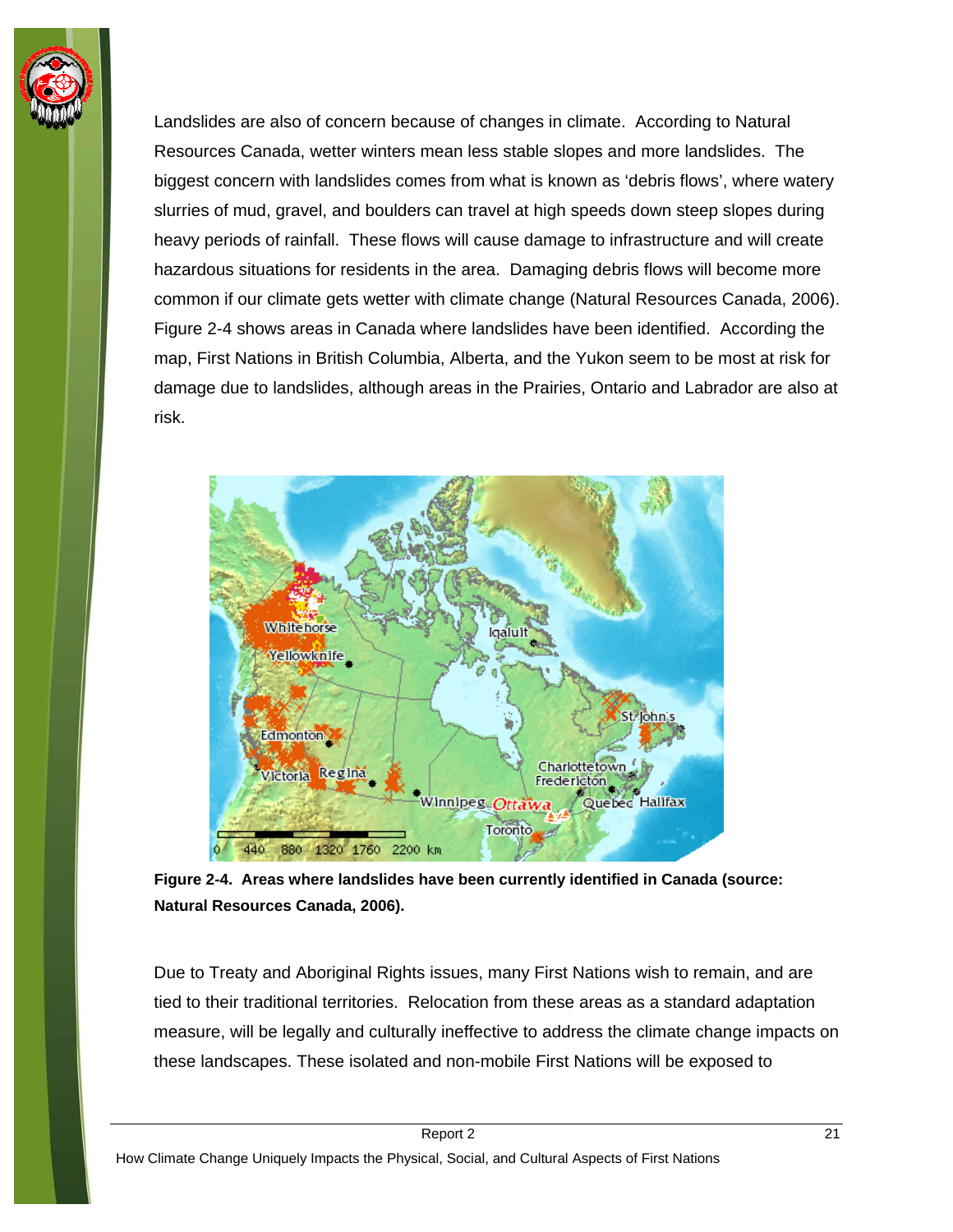

increased costs associated with structural re-engineering, maintenance, and specialized adaptation needs.

#### **Effects of Temperature on Ice cover**

As temperatures increase, the amount of ice cover has started to decrease<sup>[8](#page-25-0)</sup>. A decrease in sea-ice cover would increase the extent and duration of open water. Open water can have an effect on First Nations' travel, personal safety and accessibility to communities and hunting grounds. An increase in open water seasons can have an impact on the traditional way of life for many northern First Nations. Changes in sea-ice cover will likely be the most significant direct impact of climate change on the Arctic coastline (Natural Resource Canada, 2004).

The decline in depth and coverage of sea ice has serious implications for wildlife such as the polar bear, seal and the walrus and for marine hunters who depend on the sea ice as a means to safely hunt these and other animals (Natural Resource Canada, 2004). Open water means that many of the ice dependant game, such as seals and walruses will not be available. First Nations who rely on these animals will need to find alternative game to hunt in order to supply their community needs. In addition, the cohabitation of wildlife and First Nations becomes extremely stress as the surround area of land decreases in size and stability.

Due to the protection and maintenance of Treaty and Aboriginal rights directly related to the cultural use of lands and resources, any impact on cultural uses could have a unique and serious impact on the implementation of their rights – there is the danger that First Nations may lose their rights. Therefore, any standard strategies utilized to minimize impacts of decreased ice cover in non-First Nation communities would be inappropriate to address these impacts in First Nations' territories.

#### **Effect of Temperature on Forest Distribution**

Climate change has the potential to greatly influence the future health of Canada's forest ecosystems by changing, not only forest fire, insect, and disease disturbance regimes, but also the overall distribution of forest types, and the productivity of forest resources. These

<span id="page-25-0"></span><sup>&</sup>lt;sup>8</sup> Section 4.3.2.4 in first report of this series, 'An Introduction to the Science of Climate Change'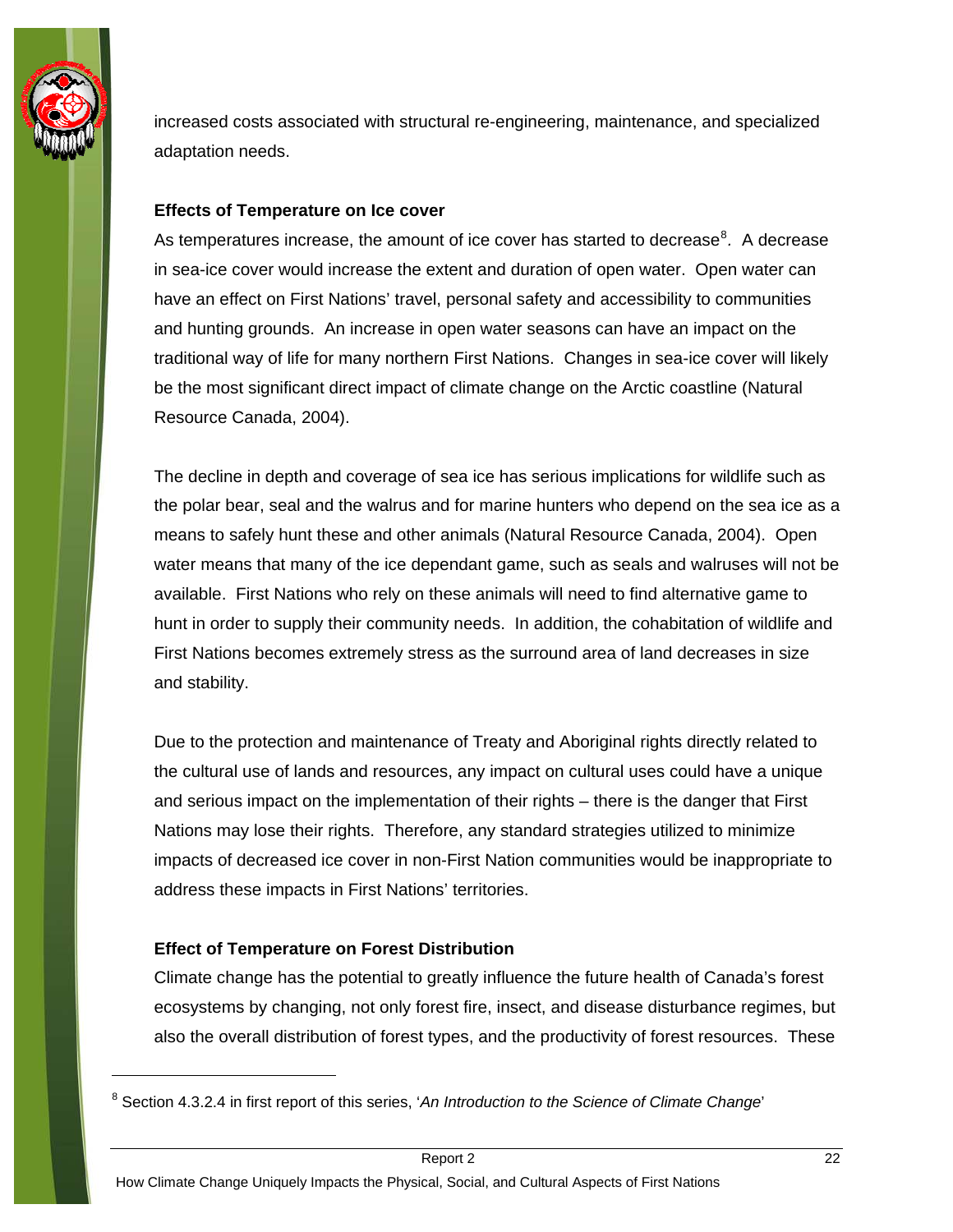

changes will have important implications for the many social, cultural, and economic values First Nations associate with forests.

Under a changing climate, warmer and drier conditions are expected to increase the frequency, duration, and intensity of forest fire outbreaks in many parts of Canada especially in the continental interior (Flannigan et al. 2002). Specifically, increased risks are due to:

- Longer fire seasons;
- An increase in frost-free seasons (Wotton and Flannigan 1993);
- Increased ignitions, due to increases in extreme weather (Price and Rind 1994); and,
- Increased severe fire danger conditions due to increases in the frequency and severity of drought. (Flannigan et al. 2000).

Increased incidences of forest fires would reduce the time it takes for certain species to grow back in some forested regions, resulting in a shift towards younger forests and a decrease in the number of tree and other plant species in the region (C-CIARN, 2006).



#### **Forest Fire**

**(Source: Climate Change Connection http://www.climatechangeconnection.org/pages/forests.)**

In certain regions, defoliation by pests represents the most important factor controlling tree growth. The response of insects to climate change is expected to be rapid, such that even small climatic changes can have a significant impact on the distribution and abundance of

Report 2 and 23 and 23 and 23 and 23 and 24 and 24 and 25 and 26 and 23 and 23 and 23 and 23 and 23 and 23 and 23 and 23 and 23 and 23 and 23 and 23 and 23 and 24 and 25 and 26 and 27 and 27 and 27 and 27 and 27 and 27 and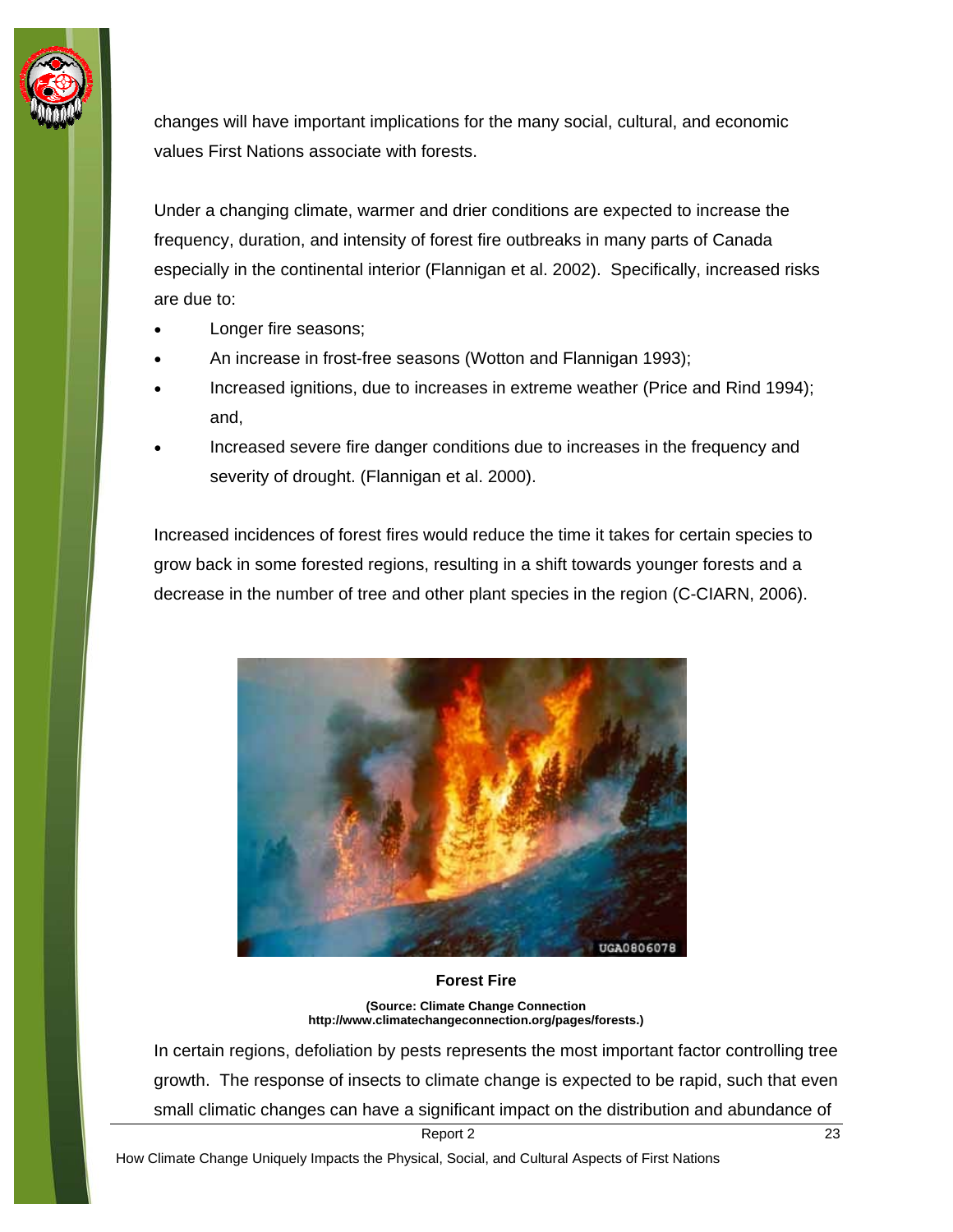

certain species. Insects have short life cycles, high mobility, and high reproductive potentials, all of which allow them to quickly exploit new conditions and take advantage of new opportunities. For example, insect pests that are not currently a problem in much of Canada may migrate northward in a warmer climate. Warmer conditions may also shorten the outbreak cycles of species such as the jack pine budworm, resulting in outbreaks that are more frequent. Warmer conditions will also increase the survival rate of pests like the mountain pine beetle, which are often killed off by very cold weather in the late fall and early spring (Natural Resources Canada, 2004; Stewart et al., 1998). Figure 2-5 shows the intensity of spruce bark beetle infestations in the Yukon between 1994-2002. According to the ACIA, this outbreak represents, '*the most intense outbreak of spruce bark beetle ever to affect Canadian trees*'. Under a changing climate, outbreaks such as this are expected to increase (ACIA, 2004).

**Spruce Beetle Infestations** in the Yukon, 1994-2002



The spruce bark beetle has killed trees on about 300 000 hectares in the Alsek River corridor in Kluane National Park and in the Shakwak Valley north of Haines Junction since an outbreak was first identified in 1994. This is the largest and most intense outbreak of spruce bark beetle ever to affect Canadian trees. It is also the most northerly outbreak ever in Canada. 2002 was particularly intense, as aerial surveys recorded a 300% increase in the extent of infested areas as well as an increase in the severity of the attack.

**Figure 2-5. Spruce Bark Beetle infestations in the Yukon between 1994-2002 (source: ACIA, 2004).**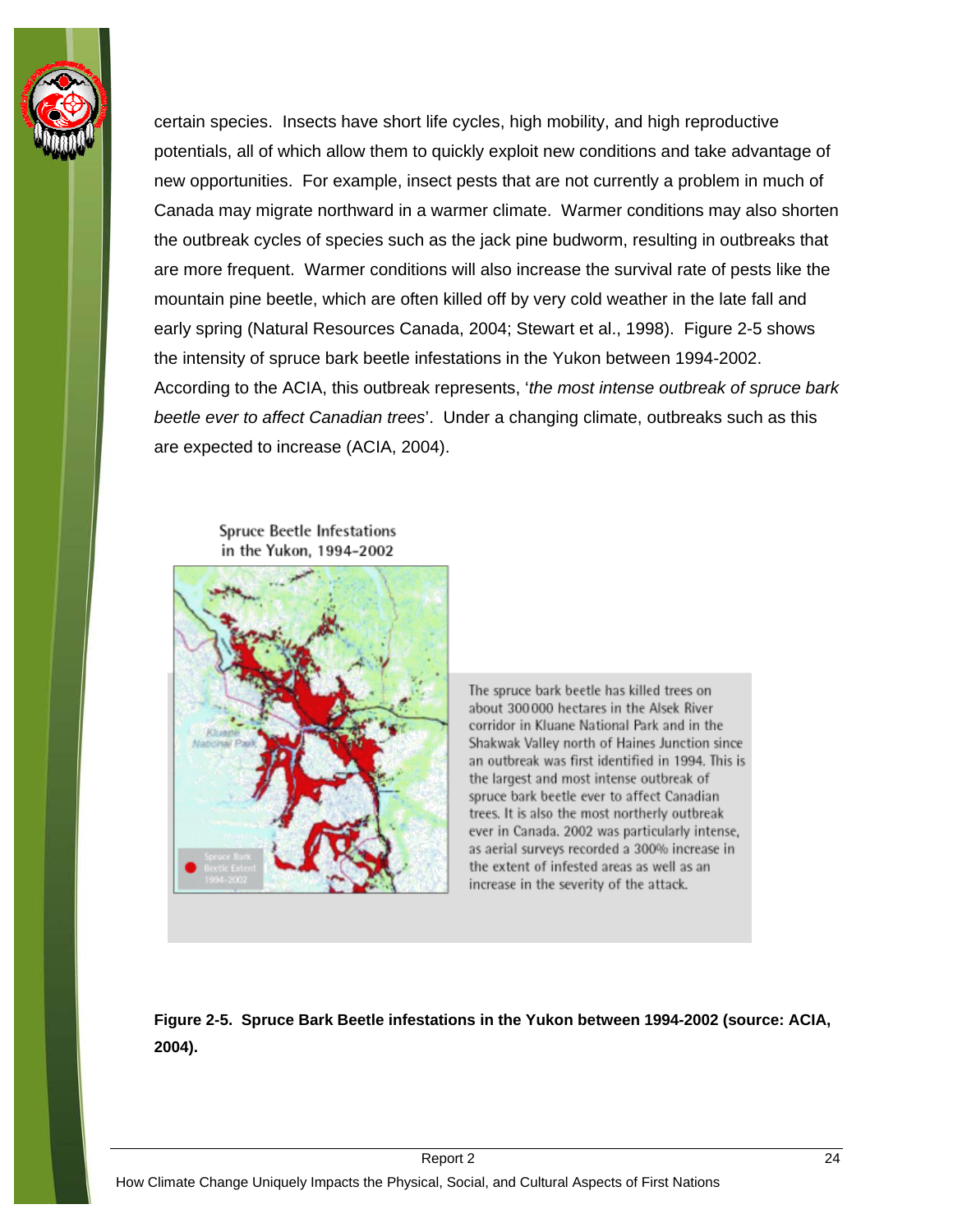

It is predicted that some tree species will migrate northward and to higher altitudes as the climate warms. The warming of the last 100 years has caused the tree line to shift upslope in the central Canadian Rockies (Natural Resources Canada, 2004). Temperature, however, is not the sole control on species distribution, and temperature changes cannot be considered in isolation. Other factors, including soil characteristics, nutrient availability and disturbance regimes, may prove to be more important than temperature in controlling future ecosystem dynamics (Natural Resource Canada, 2004).

The other possibility is that a northward migration of forest ecosystems will not occur as a result of changes to the climate. Increased temperature has a bigger role in the distribution of southern forest boundaries and grassland ecosystems. As temperature increases and precipitation decreases the moisture content of the soil in the southern regions is predicted to decrease. These areas will become less productive for forest ecosystems and may instead become suitable for the northward migration of grasslands (Environment Canada, 2005). Figure 2-6 shows the projected migration of vegetation ecosystems from present day to when concentrations of carbon dioxide will most likely double (Environment Canada, 2005).

With dryer seasons and reduced moisture, southern forests may experience a reduction in productivity. In forests located in poorly drained soils, such peat, muskegs and bogs, forests may benefit from periods of droughts. Several years of lower water levels in peatland areas showed an increase in productivity rates (Dang and Lieffers 1989).



SOURCE: Rizzo 1990.

**Figure 2-6. Illustration of projected changes in forest and grassland boundaries following an increase in CO2 concentrations (source: Environment Canada, 2005).**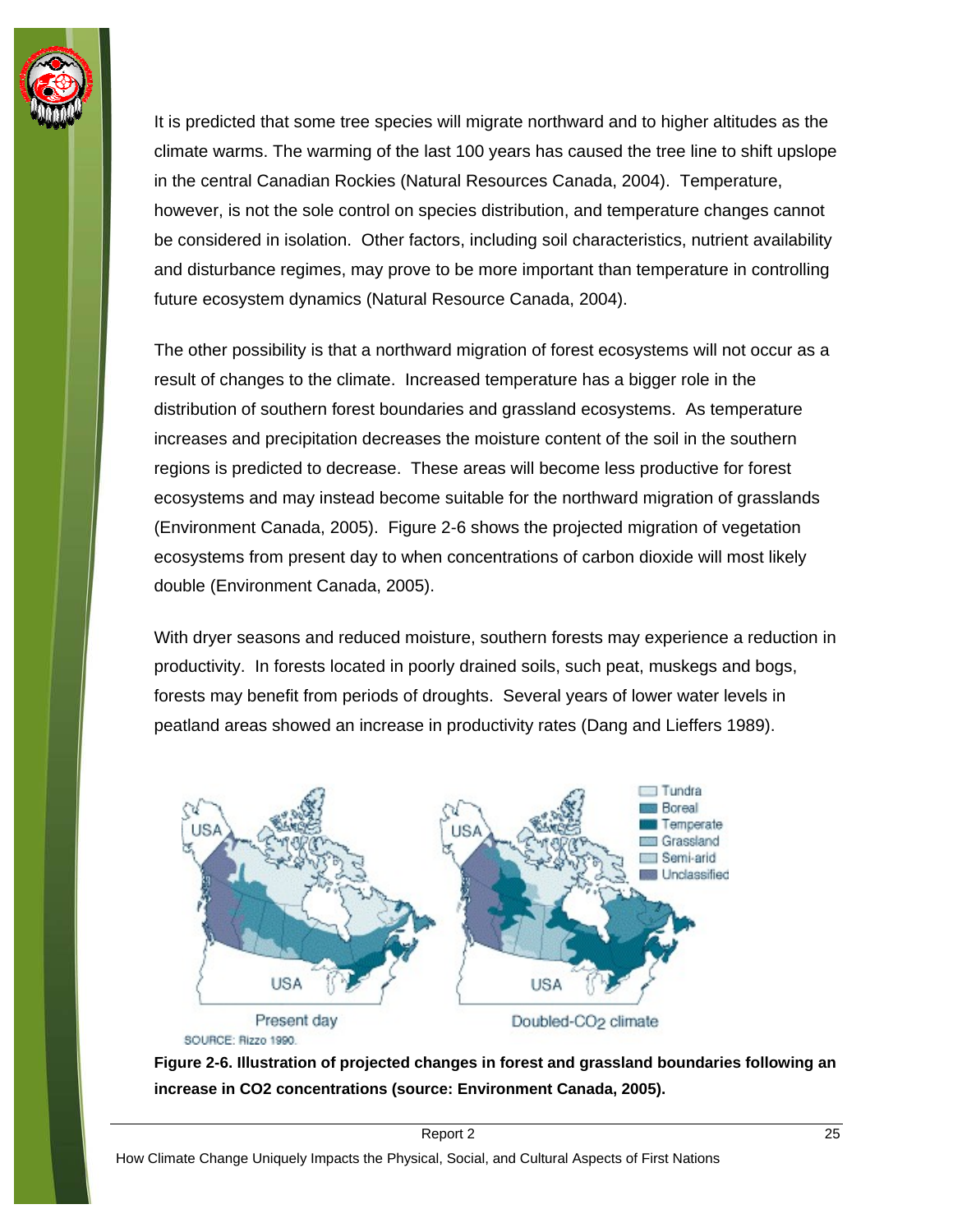

The effects of climate change will not only alter the plant dynamics of the forest ecosystem, but will also have an effect on the animal species in the region. As mentioned in the first report of this series, climate change may affect the distribution, abundance, and diversity of animal species in a variety of ecosystems. Temperature increases may cause the introduction of new animal species or may alter habitats of current species in forested regions. An increase in fires, pests and a change in the distributions of plant species will only add more pressure on animal species that will rely on forests for their survival.

Approximately 80% of the over 600 First Nations in Canada (over 480 First Nations) are located in the Boreal region (Boreal Forest Network, 2005). The First Nations of the Boreal Forest rely on this ecosystem for their livelihood, their culture, and their homes. The effects of climate change on forested regions in Canada will affect the livelihoods of First Nations who rely on them. Subsistence or income-generating economies relying on forest products may be at risk because of forest loss due to increased forest fires, insects, and diseases. These economies may also be at risk because of changes in species distribution of vegetation species in the forest. Other possibilities exist where First Nations will benefit from increases in forest productivity due to changes in climate. However, positive impacts on the forest economy will only exist in disturbances from insects, fires, and extreme weather events are minimal in these regions. The risks and benefits of climate change to First Nations' economies are discussed further in the third paper in this series.<sup>[9](#page-29-0)</sup>

First Nations have a connection to the surrounding environment that is tied to their culture, their spirituality, their livelihood, and all aspects of their community. Climate change has the potential to impact this connection in terms of changing landscapes, altering ceremonial and medicinal plant and animal species, and by affecting other aspects of the First Nation relationship with the surrounding environment. These impacts will be discussed in other sections of this report.<sup>[10](#page-29-1)</sup>

<span id="page-29-1"></span><span id="page-29-0"></span><sup>9</sup> The third paper in this series is entitled, '*The Impacts of Climate Change on First Nation Economies*'.  $10$  Sections 3.0 and 4.0 of this report.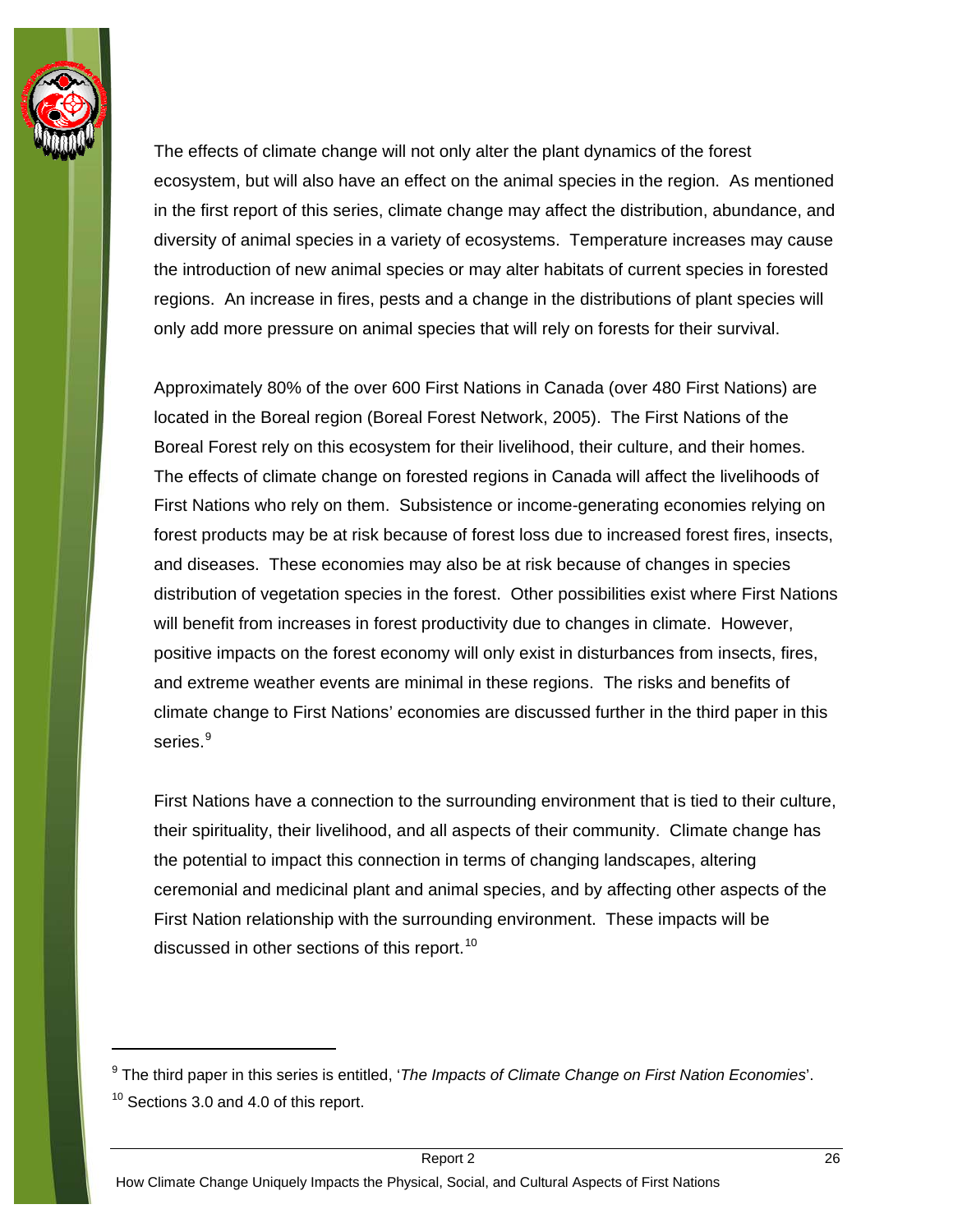

Treaty and Aboriginal rights are directly related to the cultural use of lands and resources; therefore any climate change impact on the regions could have unique and serious consequences on the implementation and application of these rights in First Nations.

#### **Effects of Temperatures on Inland Wetland Areas**

Wetlands are areas of shallow waters and upland environments that provide habitats for plants and animals species adapted to life under saturated conditions. Wetlands account for 14% of Canada's total surface area and about 24% of the globe (IPCC, 2001). Climate change can have a great impact on these environments, in terms of structure and function. Wetland species are very susceptible to small changes in water levels. Changes in water levels can be attributed to the predicted changes in the water cycle.<sup>[11](#page-30-0)</sup> Wetlands in general have been predicted to decrease in area and in number as a result of climate change. Climate change can have significant impacts on wetland structure and function, primarily through alterations in hydrology, especially at water table level (IPCC 2004). As water table levels drop due to decreases in precipitation and increases in evaporation, water flows into wetland areas will decrease.

In certain areas, the draining of wetland areas can be seen as a positive effect of climate change. In areas of the northern boreal forests, winter roads are relied upon for the transportation in and out of isolated communities. Muskeg area or bogs are a type of wetland that occurs in these regions. Muskeg is a challenging ecosystem to work in when constructing winter roads, as they do not completely freeze in times of milder weather. In many cases, winter road construction cannot be completed until these regions are frozen. If many of these areas are altered (dry out) then milder temperatures will no longer be an issue for regions with land-based winter roads.

First Nations throughout the country use wetlands as harvesting and cultural sites. Any impact of Treaty and Aboriginal rights related to the cultural use of these wetlands and cultural site could have devastating impacts directly on the First Nations ability to apply and exercise their rights. Any standard mitigation and adaptation strategies that might be adequate to address these climate change effects on wetland areas in non-First Nations, will not be appropriate to protect First Nations interests.

<span id="page-30-0"></span><sup>&</sup>lt;sup>11</sup> Section 4.3.2 in the first report of this series, 'An Introduction to the Science of Climate Change'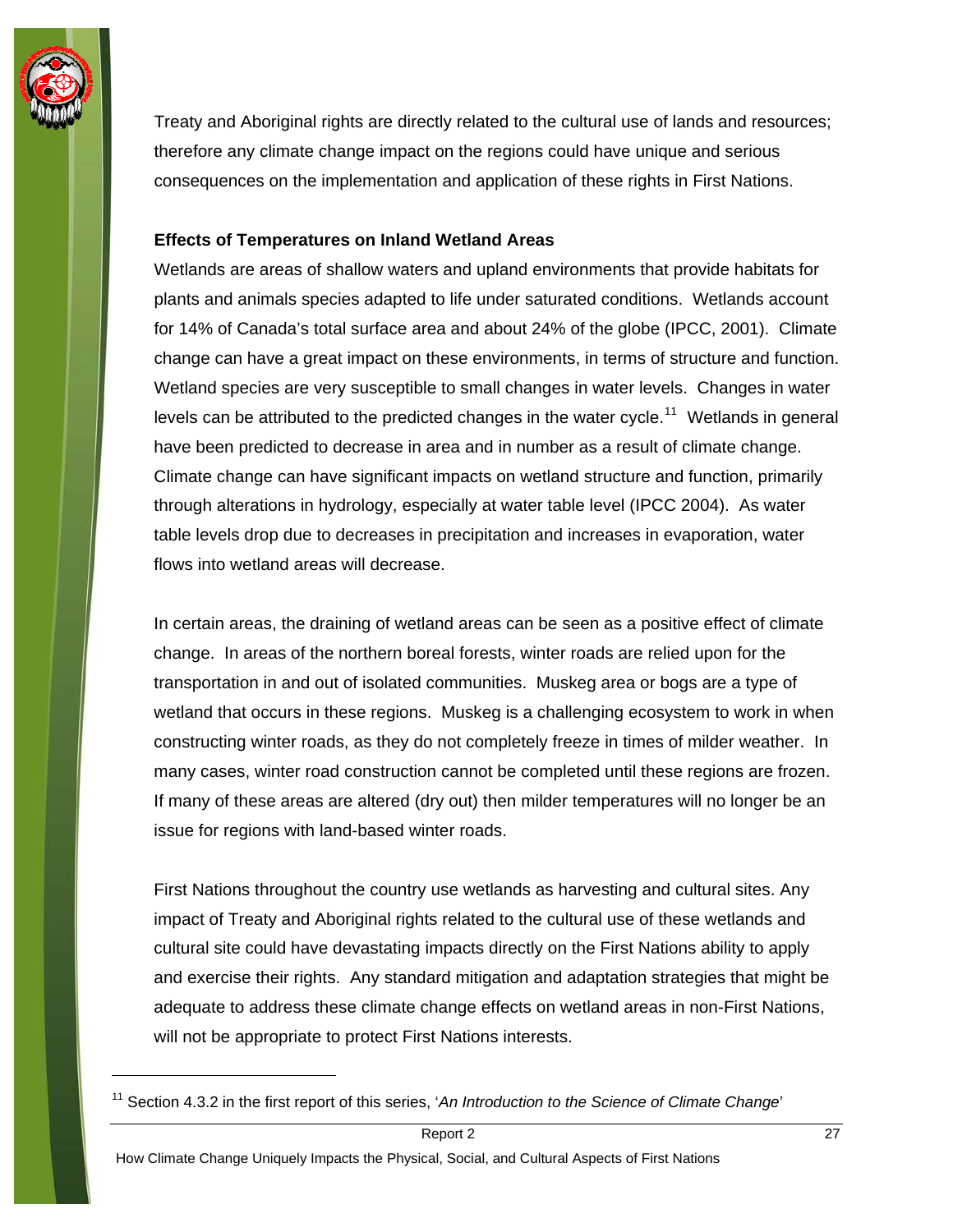<span id="page-31-0"></span>

#### **Effect of Extreme Weather Events on Plains and Rangelands**

In the plains and rangeland areas of North America, the climate is expected to warm, with an increase in unpredictable weather. As weather changes in these regions, the effects will vary: in many regions, there will be an increase in drought due to the decreased frequency of precipitation events.<sup>[12](#page-31-1)</sup> There is also the possibility that some areas may experience an increase in the frequency in flooding events as the incidence of extreme storms increase $11$ .

In the plains and rangeland areas of the North America region, agriculture is a part of the economy and livelihood of First Nation people, as many First Nation people participate in agricultural activities. Some are involved in large-scale crop production and livestock operation, while other communities are involved in these ventures through the lease of land and resources. There is currently little information on to what extent First Nation agricultural activities contribute to the overall agricultural economy of Canada, however, First Nation operations are at some risk from both drought conditions and increased hazards associated with flooding events. Drought conditions will impact water resources for many types of operations. Alternatively, extreme weather events and increased flooding risks crop damage and causes damage to agricultural infrastructure such as machinery, buildings and livestock (Standing Senate Committee on Agriculture and Forestry, 2003).

#### **2.6 EFFECT OF CLIMATE CHANGE ON SPECIES**

As discussed in the previous paper,  $13$  ecosystems and biological species will be impacted by climate change. Warmer temperatures will alter habitats, shift distribution areas, and change migration patterns. As habitats change the migration of certain species to new areas may have an effect on established species. For instance, with the introduction of new species, competition for available resources becomes a factor and new species may be able to out-compete established species. Established species may then migrate to find alternative habitats or to become extirpated from an area.

<span id="page-31-1"></span><sup>12</sup> Section 4.3.2.2 in the first report of this series, '*An Introduction to the Science of Climate Change*'

<span id="page-31-2"></span><sup>13</sup> Sections 4.3.3.4 and 4.4 in the first report of this series, '*An Introduction to the Science of Climate Change*'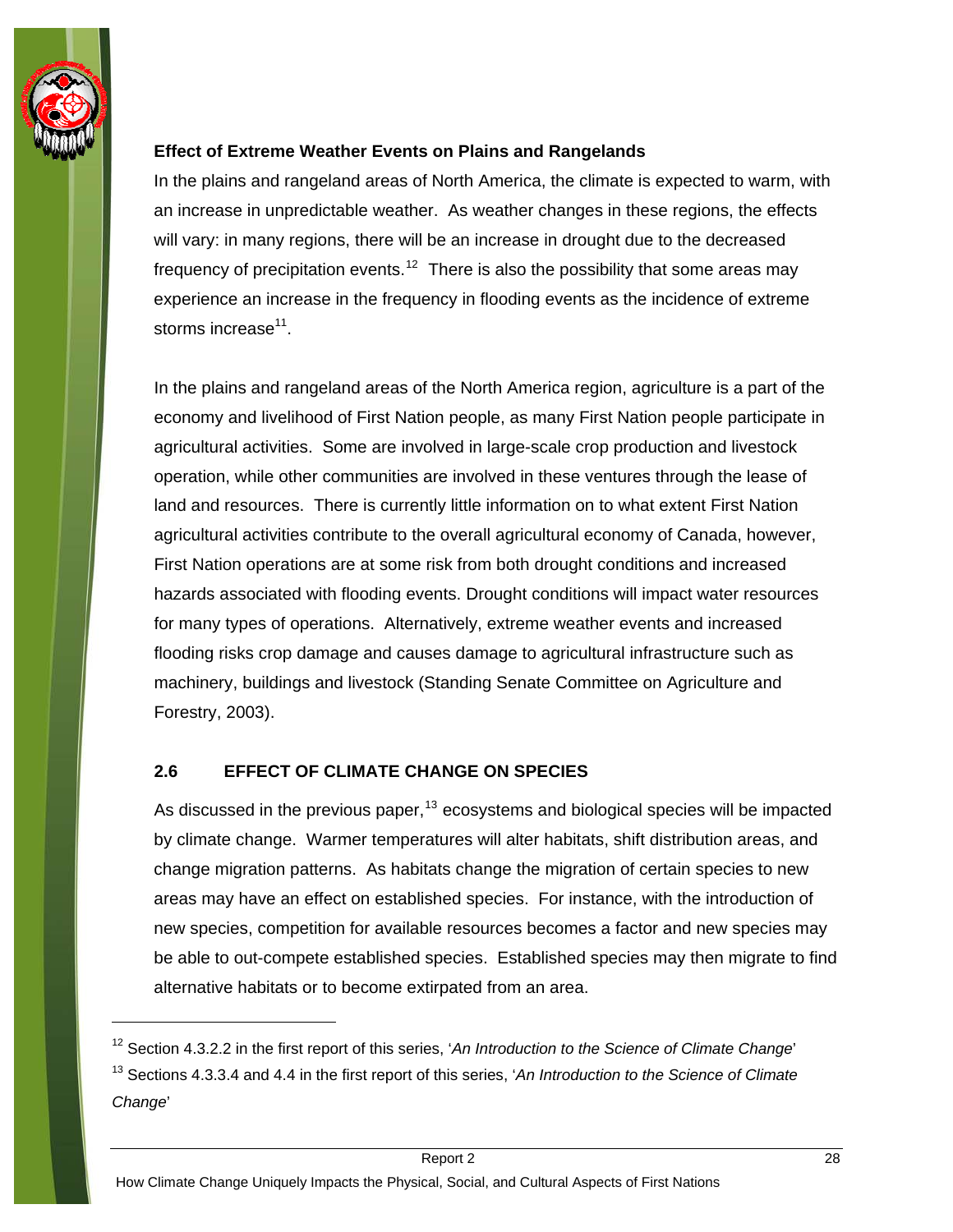

Many of the biological species affected by a warming climate are traditional food sources, medicinal plants, and sacred species to First Nations in Canada. The effects of climate change on these species will affect the health, economy, and livelihood of First Nation people. As species migrate into new areas, traditional foods may become scarce, therefore increasing the reliance on store bought foods. The financial implications of this change in diet are discussed in the next report $8$ . The cultural and social implications of this change are discussed in further sections of this report<sup>9</sup>. For example, sacred species may also migrate out of importance areas for First Nations, which may impact First Nation culture and spiritual activities. Species relied on for traditional uses and important to medicines and ceremonies may no longer be available as a result of migration or unsuitable habitats. New species that migrate into these areas cannot be used as replacements without jeopardizing traditional customs or ceremonies.

#### **Effect of Climate Change on Fish**

The fisheries industry is important to many First Nations in Canada; fish play an important social and cultural role in First Nations, and there are established Treaty and Aboriginal rights to fish throughout Canada. Therefore, a further discussion of climate change impacts on fish is warranted.

Climate change is expected to have significant effects on fish populations and sustainable harvest levels. Fish have a distinct set of environmental conditions under which they experience optimal growth, reproduction and survival. As conditions change in response to a changing climate, fish may be impacted both directly and indirectly. Climate change may affect water temperatures, water levels, extent of ice cover, and occurrence of extreme weather events. Climate change and its associated impacts will vary across Canada. The effects on fisheries will vary from region to region and from marine to freshwater.

Along the Pacific coast, temperature changes are currently affecting salmon directly, through impacts on growth, survival and reproduction, as well as indirectly, through effects on predator-prey dynamics and habitat. Changes in river flows and extreme climate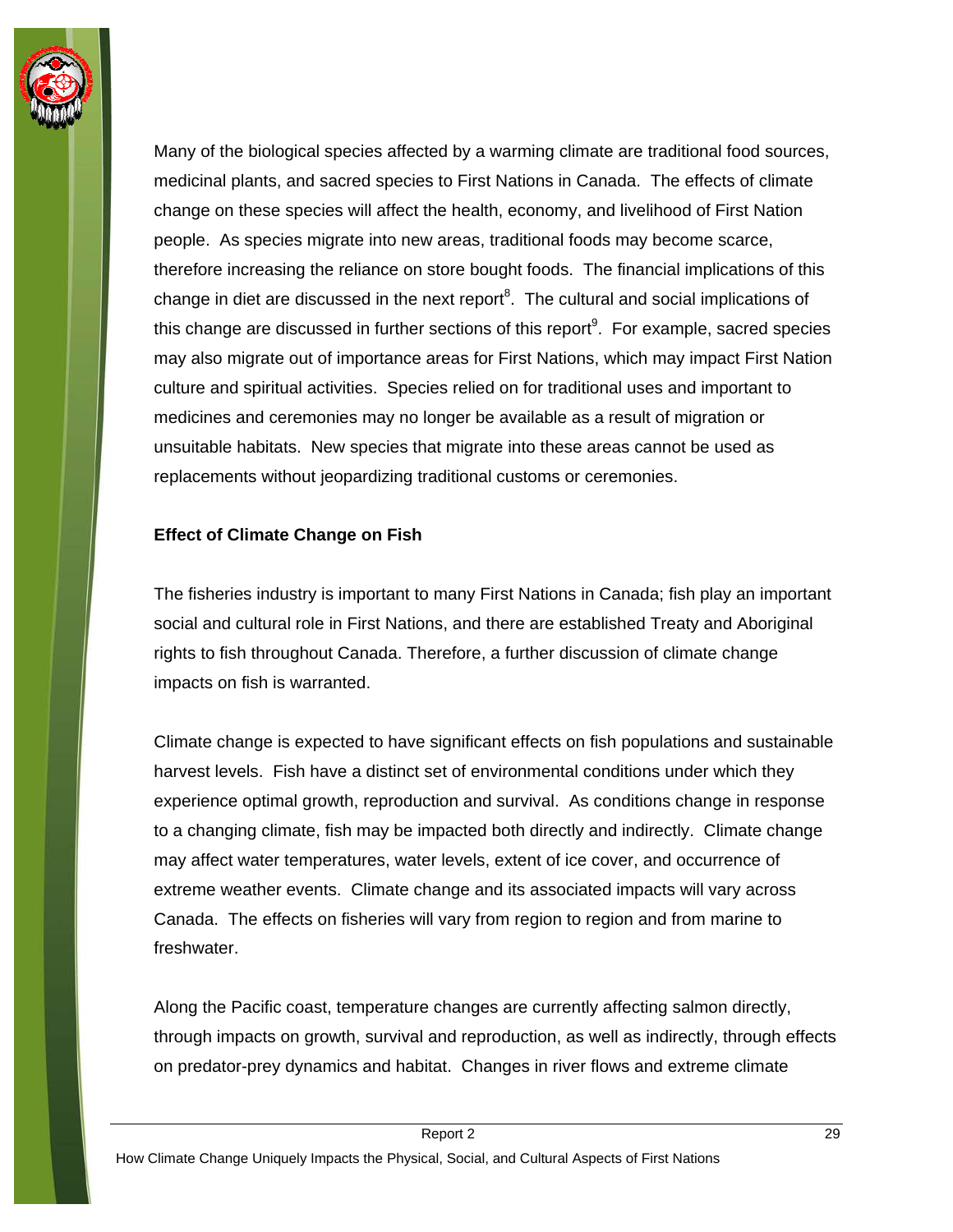

events have also been shown to affect salmon survival and production (Natural Resource Canada, 2004).

Predictions of a warming trend in marine ecosystems in the Atlantic predict a future warming trend that may impact shellfish populations. Water temperature has been shown to have a strong influence on snow crab reproduction and distribution (Natural Resource Canada, 2004). There is also concern that the frequency and intensity of toxic algal blooms due to changes in temperature may increase, causing detrimental shellfish poisoning (Natural Resources Canada, 2004).

The most significant effects of climate change in Arctic marine ecosystems relates to changes in the extent of sea-ice cover (Natural Resource Canada, 2004). A decrease in sea-ice cover could affect marine productivity, fish distribution and fishing practices (e.g., accessibility to sites, safety), as well as the habitat and survival of several marine mammals.

The impacts of climate change on freshwater fisheries are associated with higher water temperatures, lower water levels, shifts in seasonal ice cover, and the invasion of new and exotic species. Overall, some fish (e.g., warm-water species) would likely benefit, while others (e.g., cold-water species) would suffer. Higher water temperatures have been shown to decrease the growth rate and survival of rainbow trout, yet increase the population sizes of lake sturgeon (Natural Resource Canada, 2004). The northward migration of fish species and local extinctions are expected, which would lead to changes in sustainable harvests. Higher temperatures and lower water levels would also exacerbate water quality problems<sup>11</sup>, which would increase fish contamination and impair fish health.

There is evidence that marine ecosystems are relatively resilient to changes in the environment, (Kennedy et. al., 2002) and that freshwater fish will adjust their habitat and range to deal with changes in temperature regime (Magnuson, et. al. 1997). However, there are concerns that the rate of climate change may overwhelm the ability of aquatic systems to adapt.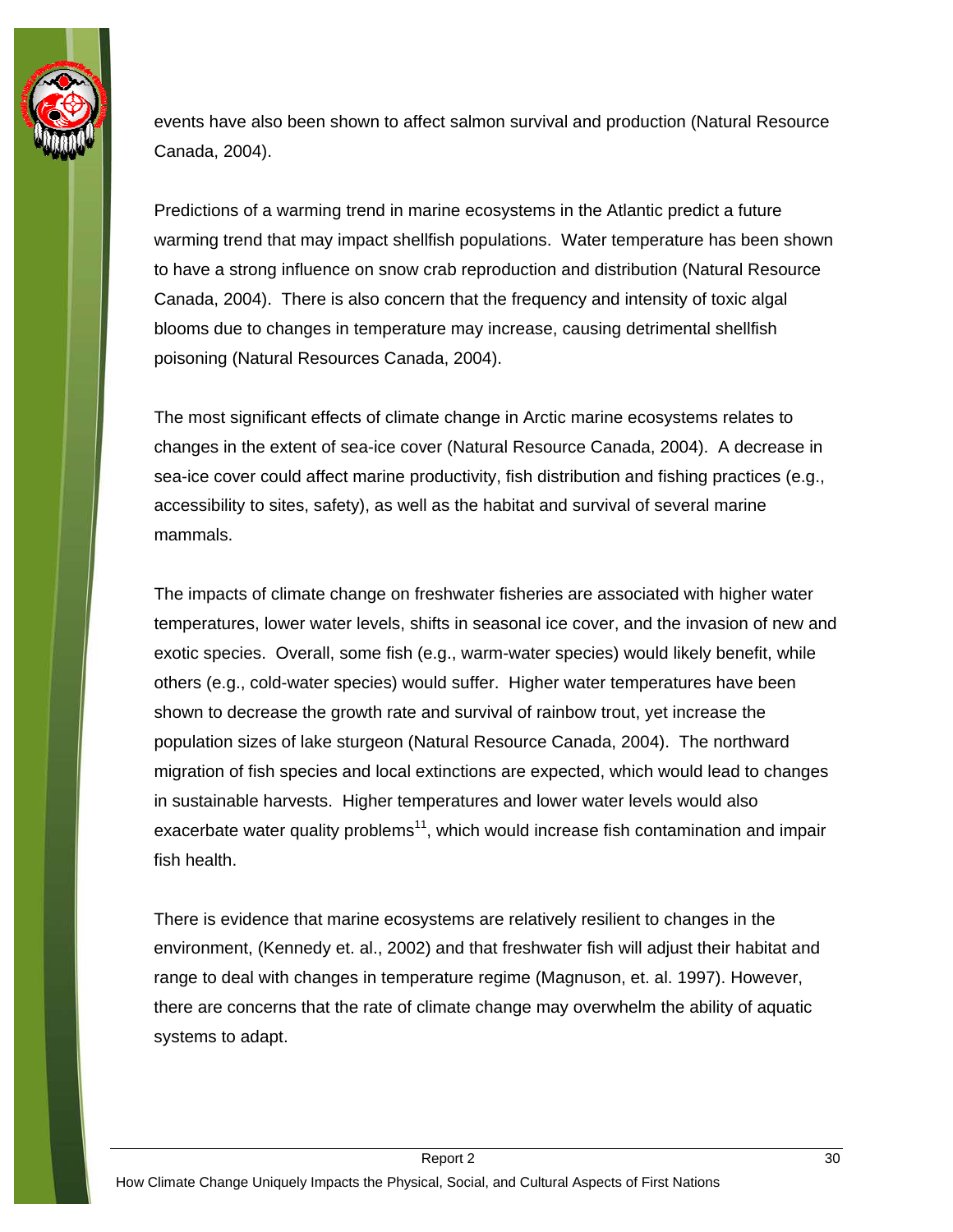

The effects of climate change on aquatic species will not only vary from region to region, but will also depend on the individual fish species as well. For example, species with longer life cycles are usually better able to survive in an environment less favourable for reproduction (Beamish, 2002) whereas species with higher reproductive rates and faster maturity rates are more likely to recover from prolonged population decline (Hutchings, 2002).

The overall effects of climate change on First Nation fisheries operations are challenging from a mitigation and adaptation perspective. In some areas, climate change may decrease the viability of fish populations through the alteration of habitats and biophysical changes to the marine/freshwater environment. In other areas, predictions indicate that there may be increases in the abundance of certain aquatic species.

The overall impact climate change will have on fisheries is still uncertain. Many First Nation communities who rely on fisheries could be greatly affected by changes in fish populations that occur due to climate change. If fish populations migrate to find suitable habitats, the dominant fish species of a region could change. Changes in fish species may result in the collapse of small-scale fisheries operations. If suitable commercial fish species are forced to migrate, fishing industries depending on these commercial species may be threatened. First Nation owned fisheries and the ability to implement Treaty and Aboriginal Rights to fish may also suffer if climate change affects reproductive levels in fish, which may result in population crashes (Natural Resource Canada, 2004). In certain cases where healthy populations of different fish species migrate into areas suffering from the decline of a particular species, the fisheries sector can likely benefit with changes in the marketing strategies of these new species.

Aquaculture may thrive in the face of climate change. First Nation communities have the opportunity to develop the industry in many regions. With the decrease of natural fish stocks due to climate change and other influences (such as over-harvesting), aquaculture can fill the void left by decreasing fish stocks. The extension of the growing season due to warmer temperatures allows for aquaculture populations to increase. Close-system aquaculture farming would allow fish to be raised in an isolated and controlled environment, allowing for impacts that negativity affect natural populations to be minimized.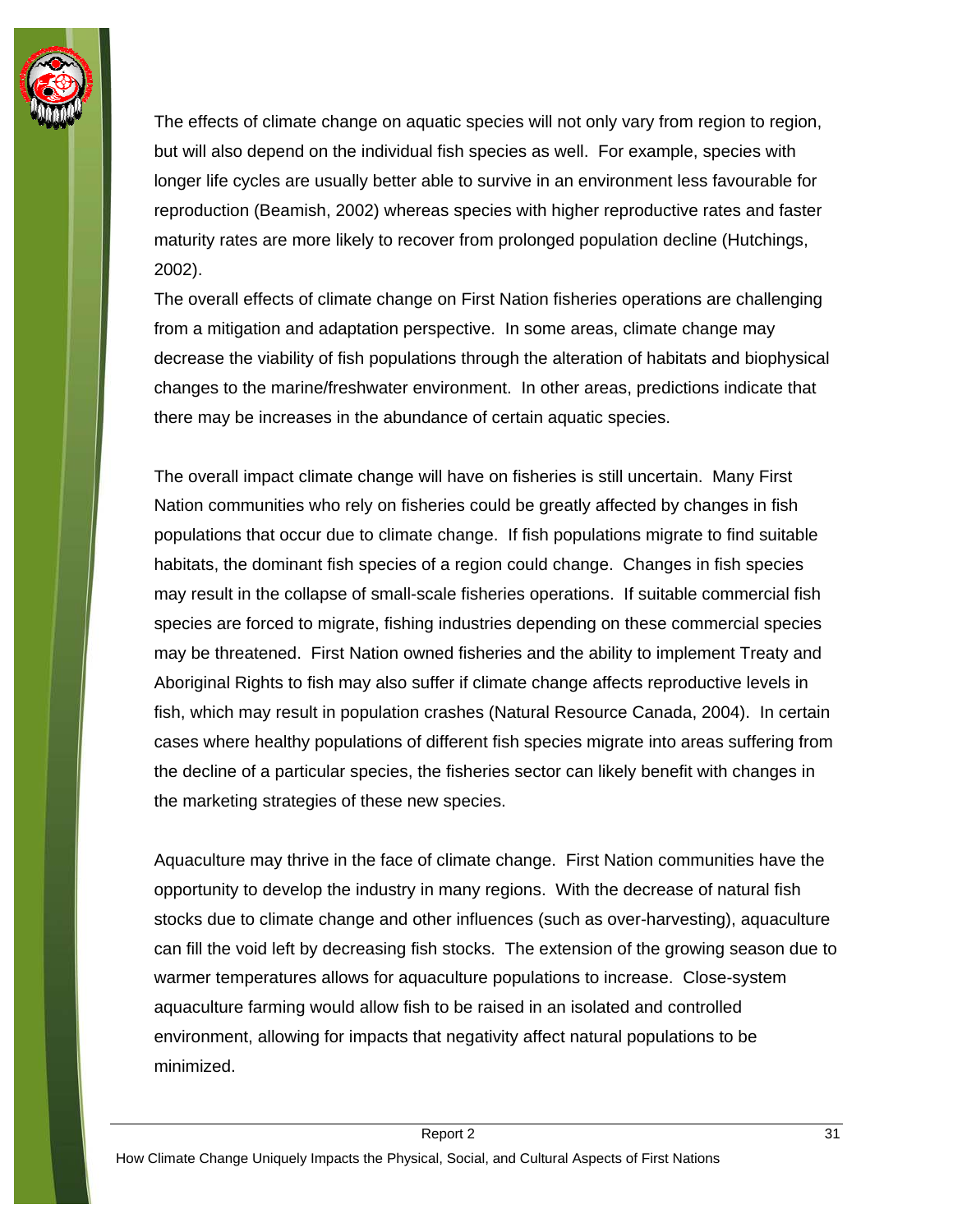

The cultural and social value of particular fish species cannot be undervalued as it relates to its inclusion in ceremonies, social gatherings, and the traditional diets of First Nations. A discussion of the value of traditional species can be found in further sections of this  $report<sup>14</sup>$  $report<sup>14</sup>$  $report<sup>14</sup>$ .

-

<span id="page-35-0"></span><sup>&</sup>lt;sup>14</sup> Sections 3.0 and 4.0 of this report.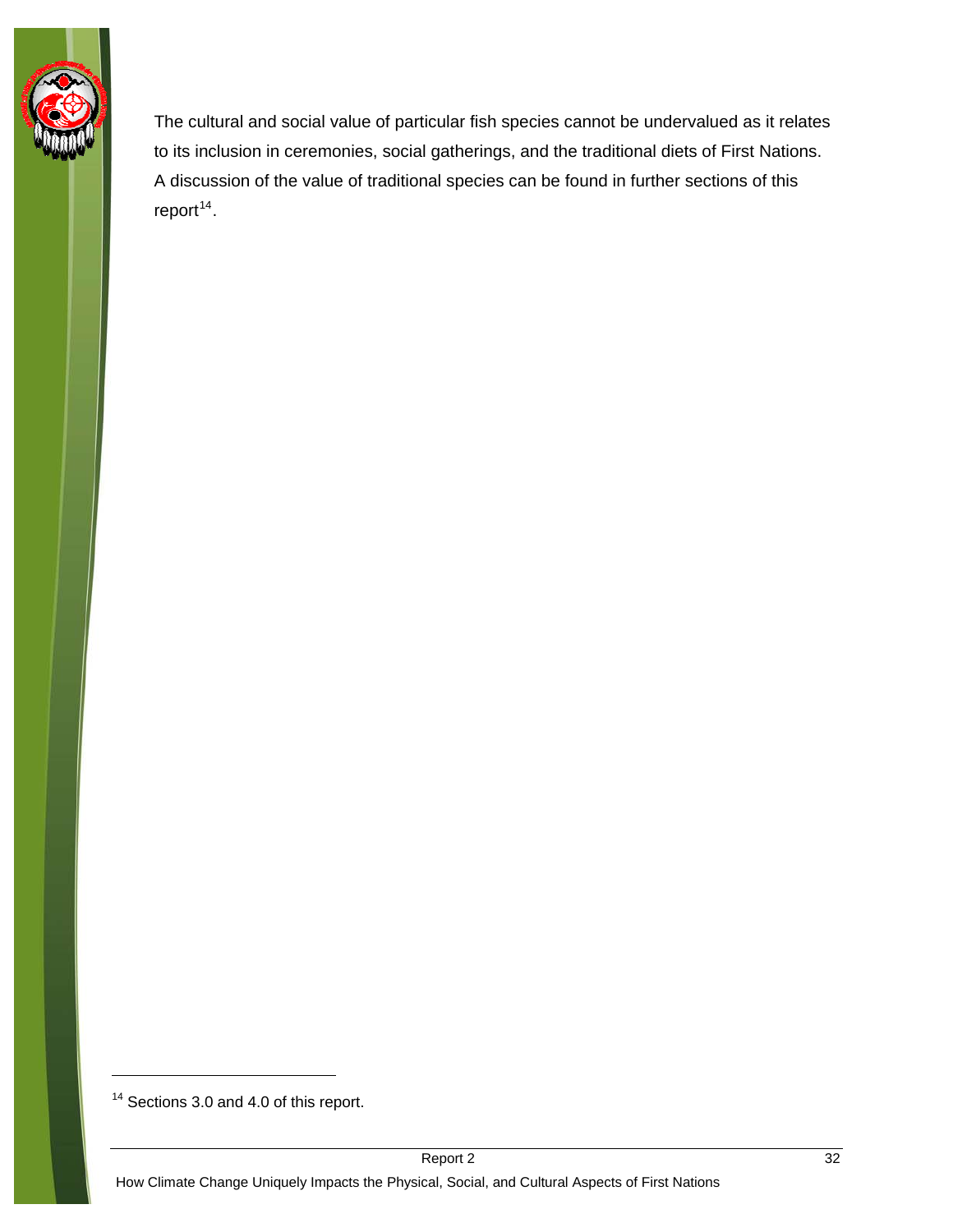<span id="page-36-0"></span>

## **3.0 CULTURAL EFFECTS OF CLIMATE CHANGE ON FIRST NATIONS**

As for most societies, First Nation social structures are in part built around the traditions of food, spirituality, and medicine. However, for most First Nations, the activities of hunting, fishing, gathering, and the fruits of this labour continue to be important components of their cultures and traditions. Oral history and oral tradition allow common experiences to be shared and passed on through generations. Sharing customary foods through traditional ceremonies strengthens the bonds amongst families and communities.

The loss of opportunities to exercise and experience cultural activities as a result of the impacts of climate change on settlement patterns, sources of food and medicines, or spiritual sites undermines First Nations lifestyles. This adds to the severe pressures already facing First Nations as a result of their reliance on a changing environment and complex social pressures. As the environment changes as a result of climate change, First Nation culture is also forced to change.

#### **3.1 TRADITIONAL KNOWLEDGE (TK) AND CLIMATE CHANGE**

Traditional Knowledge (TK) is accumulated over generations and passed on by word of mouth and through direct experience. TK has played an important role in cultural activities and cultural heritage of the First Nations people, and is acquired through many years of observations and experiences and is used in everyday activities. Traditional activities and heritage also feed back into the development of this knowledge base.

As the climate changes so does the understanding of the surrounding environment. If the climate changes too quickly, First Nations may not be able to efficiently integrate these changes. As a result, the applicability of TK to the current understanding of the environment is jeopardized.

TK is an evolving knowledge base as information and observations are always being added. There is an understanding that the environment is always evolving and is not static, therefore TK cannot be considered static. In the face of climate change however, TK is being challenged as a result of the rapid rate at which global temperatures are rising and the effects this has on rapid changes in the environment (IPCC, 2001; ACIA, 2004).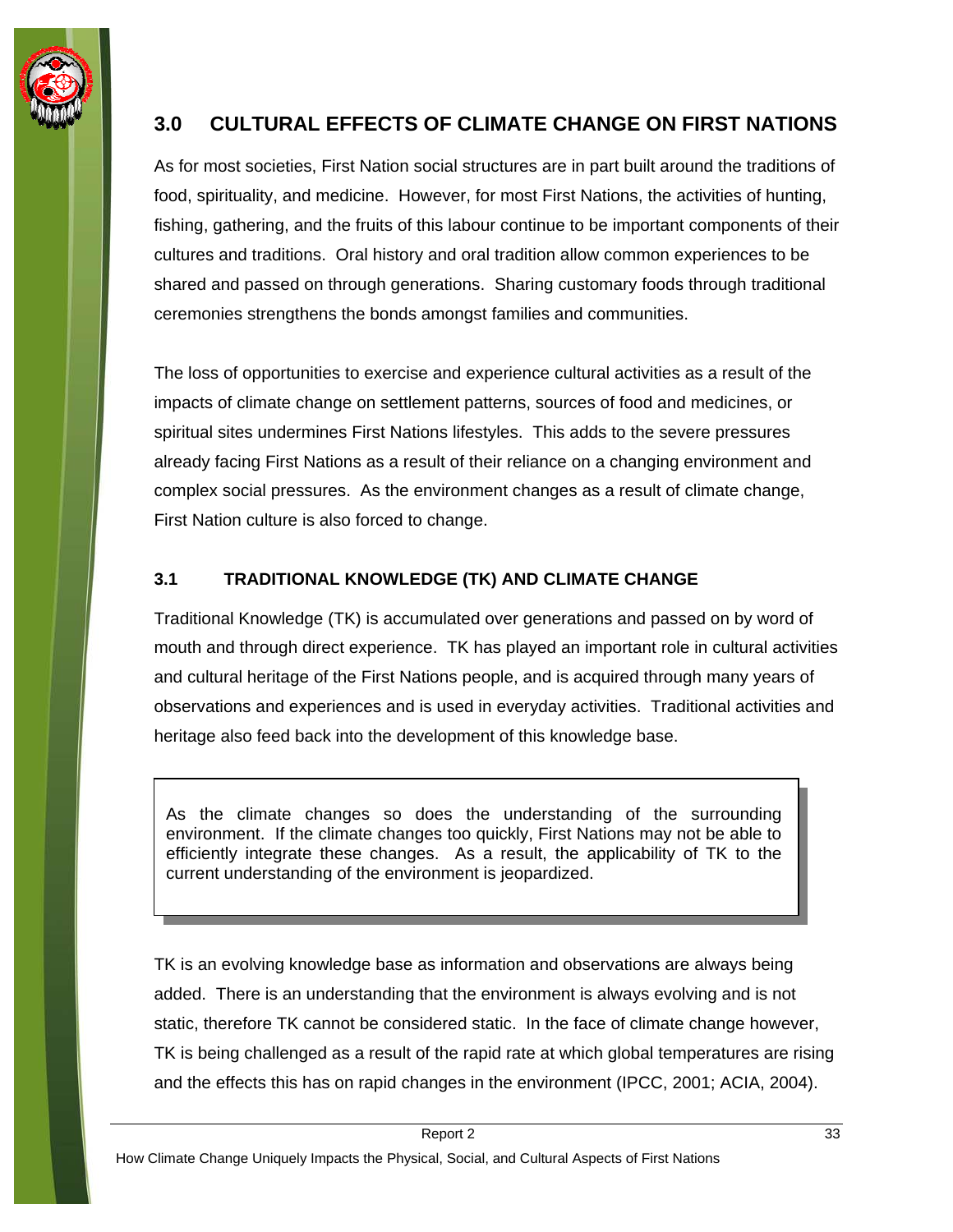

The understanding of the environment as a system may start to be challenged due to the high variability brought about by climate change.

Many First Nations are expressing concern over the changing environment. Many of the traditional ways of life and traditional activities are threatened. Much of the knowledge held by the communities is environmentally-based. Methods of predicting weather and environmental conditions are being threatened. The surrounding environment is changing so rapidly that the evolution of Traditional Knowledge cannot keep up.

As a result of climate change, many traditional activities are under the threat of changing and the knowledge base that has been developed through these activities may no longer hold as much relevance or applicability.

#### **The Importance of TK to First Nations**

First Nation people who have close relationships with the land are keen observers of the natural environment due to their reliance on it for economic, cultural, social and subsistence ways of life. Extensive studies have been completed on the extent and intensity of land use by northern First Nations and Inuit people and their knowledge of such aspects as animal behaviour and biology, harvested vegetation species, and ecological relationships (e.g. ACIA, 2004; Watson et al., 2003; Ashford and Castleden, 2001; Moller et al., 2004). Other studies have been completed for First Nations in the southern regions of Canada that have identified similar issues (e.g. Turner et al, 2000; Davidson-Hunt and Berkes, 2003).

First Nations people rely upon a complex set of indicators to illustrate the state and health of the natural environment and to enable them to operate within it (Fenge, 2001). The relationship with the environment and its associated set of indicators is Traditional Knowledge that is passed on through generations. Traditional Knowledge (TK) of the land by Aboriginal people was once dismissed by many experts as anecdotal and unreliable but is now broadly recognized as legitimate, accurate and useful. Federal statutes and international agreements, such as the *1997 Canada Oceans Act*, *Species at Risk Act*, *Canadian Environmental Protection Act, 1999*, *Canadian Environmental Assessment Act*, *Convention on Biological Diversity*, The Arctic Council, The International Arctic Science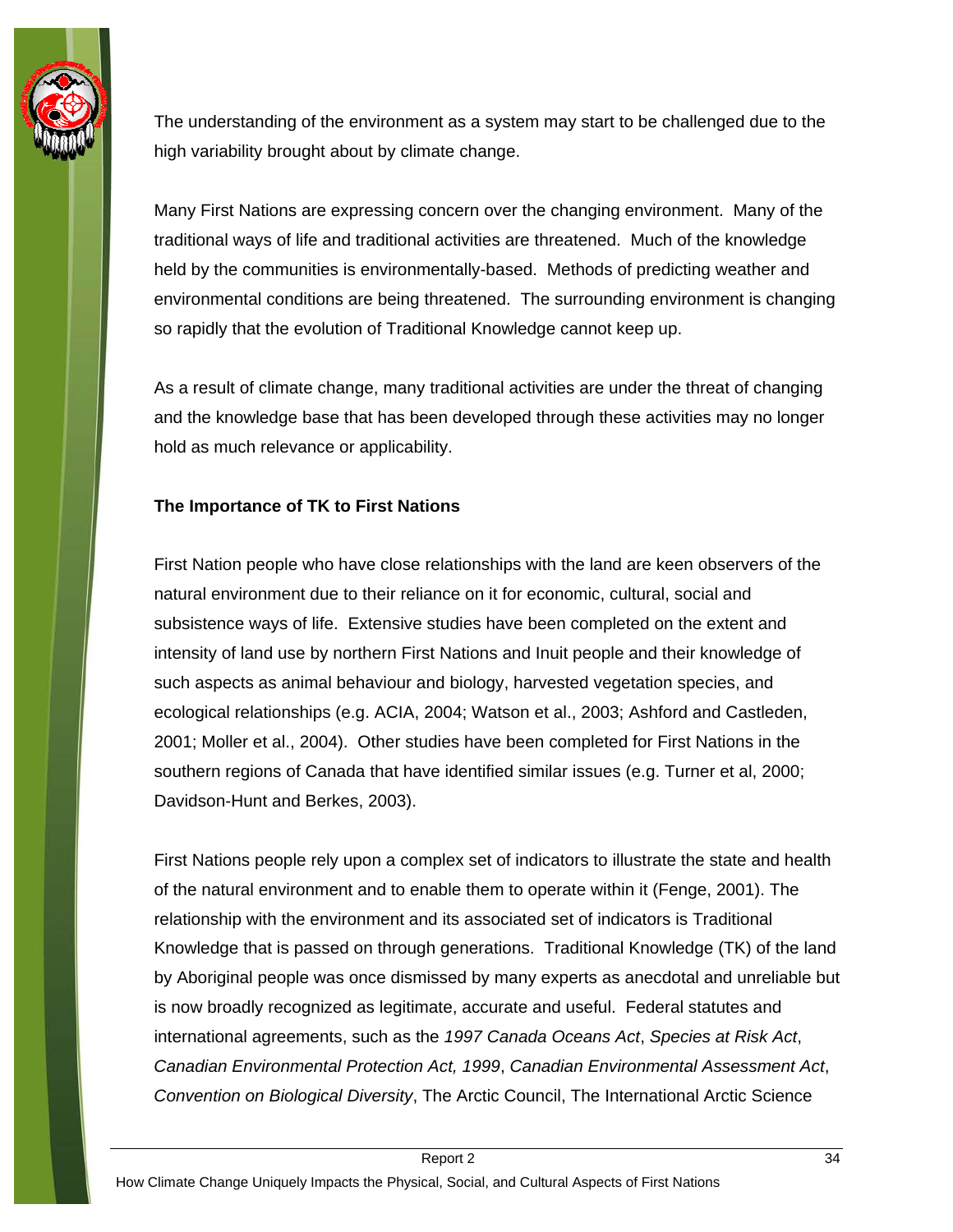

Committee, *United Nations Framework Convention on Climate Change* and other United Nations bodies recognize and use TK in reporting and decision making.

Traditional Knowledge observations on changes in distribution, abundance and diversity of biological species help to shed light on the real concerns of climate change for First Nation and other Indigenous peoples. The use of TK in climate change studies helps to identify ecological baselines from oral histories for areas where scientific baselines are not available. Its use also allows for ecological impacts of climate change to be linked with the social and cultural impacts of climate change for First Nations.

First Nations repeatedly offer to share what they know of their environment with the hope and expectation that their observations will assist others to improve humanities engagement within the environment. Passing information and hunting-based skills from one generation to the next provides a partial picture of the past rarely provided by comprehensive scientific monitoring programs (Fenge, 2001). Traditional monitoring methods may be qualitative but they complement science-based approaches because they are founded on observations over long time periods, incorporate large sample sizes, are inexpensive, invite the participation of harvesters as researchers, and they sometimes act as checks for scientifically observed resource and ecosystem change.

Federal and Provincial strategies for adaptation measures for protection and preservation of non-First Nation communities cultural knowledge will be ineffective and insufficient to protecting the Traditional Knowledge of First Nations. The passing of knowledge and teachings from generation to generation in the awake of constant and devastating climate changes, directly impacts First Nation's ability to implement and maintain the protection of their rights on these lands and territories.

#### **The Effects of a Changing Environment on TK**

Climate change will bring variability to precipitation levels, temperatures, weather events, and other physical processes associated with ecosystems. This variability in the environment is threatening the predictability of TK for Indigenous people. The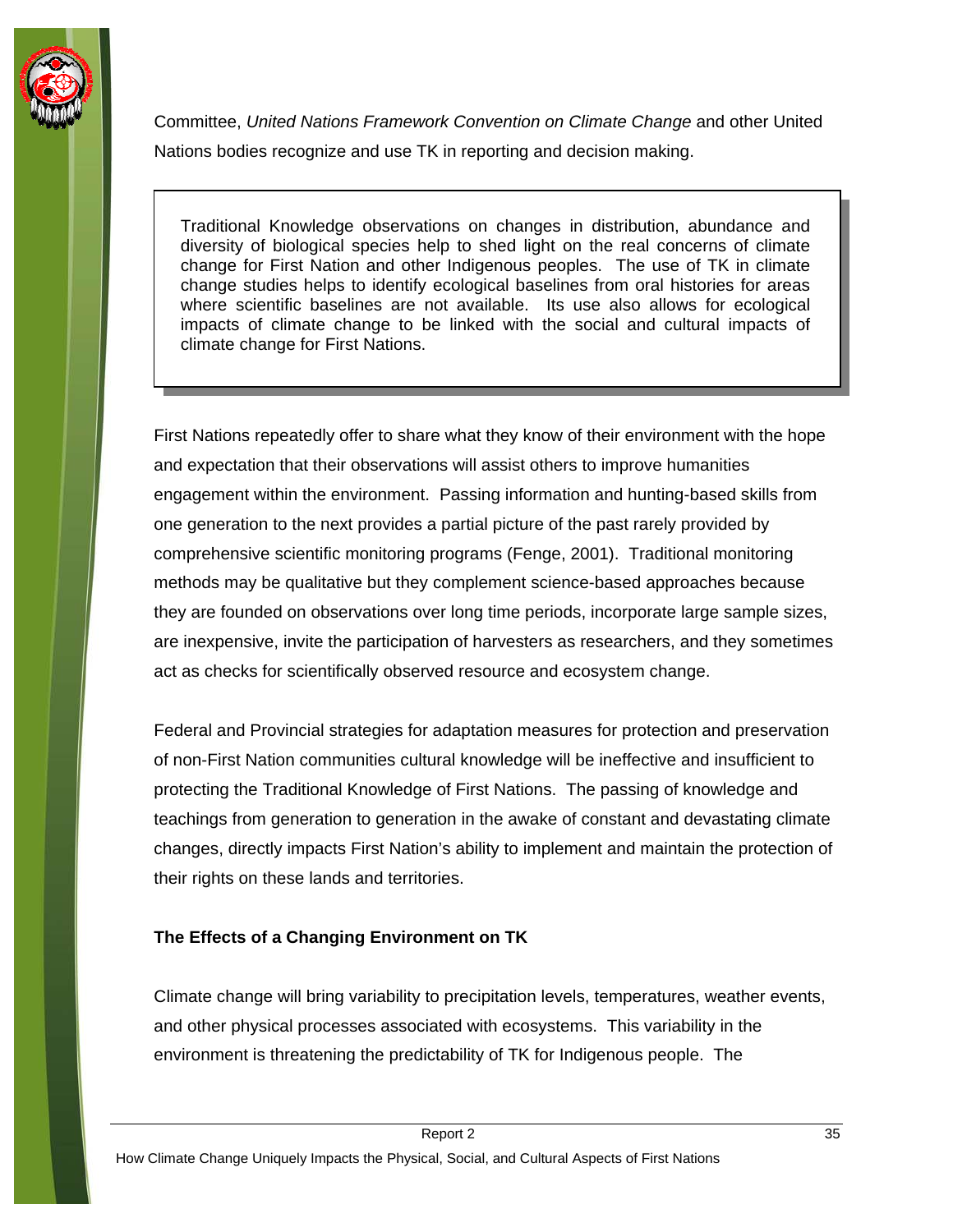

observations of the Inuvialuit in Sachs Harbour summarize the following impacts of climate change on the predictability of the environment (ACIA, 2004):

- It has become difficult to tell when ice is going to break-up on rivers
- Arrival of spring has become unpredictable
- It is difficult to predict weather and storms
- There are 'wrong' winds sometimes
- There is more snow, blowing snow, and whiteouts

The effects of climate change on the predictability of TK in northern and southern First Nations is likely similar to the situation in the Inuvialuit population in Sachs Harbour because of a similar reliance on the environment for many aspects of their livelihoods. For instance, several observations from First Nation people located below the  $60^{\circ}$  parallel, indicate increased incidences of milder winters, changes in wind and precipitation patterns, less snow in the winter and changes in ice-depth (CIER, 2003), however, more First Nations need to be engaged in this type of discussion in order to identify the whole range of climate change impacts according to First Nations who are currently experiencing the effects of a changing climate.

The unpredictability of TK presents problems for traditional activities, especially for the hunting and harvesting of wildlife and plant species. Hunters are finding it hard to predict ideal hunting conditions or migration patterns of birds and wildlife species (Jolly et al., 2001). The unpredictability of TK also presents safety issues for First Nations people. Traditional Knowledge of ice conditions is becoming less reliable with variable snow and ice conditions, which threatens the safety of fishers and hunters who travel on the ice for harvesting winter food species. Preliminary research on three Inuit communities on James Bay indicate that hunters from these communities take increased risks when travelling on the land, particularly along the coasts, due to changes in the climate (George, 2004). Hunters in these areas are taking different routes to avoid danger but this adaptive strategy may not work over time, as increasing temperatures create more instability on the ice. The same is likely true for First Nations although we located no specific studies on this.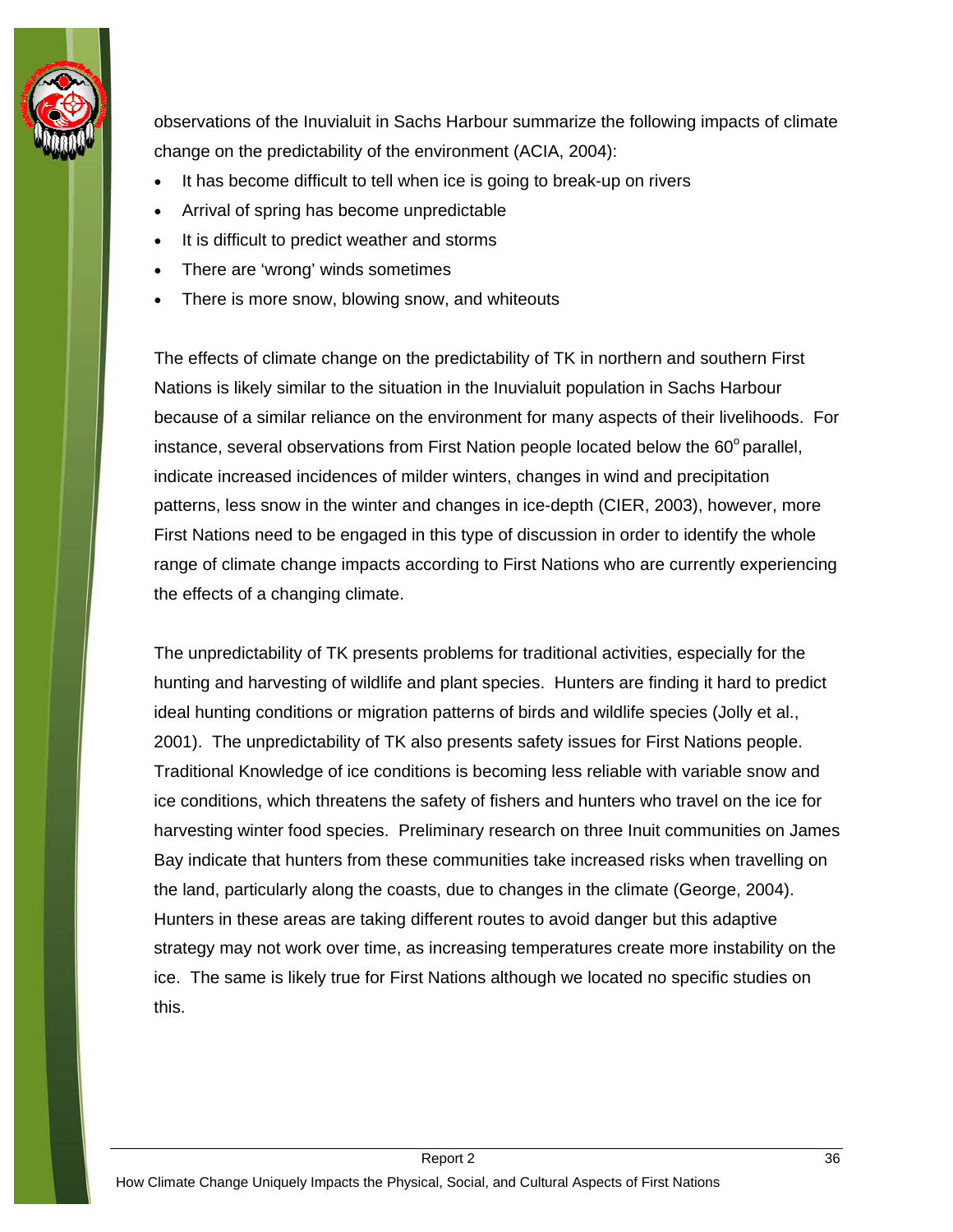

The variability in environmental conditions brought on by climate change threatens the predictability of Traditional Knowledge held by First Nations people about their environment. This threatens their livelihoods and their safety.

Changes in plant and animal distributions are affecting the Traditional Knowledge and activities that take place in the environment. As the climate changes, there is disruption of natural communities leading to changes in animal and plant distribution. Inuvialuit observations noted that mosquitoes are not native to the north, but are currently appearing in greater numbers, perhaps due to a shift in climate (ACIA, 2004). Inuvialuit observations have also been noted for caribou. For example, Figure 3-1 shows Kitikmeot Inuit observations of the impacts of warming on caribou. Some of these impacts include shifts in migration, more caribou drowning, and higher death rates because of overheating and exhaustion (ACIA, 2004). Perhaps First Nations are experiencing similar changes as shifts towards both southern and northern poles have also been noted for other aquatic and terrestrial species (IPCC, 2001). Similar to Arctic Indigenous peoples, First Nation observations and knowledge about the environment would provide an important source of information to climate change. These observations need to be documented in order to provide the same kinds of information for First Nations as Arctic Indigenous peoples have provided for their environment.

**Figure 3-1. Kitikmeot Inuit observations of the impacts of warming on caribou (source: ACIA, 2004).** 



Kitikmeot Inuit Observations of Impacts of Warming on Caribou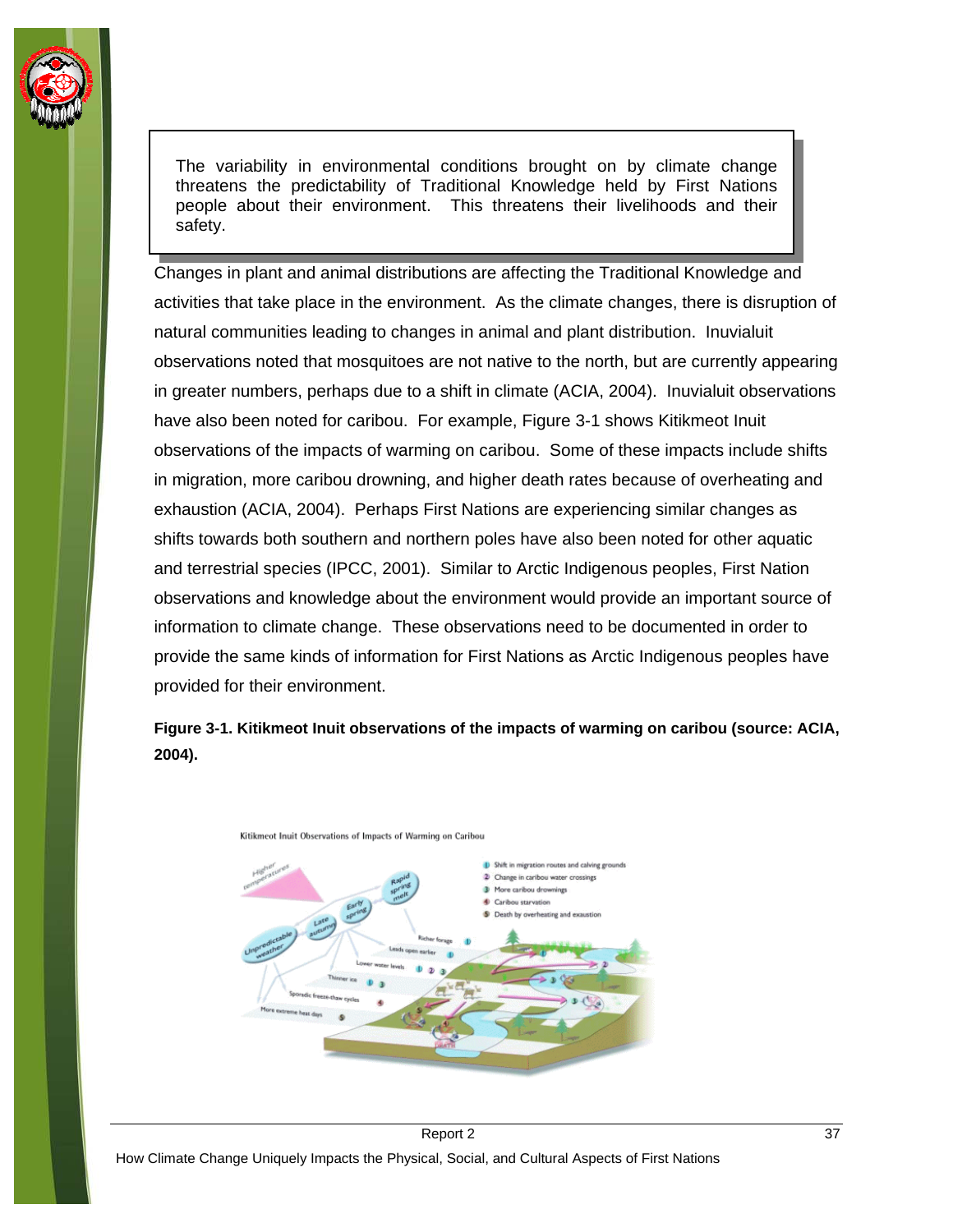<span id="page-41-0"></span>

The impacts of climate change on Traditional Knowledge may effects the relationships First Nations share with the environment. Many traditional activities, practices and predictions based on years of knowledge passed down through generations may no longer be sufficient to ensure the protection and continue of First Nation's economic, cultural, social and subsistence ways of life.

## **3.2 EFFECTS OF A CLIMATE CHANGE ON LAND USE AND TRADITIONAL ACTIVITIES**

As the environment changes, the activities carried out in that environment will also change. First Nation peoples have a relationship with the land; their livelihood is taken from the land, their culture is derived from the land. A decrease in the amount and type of traditional activities could lead to a decrease in culture. Culture is tied to TK and traditional practices. As traditional practices and customs are forgotten, culture too begins to fade.

There is a threat to First Nation culture as the climate changes. The ways of the land may become no longer sustainable. New methods of hunting, fishing, trapping and gathering will need to be developed. The teachings associated with the 'old ways' of doing things may be under threat of being lost permanently. Traditional teachings are used to teach younger generations about the environment. These teaching are the basis for the formation of the relationship to the land. First Nation teachings help the young generation develop a respect for the environment and teach them about their environmental stewardship.

Loss of TK as a result of climate change will have implications for biological diversity as well (United Nations Environment Programme (UNEP, 2005). The *Convention on Biological Diversity*<sup>[15](#page-41-1)</sup> is dedicated to the idea that biological diversity<sup>[16](#page-41-2)</sup> is critical for the

<span id="page-41-1"></span> $15$  The Convention establishes three main goals: the conservation of biological diversity, the sustainable use of its components, and the fair and equitable sharing of the benefits from the use of genetic resources. <http://www.biodiv.org/default.shtml>

<span id="page-41-2"></span><sup>&</sup>lt;sup>16</sup> "Biological diversity" means the variability among living organisms from all sources including, inter alia, terrestrial, marine and other aquatic ecosystems and the ecological complexes of which they are part; this includes diversity within species, between species and of ecosystems.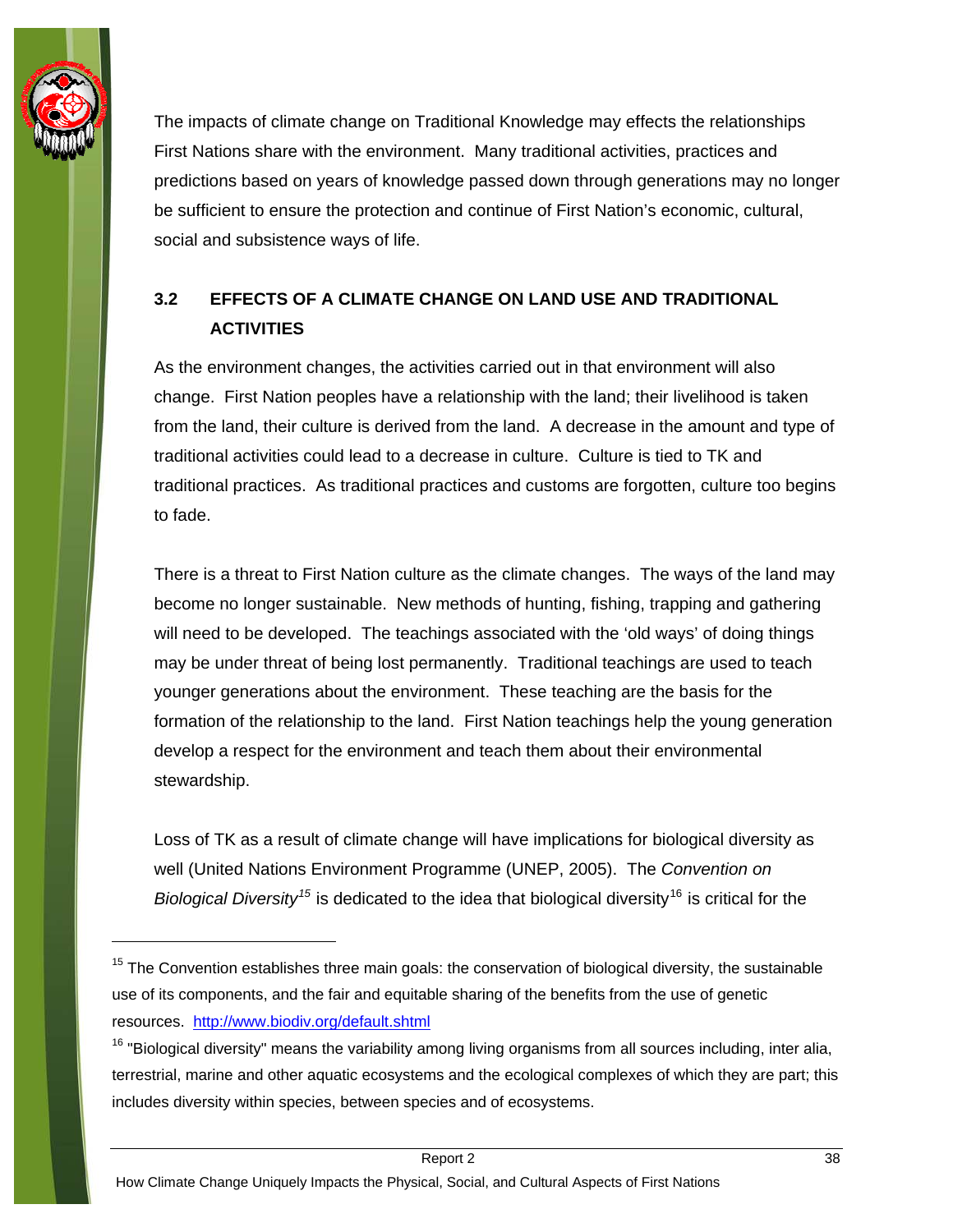

survival of species. According to the Convention, the cultural and linguistic diversity of Indigenous peoples knowledge, innovations, and practices are also important requirements for the conservation of species. According to the Working Group on Article  $8(i)^{17}$  $8(i)^{17}$  $8(i)^{17}$  of the Convention,

'*Elders throughout North America and Hawaii speak about the changes that they have observed in their lifetimes both to the people and to the land. For example, Indigenous Elders at a meeting in Whitehorse, Canada said the level of TK retention of their generation was around 75% of the forbearers. The Elders estimate that the level of TK retention of the younger generation stood at around 25%. They link the decline of the people to the decline of the diversity of the land. The land is not being used in the same way, people are not gathering traditional foods or medicines, and new plants and animals have been introduced that compete with the existing flora and fauna. Instead of using traditional sources of food, medicine, clothing, and housing materials, Indigenous peoples, either through choice or necessity, increasingly rely on non-traditional items to fill these needs. The change in cultural experiences of the Indigenous peoples has occurred hand in hand with changes in the ways they use the land and the resources of the land. This change has coincided with a decline in the diversity of the land. The parallel between the decline of the global diversity of peoples and the decline of species on which they rely to sustain their unique cultures is apparent.'*

Canada is one country of many who are involved in the Convention of Biological Diversity. The participants from Canada recognized the importance of TK to the conservation of biological diversity and suggest that, '*[t]he key to making decisions that do not adversely affect diversity is a better understanding of ecosystems and how they are affected by human activity. This includes a better understanding of Traditional Knowledge and the role it might play in conservation and sustainable-use efforts*' (Canada, 1998).

<span id="page-42-0"></span> $17$  Article 8(j): Traditional Knowledge, Innovations, and Practices' -

<http://www.biodiv.org/programmes/socio-eco/traditional/default.aspx>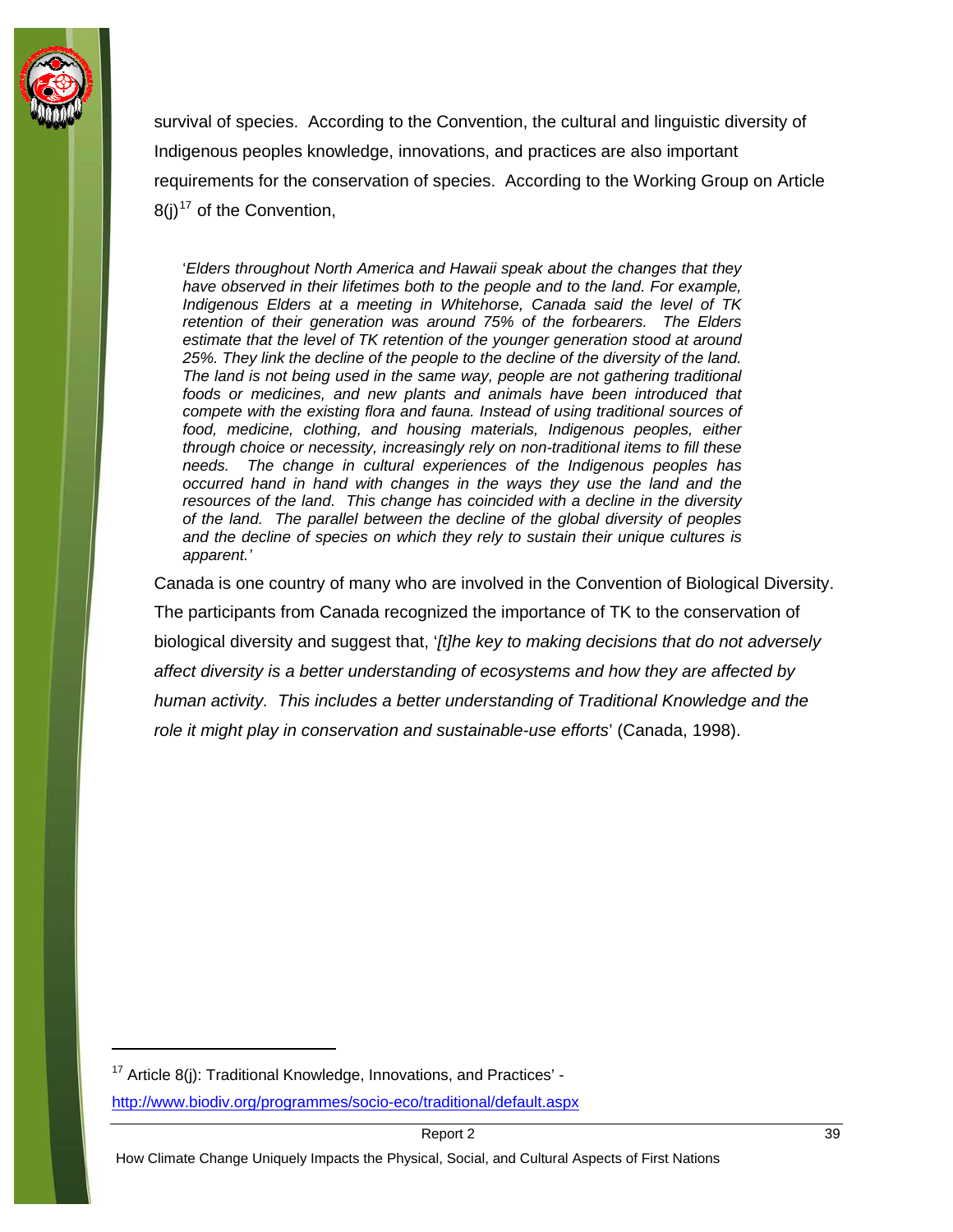<span id="page-43-0"></span>



**Passing on TK to younger generation is an important aspect of First Nation culture.** 

(Source: CIER)

#### **The Gwich'in and the Porcupine Caribou Herd**

'*Climate-related factors influence the health of the animals and the herd's seasonal and annual distribution and movement. Climate-related factors also affect hunters' access to hunting grounds, for example, through changes in the timing of freeze-up and break-up of river ice and the depth of snow cover*' (ACIA, 2004).

The effects of climate change on land use and traditional activities directly impact the culture and identity, type and amount of traditional activities of First Nations. As culture is impacted, the ability to protect and maintain their Treaty and Aboriginal Rights related to the use and sustainability of the land is in jeopardy and may be lost over time.

#### **3.2.1 The Effect of Climate Change on Hunting and Gathering**

Traditional activities of First Nations will be affected by climate change as a result of the northward shifting of ecosystems or the disappearance of species due to physical changes on the land. For example, the agricultural ecosystem may shift northward due to warmer temperatures in the north. This may lead to economic benefits for First Nations who want to participate in the agricultural economy. However, wildlife habitat will be threatened as a result of changing ecosystems, which is important for traditional activities such as hunting or for social and cultural activities related to wildlife or their habitats (Cohen, 1997).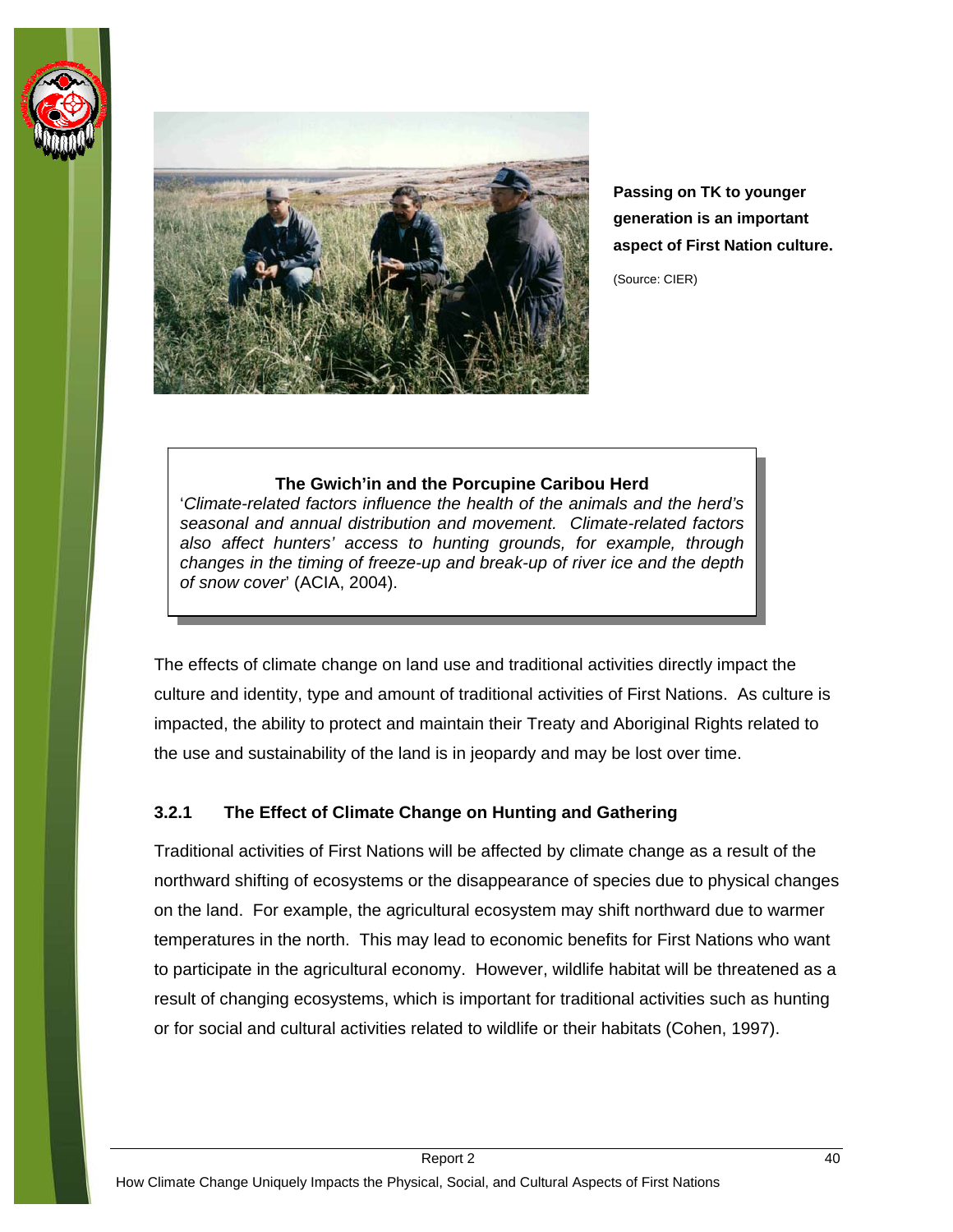

As habitats change due to climate change, wildlife patterns will also change. Wildlife species will adapt to the new environment and will change their migration patterns and calving grounds. Communities are not as mobile as they once were long ago. Communities have a difficult time relocating to areas of abundant wildlife. As the surrounding environment changes, for example, if agriculture becomes the dominant sector in the surrounding areas, First Nations may have to alter their cultures and traditional activities to follow suit. Teachings and lessons passed on to younger generations that we once associated with the activities of hunting or gathering may not be passed down. As traditional activities change, the associated teachings may not survive the transitions.



**Teachings are passed on from Elder to student through the pursuit of traditional activities.** 

(Source: CIER)

The traditional activity of collecting these medicinal plants is under threat because of climate change. Vegetation will likely be negatively affected by climate change, as a result of changes in temperature, moisture, insects, disease, and ecosystem shifts. First Nations people may experience the disappearance of local sources of plants, or perhaps even extinction of entire plant species because of climate changes. People in the prairie region of Saskatchewan are noticing that the abundance of sweetgrass, a traditional medicine important to First Nation culture in the regions, is threatened by a changing environment. Elders tell of a time when vast fields of sweetgrass grew abundantly on the prairies. During these times, the Sweetgrass would grow "waist high" and now only certain areas of sweetgrass can be found and these plants are rarely over "knee high".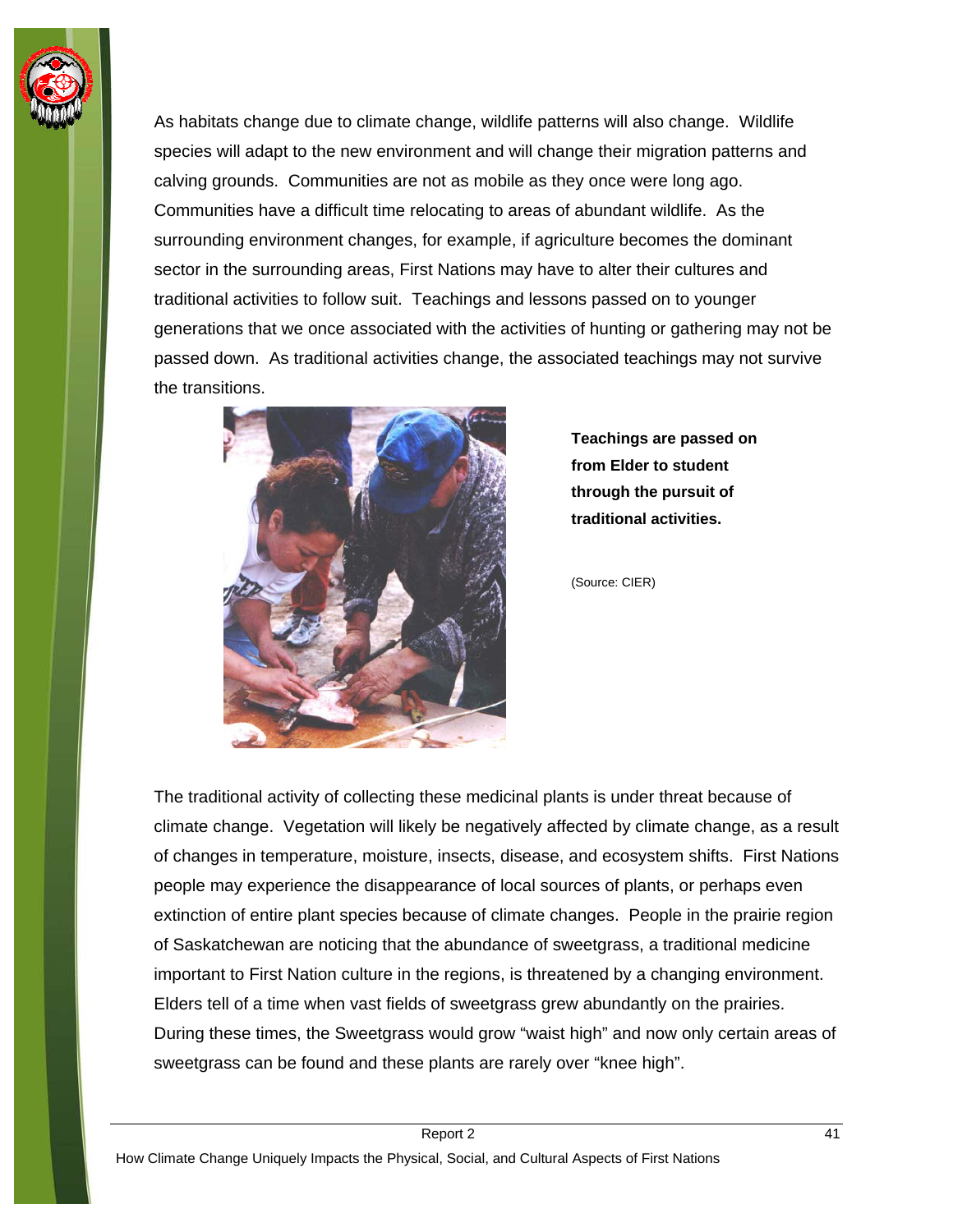<span id="page-45-0"></span>

When plant species are threatened, so is the TK associated with the use of those plants. The sharing of Traditional Knowledge and common experiences through medicine, are part of First Nations' social values and structures. Conservation of sacred ecosystems and plant species is essential to ensure that populations of them remain for the continuation of the Traditional Knowledge and traditional activities associated with them.

Traditional lifestyles are being threatened by other factors besides climate change such as over-exploitation of natural resource-based industries (e.g. forestry), changes in wildlife harvesting opportunities, inability to pass on TK to youth because of the death of elders who possess this knowledge, poverty, and loss of traditional languages. If changes due to a warming climate occur quickly, or are unpredictable, they will intensify the impacts of some of these already existing threats to traditional lifestyles. The impacts of climate change on the environment will leave traditional First Nations in a vulnerable position and traditional activities would be at risk of disappearing (Cohen, 1997).

#### **3.3 THE EFFECT OF CLIMATE CHANGE ON FIRST NATION LANGUAGES**

The loss of Indigenous languages around the world is said to be in a "state of crisis" (Crawford, 1995) and First Nations in Canada are not exempt from this problem. The

> 'Language is generally agreed to be a defining characteristic of culture, a fundamental element of distinction' (UNEP, 2005)

resulting loss of a traditional language within Aboriginal communities has a significant impact on the livelihoods of aboriginals in Canada (Sachdev, 1998). A loss of Traditional Knowledge about the natural environment is also an important consequence of Indigenous language loss (UNEP, 2005; Tsuji, 1996). In Saanich Inlet, BC, many of the plant species in the region were used for medicines, food sources, technological, and spiritual or ceremonial purposes. The traditional languages of Sencoten and Hul'qumi'num each have corresponding names for all of the plant species in the area and many locations in Saanich Inlet are named after these plant species (Simonsen et al. 1997). Many First Nation languages stem from a relationship to the environment and are passed down through oral traditions through the generations.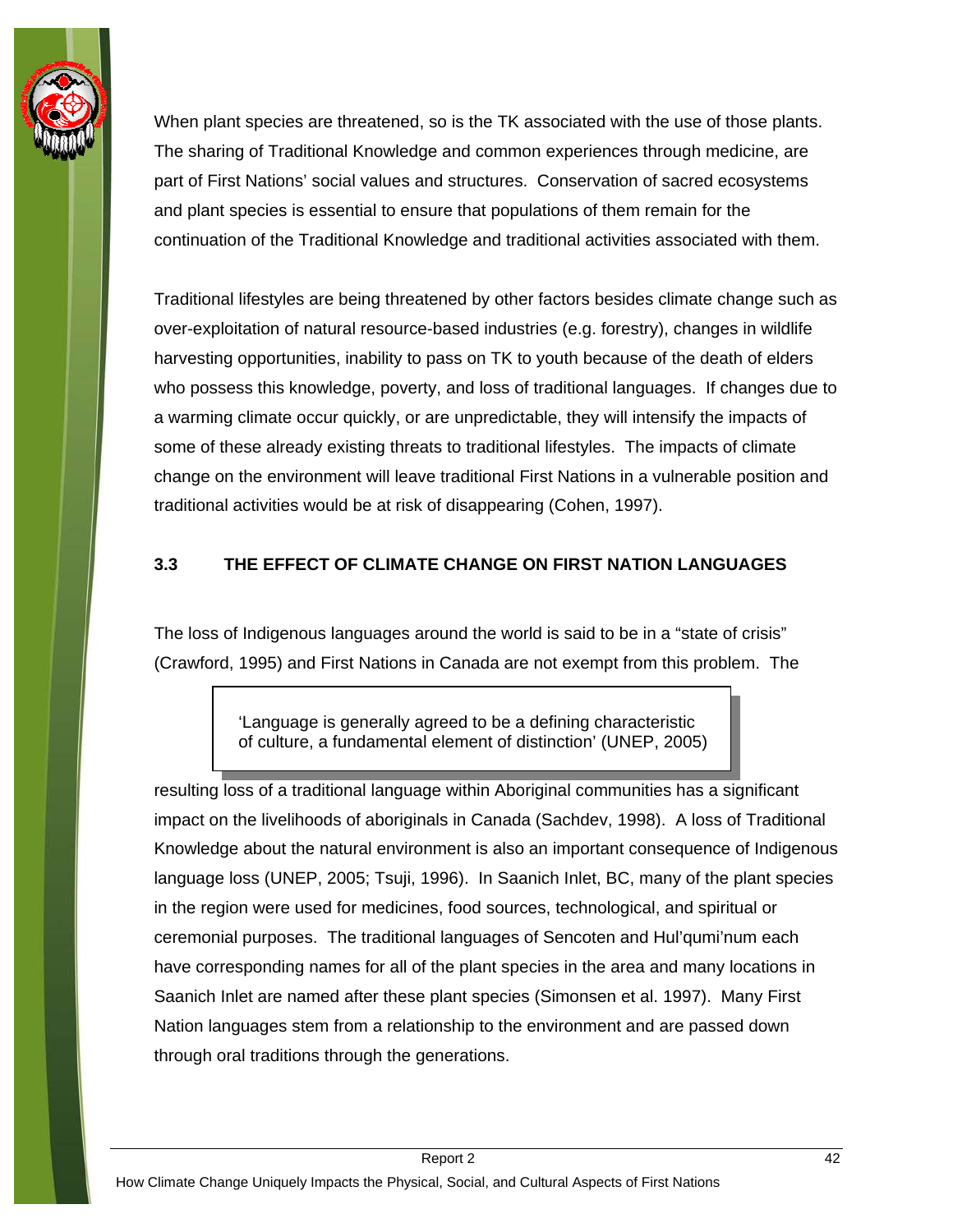

As climate changes the environment and in turn traditional activities, there is a threat to the survival of First Nations languages. First Nations languages are associated with action - with traditional activities. Once action and traditional activities decrease, the use of language will also decrease. If traditional activities cease, it is only a matter of time before the language is also lost. A conscious effort is required to save First Nation languages in the face of climate change.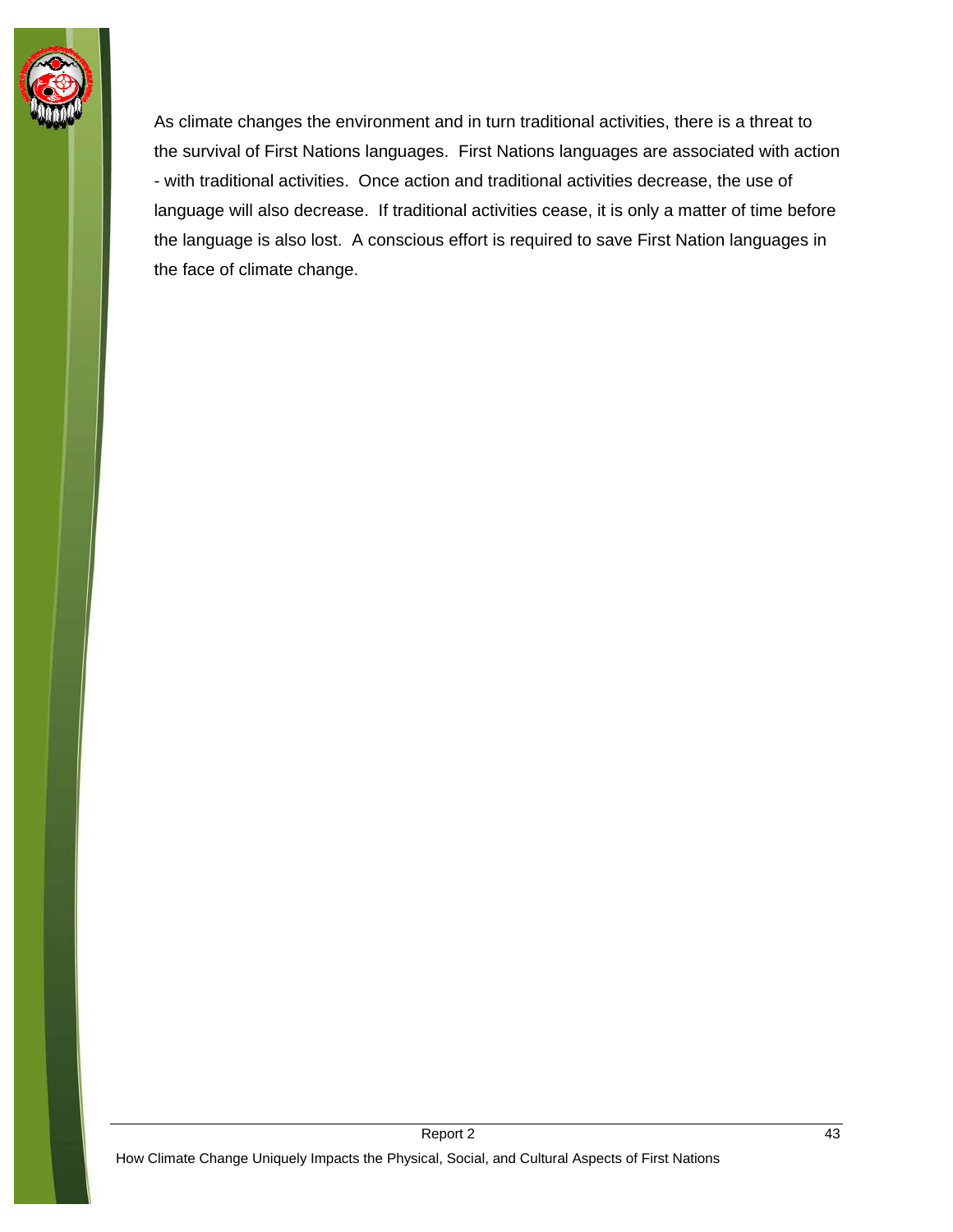<span id="page-47-0"></span>

# **4.0 SOCIAL EFFECTS OF CLIMATE CHANGE ON FIRST NATIONS**

Climate change is having an impact on the environmental conditions throughout the world and Canada. The effects of climate change can be seen in all aspects of First Nation lives including physical (infrastructure) aspects, cultural activities and Traditional Knowledge bases, and social effects such as health and safety. The social impacts of climate change are becoming more apparent as the understanding of climate change increases. Climate change will have an effect on traditional diet, and on the health and safety of individual people.

#### **4.1 THE EFFECTS OF CLIMATE CHANGE ON DIETS**

Many First Nation communities undertake hunting, fishing, and other resource-based activities for subsistence. Climate change is likely to dramatically alter the abundance and distribution of wildlife, fish, and vegetation. As a result, food supplies and economic livelihoods of many First Nations peoples would be in jeopardy (Last et al., 1998; Weller and Lange, 1999).

First Nations people traditionally consumed a diet that consisted of food that they hunted, fished, trapped and gathered on the land. Traditional food is nutritionally better for First Nation people than non-traditional food and provides protection against diseases. Some First Nations still try to follow a traditional diet, but the effects brought on by climate change threaten this way of life. Climate change will affect the distribution, abundance, behaviour, and structure of animal and plant species in Canada. Changes in traditional food gathering activities will increase the reliance on store bought foods, which are expensive and nutritionally different than traditional foods.

'*Besides its nutritional values, the traditional diet is also a source of cultural strength and is critical for the social, mental and spiritual wellbeing of individuals and communities*' (Dickson, 2003).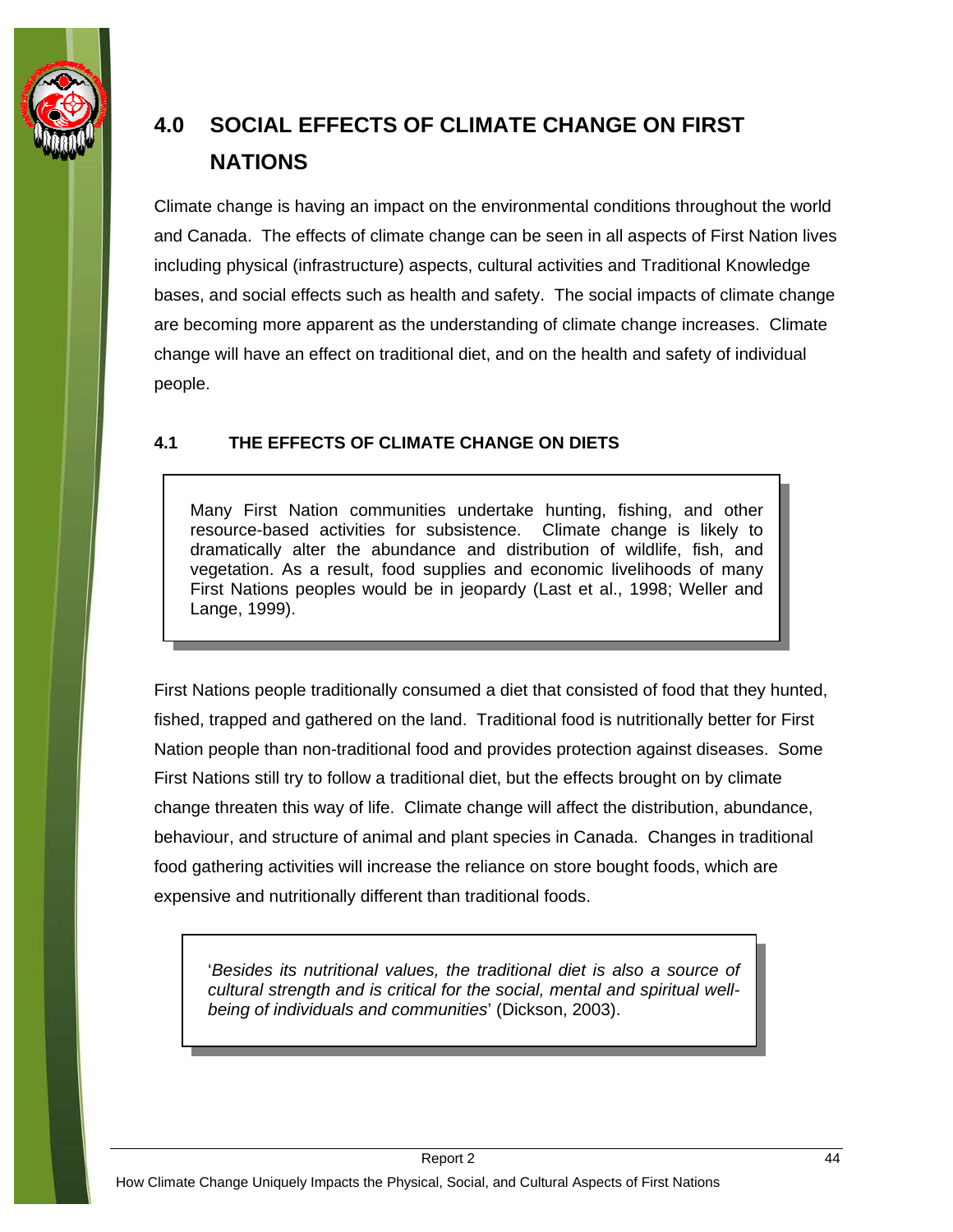<span id="page-48-0"></span>

Diabetes in First Nations is becoming an epidemic and even occurring in children (Public Health Agency, 2006. Website). Diabetes is being attributed to a change in the diet of the First Nation people from a traditional "country foods" diet to a store bought "process foods" diet.

A change in food sources is also associated with a decrease in physical activities, such as hunting, hiking or even recreational activities (such as hockey or soccer), which has lead to an increase in health problems. Climate change can decrease the amount and types of traditional activities, and can also have an impact on the amount of recreational activities for youth. In warmer winters, ice may not freeze and therefore skating is not possible. Summer heat and increases in insect migration may affect outdoor activities, by increasing the comfort level of community members but by also exposing them to health risks associated with insect-borne diseases such as West Nile Virus.

The highest number of Type 2 diabetes cases in First Nation children and youth are reported in Manitoba, Saskatchewan and northwestern Ontario. [National Indian & Inuit Community Health Representatives Organization (NIICHRO)]

Climate change can affect the range and distribution of traditional foods; increase the reliance on store bought foods and reduces physical and or traditional activities. As this trend continues it is predicted that illnesses and diseases associated with diet and reduced activities will increase in First Nations.

#### **4.2 CLIMATE CHANGE AND ITS EFFECTS ON HUMAN HEALTH AND SAFETY**

Climate change has implications for the health and safety of many First Nations. Most of the health and safety implications of First Nations people have already been alluded to in previous sections. Below are ways that climate change can have an impact on First Nation health and safety. The following discussion is not meant to be an exhaustive list of climate change implications.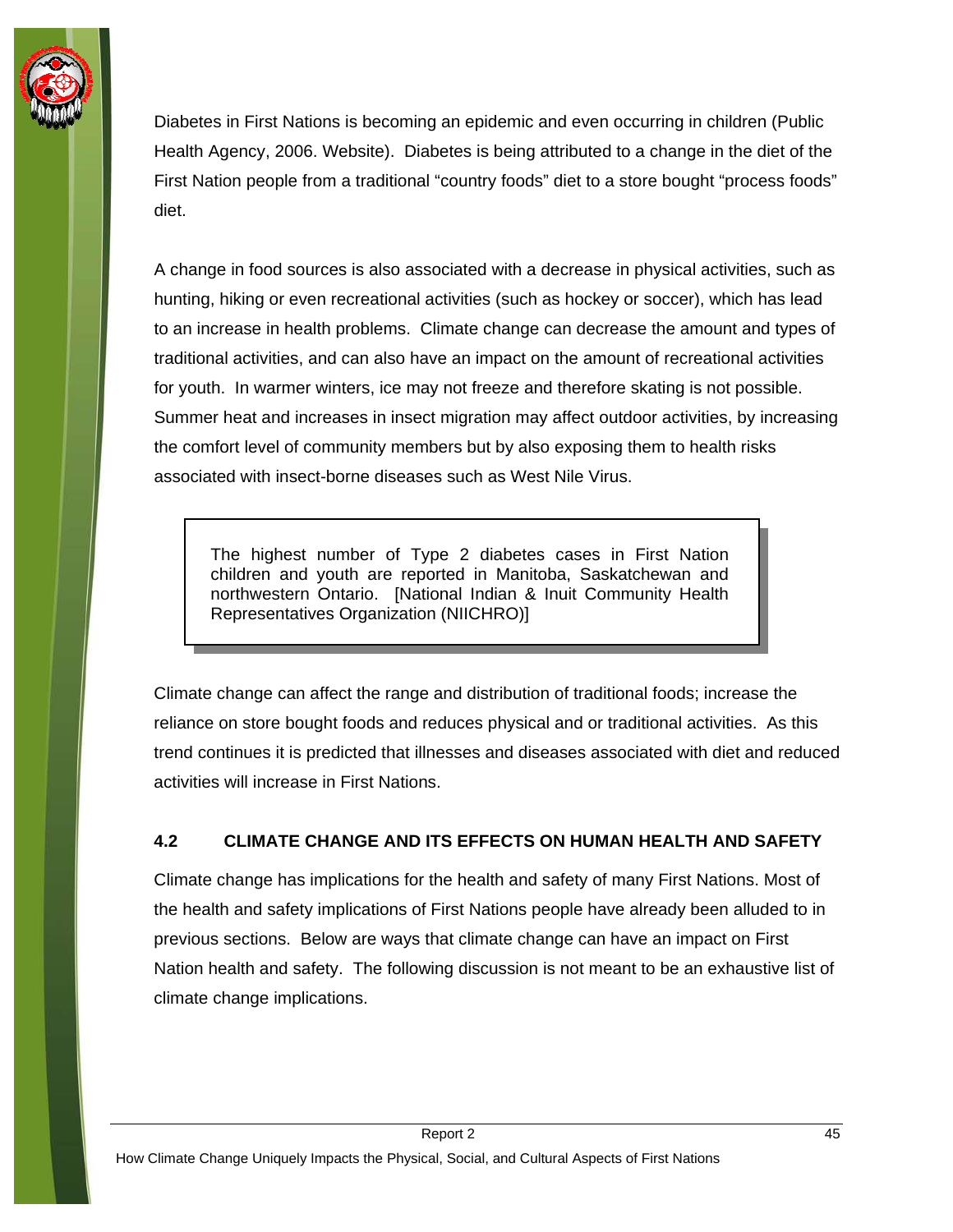

 $\overline{a}$ 

#### **Effects on Human Health**

Temperatures are predicted to increase in all regions of Canada. An increase in temperature can affect First Nations in many ways. Since many First Nations have substandard housing that offer little to no protection against the heat, summer heat waves are a major concern, especially in regions such as the prairies and Ontario, where summer temperatures are usually higher than the rest of Canada. Increasing intense temperatures in the summer leading to extreme heat waves and extreme smog conditions may affect the respiratory capability of vulnerable parts of the community, including First Nation youth, seniors, and the sick (Health Canada, 2001; Last et al., 1998). As a result of increasing ultraviolet (UV) radiation levels from the sun, the incidence of skin cancer, cataracts, immune system suppression, viral infections, aging of the skin, sunburn, and other skin disorders may arise in First Nations due to a changing climate (ACIA, 2004). First Nation economic situations also play a key role in increasing temperatures and heat stroke. Many First Nation people are living below the poverty line and cannot afford luxuries such as air conditioning units. A combination of environmental and social/economic issues exacerbate the negative impacts that warmer temperatures could pose (Health Canada, 2001).

Increased precipitation and higher moisture levels in some First Nations will likely increase the incidences of indoor mould. As mentioned earlier, health concerns related to mould include respiratory problems such as coughing and wheezing, sneezing, and nose and chest congestion. Moulds can also trigger asthma attacks and can weaken the immune system of those exposed (Health Canada, 2006).

As a result of warmer winter temperatures, First Nation food security becomes an issue due to winter road transportation issues and to the potential changes in traditional diets as a result of the loss of certain plant or animal species. Additionally, decreases in water quality due to increases or decreases in water flow and increases in sedimentation and contamination related to climate change<sup>[18](#page-49-0)</sup> pose health risks associated with water-borne diseases to First Nation members (Health Canada, 2001).

<span id="page-49-0"></span><sup>18</sup> Section 4.3.2 in the first report of this series, '*An Introduction to the Science of Climate Change*'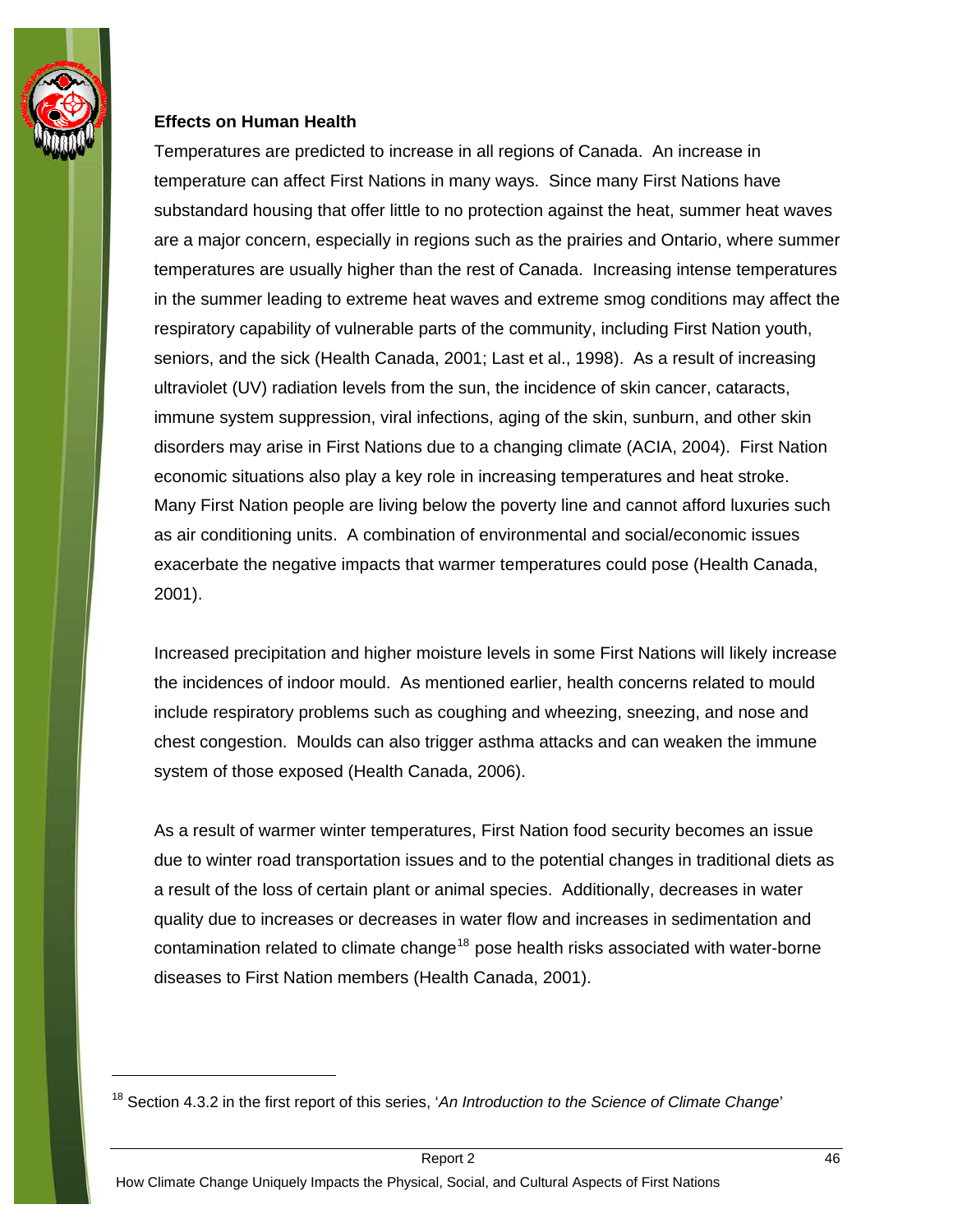

#### **Effect on Human Safety**

As temperatures affect ice cover, safety also becomes an issue. As ice cover becomes unstable or unpredictable, travel over the ice becomes more of a hazard. In times of freeze up or break up, unstable weather patterns can change the length of the season. If hunters travel on the ice too early, dangerous conditions can be encountered, such as open water and thin ice. In times of break up, hunting expeditions can become isolated if temperatures increase too fast and expedite time of break up. Traditional Knowledge about times of freeze up and break up are not as accurate as they once were. Extra care is usually needed when traveling near the beginning or end of the winter season but now it is a consideration even in the middle of winter as ice conditions are no longer predictable.

The animals themselves can suffer from longer open water seasons. For example, polar bears need sea ice to launch hunting expeditions for ringed seals, their primary prey, but longer open water seasons restrict the time they can hunt each year. As polar bears are freed to remain on the land longer, they now pose a health risk to coastal communities. If polar bears are stranded on land for longer period of time, the search for food becomes vital. Polar bears may start to look towards coastal communities for food, and this may put people, pets and the community at risk.



hoto credit: TRAVEL MANITOBA

**Polar Bear (Northern Manitoba) near open water** 

Already mentioned in previous sections of the previous and present reports, the following list summarizes other risks associated with changes to the environment as a result of climate change that may impact human health. These include: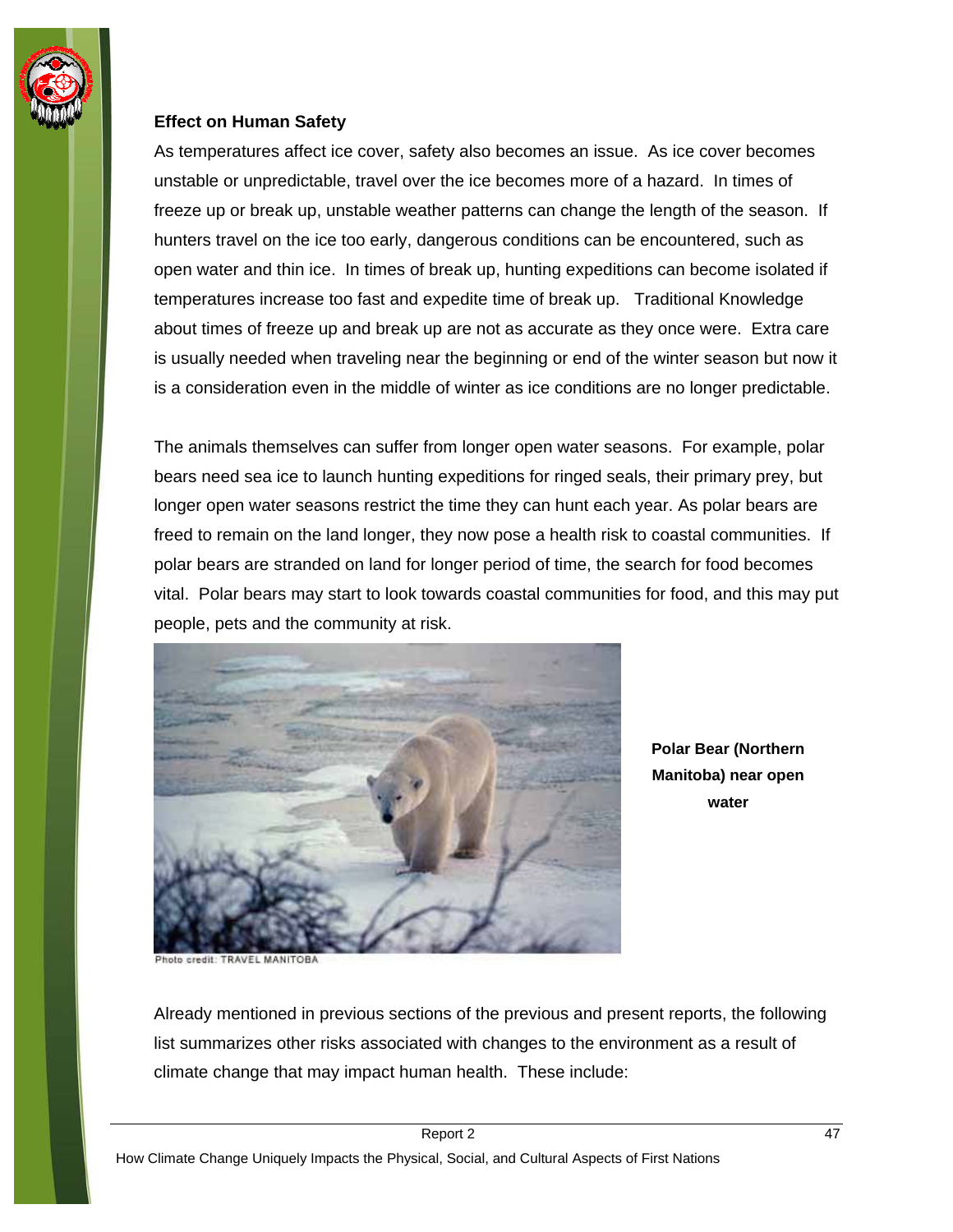

- As the climate changes, traditional practices, governance, economic development and infrastructure within First Nations will be affected. Changing snow ice conditions on lakes, rivers, and on the sea leading to unpredictability and possible drowning or loss of equipment;
- Extreme weather events will impact the quality and quantity of drinking water, level of health, the quality of community infrastructure and even the safety of the community itself.
- Changing local and regional hydrological conditions that may lead to droughts, flooding, landslides driven by increased or decreased rainfall intensity;
- Changing permafrost conditions that may lead to slumping and variable land stability, which may affect building conditions in First Nations; and,
- The increased incidence of extreme weather events that may cause storm surges and flooding, as well as coastal erosion in coastal First Nations.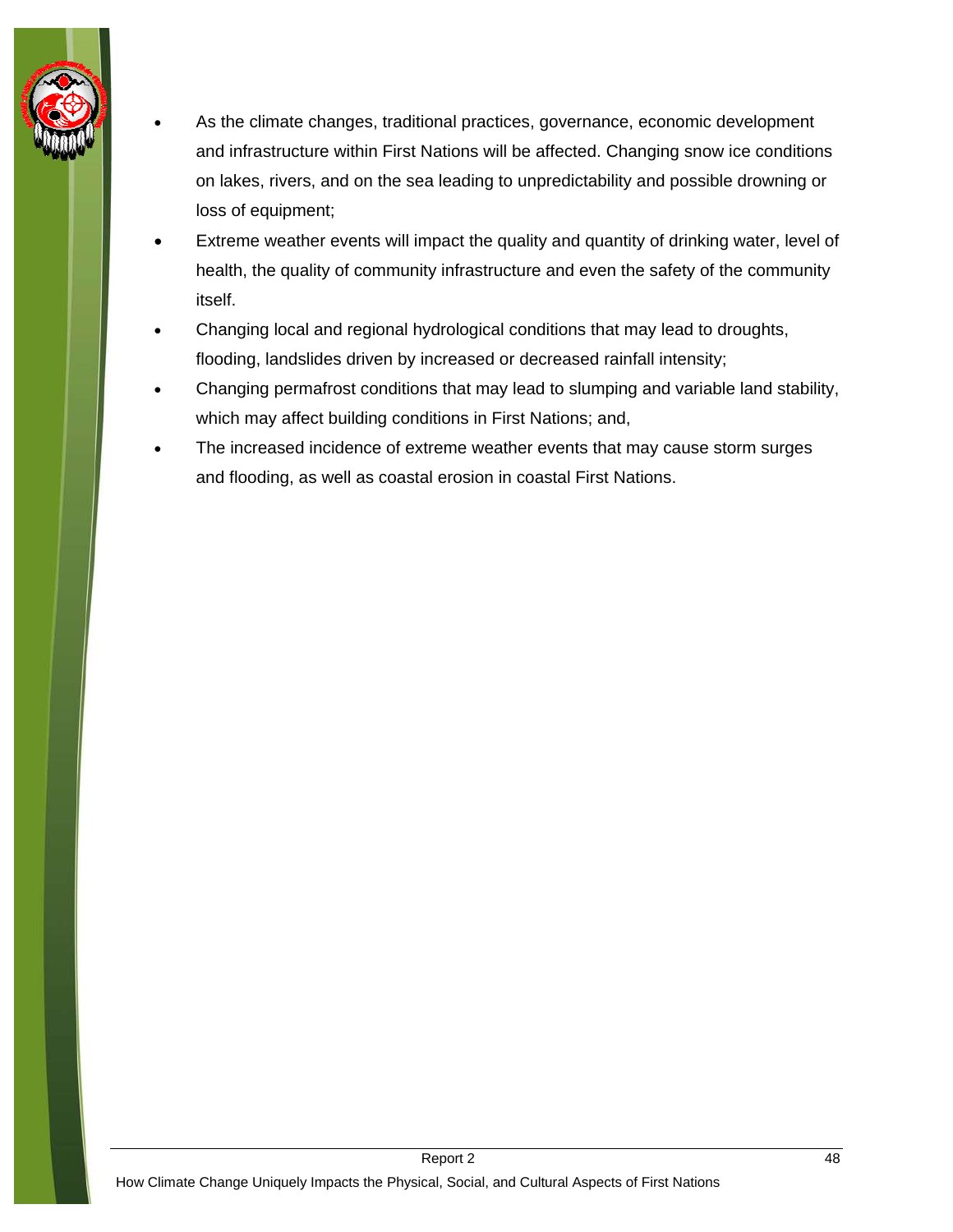<span id="page-52-0"></span>

## **5.0 CONCLUSION**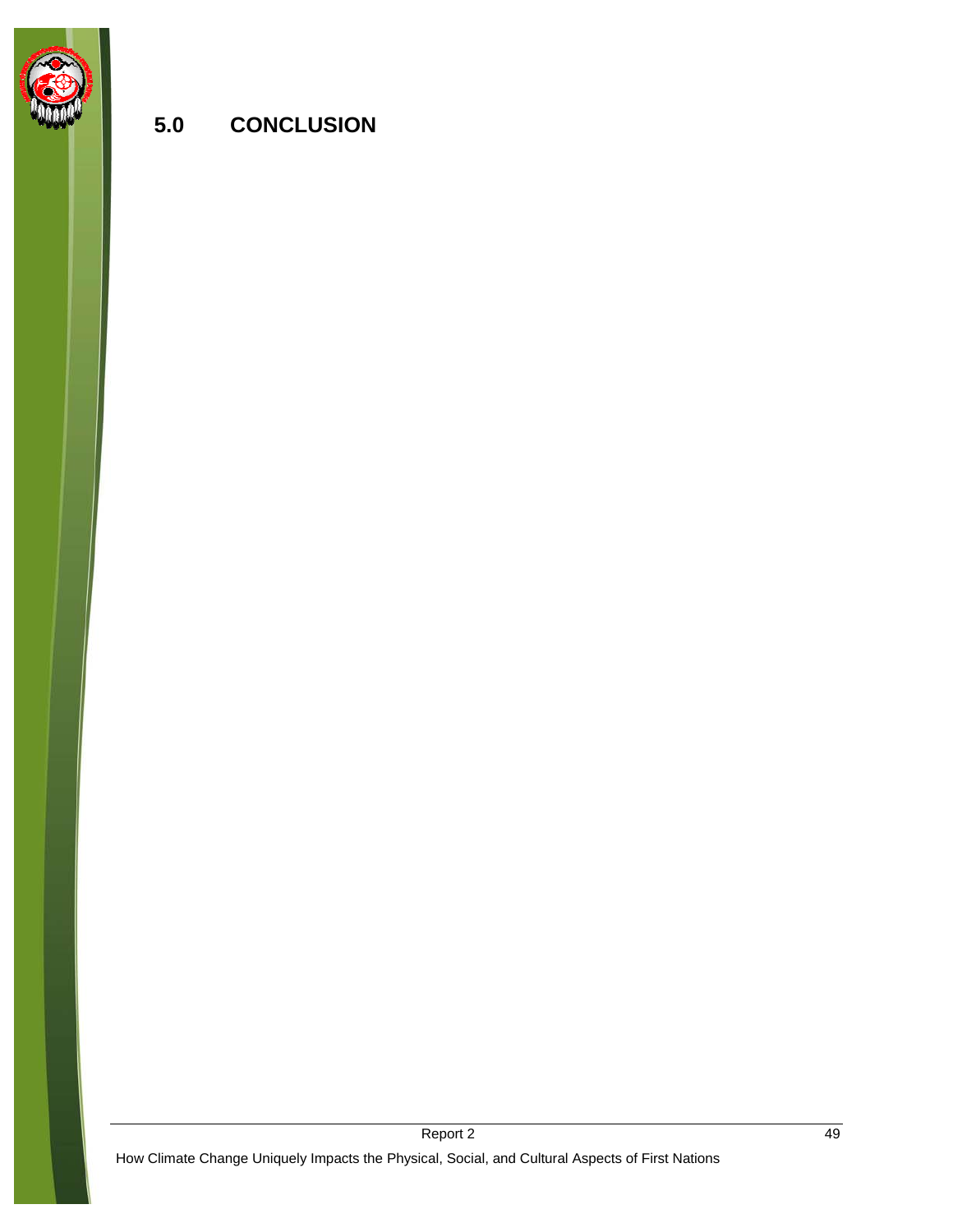<span id="page-53-0"></span>

## **6.0 REFERENCES**

ACIA, Impacts of a Warming Climate Impact Assessment. Cambridge University Press, 2004.

Boreal Forest Network., First Nations and the Boreal. [http://www.borealnet.org/overview/firstnations.html.](http://www.borealnet.org/overview/firstnations.html) (Accessed December 13, 2005)

Canada, 1998. Caring for Canada's Biodiversity: Canada's First National Report to the Conference of the Parties to the Convention on Biological Diversity (Public Works and Government Services Canada, Ottawa). <http://www.bco.ec.gc.ca/documents/BioRep\_E.doc>

Canadian Climate Impacts and Adaptation Network. 2006. Climate change and Canada's water resources. <<http://www.c-ciarn.mcgill.ca/impacts.pdf>> (accessed March 25, 2006).

Canadian Housing and Mortgage Corporation. 2005. Canadian Housing Observer 2005. < [http://www.remonline.com/rem/images/adair\\_Cdn\\_Housing\\_Observer\\_2005.pdf](http://www.remonline.com/rem/images/adair_Cdn_Housing_Observer_2005.pdf)> (accessed January 12, 2006).

Centre for Indigenous Environmental Resources and Indian and Northern Affairs Canada. 2003. Signals from the Forest: First Nations' Observations on Climate Change. Video Presentation. [<www.cier.ca>](http://www.cier.ca/)

Cohen, S.J. (ed.), 1997: *Mackenzie River Basin Impact Study (MBIS) Final Report*. Environment Canada, Toronto, ON, Canada.

Climate Change: Achieving Our Commitments Together, Climate Change Plan for Canada, Government of Canada, 2002. page 48.

Crawford, J. 1995. Endangered Native American languages: What is to be done, and why? The Bilingual Research Journal, 19: 17-38.

*Climate Change and Health Well Being: A Policy Primer*. Health Canada, Ottawa, 2001.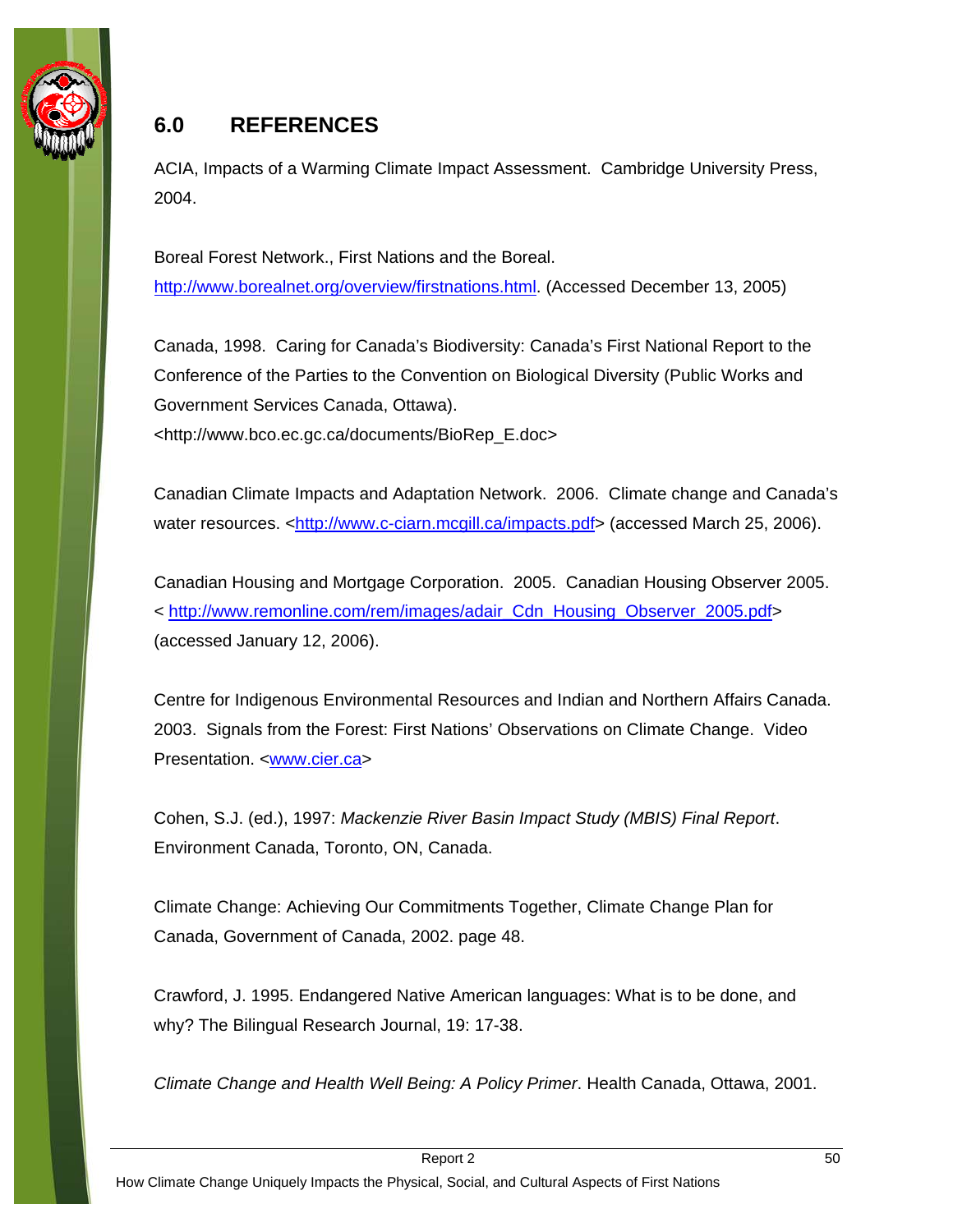

Dang, Q.L. and V.J. Lieffers. 1989. Climate and annual ring growth of clack spruce in some Alberta peatlands. Canadian Journal of Botany. 67: 1885-1889.

Dickson, B., 1999. All change in the Arctic. Nature 397, p. 389-391.

Environment Canada. 2005. The Science of Climate Change. [<http://www.ec.gc.ca/climate/overview\\_science-e.html](http://www.ec.gc.ca/climate/overview_science-e.html)> (accessed March 26, 2006).

Fenge, T., 2001: The Inuit and climate change; Isuma: Canadian Journal of Policy Research, Winter 2001 issue, p. 79–85.

George, J., (2004, Nov, 19). Climate change threatens hunting trails. *Nunatsiaq News*.

Health Canada. 2006. Dampness, Mould, and Indoor Air. <[http://www.hc-sc.gc.ca/iyh](http://www.hc-sc.gc.ca/iyh-vsv/environ/air_e.html)[vsv/environ/air\\_e.html>](http://www.hc-sc.gc.ca/iyh-vsv/environ/air_e.html) (accessed March 25, 2006).

Indian and Northern Affairs Canada. 2005. First Nations Housing. <[http://www.ainc](http://www.ainc-inac.gc.ca/pr/info/info104_e.html)[inac.gc.ca/pr/info/info104\\_e.html](http://www.ainc-inac.gc.ca/pr/info/info104_e.html)> (accessed March 25, 2006).

IPCC, 2001: Climate Change 2001: Impacts, Adaptation, and Vulnerability. Contribution of the Working Group II to the Third Assessment Report of the Intergovernmental Panel on Climate Change [McCarthy, J.J., O.F. Canziani, N.A. Leary, D.J. Dokken, K.S. White (eds.)] Cambridge University Press, Cambridge, United Kingdom and New York, NY, USA, 967pp.

Jolly, D., Berkes, F., Castleden, J., Nichols, T. and the Community of Sachs Harbour 2002. "We can't predict the weather like we used to." Inuvialuit observations of climate change, Sachs Harbour, western Canadian Arctic. In: The Earth Is Faster Now: Indigenous Observations of Arctic Environmental Change (I. Krupnik and D. Jolly, eds.) Fairbanks AK: ARCUS, pp. 93-125.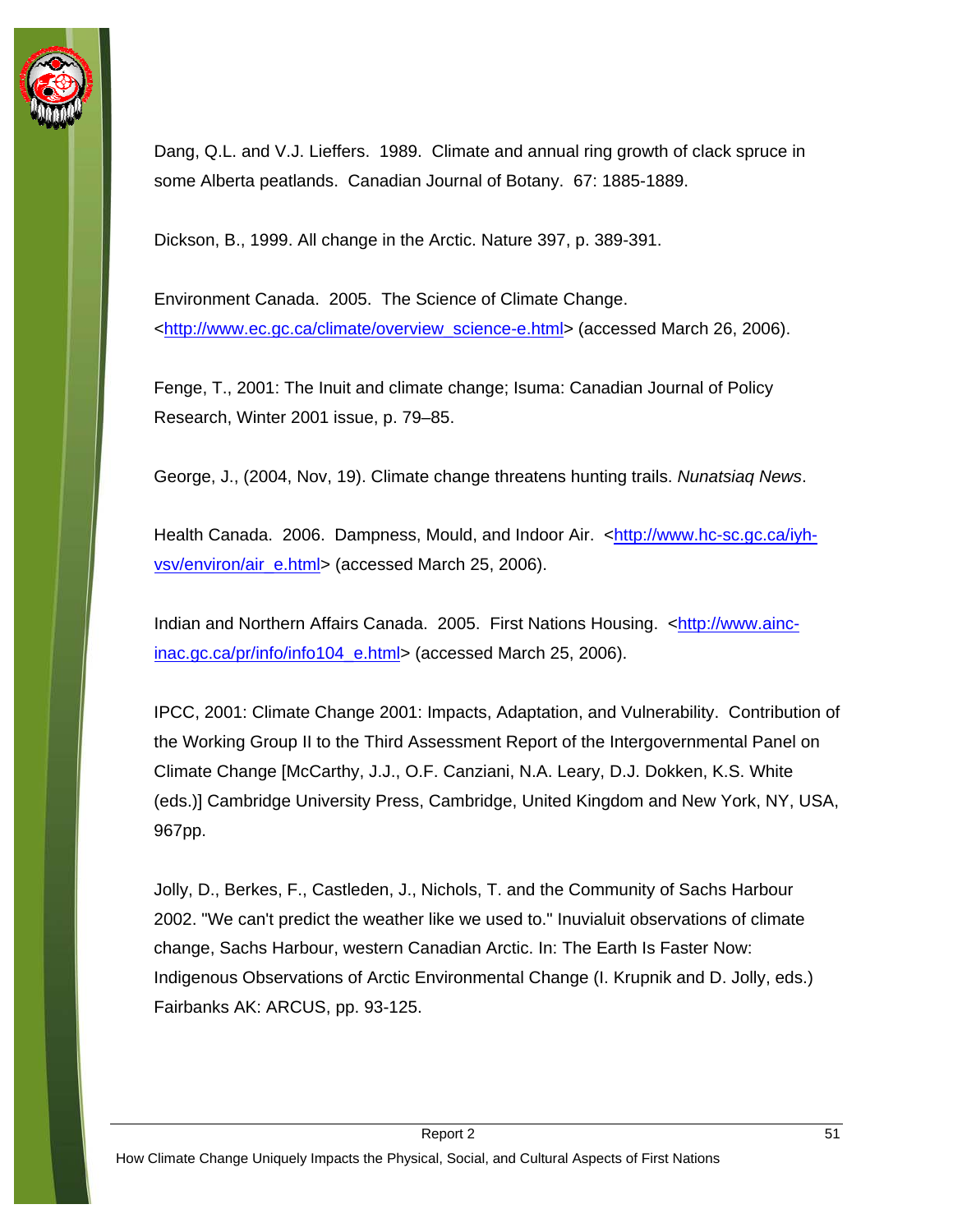

Jorgenson, M.T., Racine, C.H., Walters, J.C., and Osterkamp, T.E., 2001: Permafrost degradation and ecological changes associated with a warming climate in central Alaska. Climatic Change, 48(4), 551-571.

Last, J., K. Trouton, and D. Pengelly, 1998: Taking Our Breath Away: The Health Effects of Air Pollution and Climate Change. David Suzuki Foundation, Vancouver, BC, Canada, 55 pp.

Mayer, N., W, Avis (Ed.), *The Canada Country Study: Climate Change Impacts and Adaptations*. Environment Canada, Ottawa, 1998.

National Indian & Inuit Community Health Representatives Organization (NIICHRO), Type 2 Diabetes Mellitus in First Nations Youth. [http://www.niichro.com/Child/child3.html.](http://www.niichro.com/Child/child3.html) (accessed January 20, 2006).

Natural Resource Canada. 2004. Climate Change Impacts and Adaptation: A Canadian Perspective, Ottawa

Nelson, F. E. (1989) Permafrost zonation in Eastern Canada: A review of published maps. Physical Geography, 10: 233-248.

Public Health Agency of Canada. Diabetes in Aboriginal Communities, 2003. In: Diabetes in Canada: Second Edition. < [http://www.phac-aspc.gc.ca/publicat/dic](http://www.phac-aspc.gc.ca/publicat/dic-dac2/english/50chap6_e.html)[dac2/english/50chap6\\_e.html](http://www.phac-aspc.gc.ca/publicat/dic-dac2/english/50chap6_e.html)> (accessed January 11, 2006).

Sachdev, I. 1998. Language use and attitudes among the Fisher River Cree in Manitoba. Canadian Journal of Native Education, 22: 108–119.

Shaw, R.W. 2001. Coastal Impacts of Climate Change and Sea-Level Rise on Prince Edward Island Climate Change Action Fund project CCAF A041 Synthesis Report, Ottawa, pp74

Simonsen, B.O., S. Peacock, J. Haggerty, J. Secter, and F. Duerden. 1997. Report of the First Nations Cultural Heritage Impact Assessment and Consultation. Component;